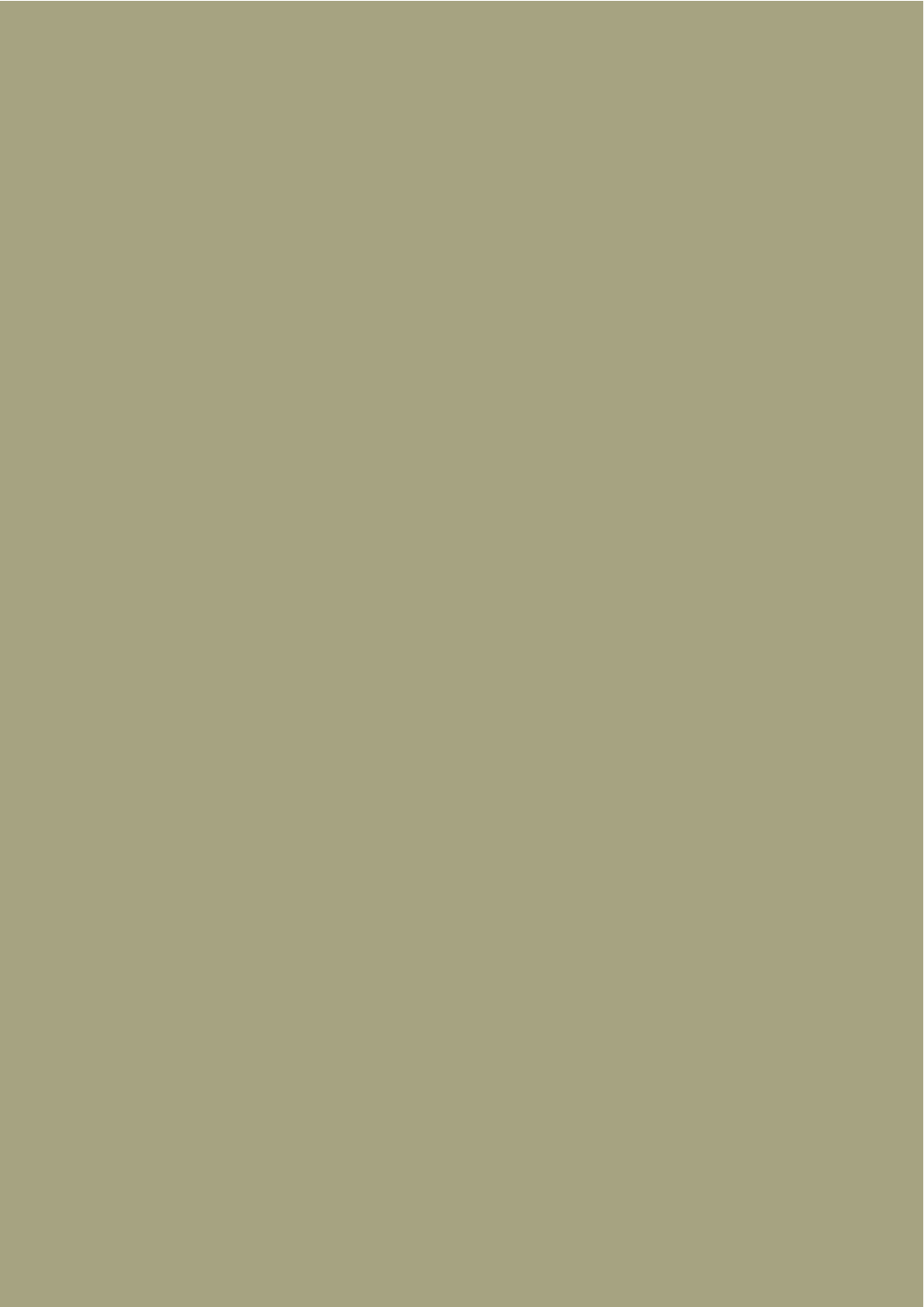### **CONTENTS**

- 4 The Skills Commision
- 6 Foreword
- 7 Chair's preface
- 9 Executive summary
- 12 Recommendations
- 17 Introduction
- 19 History of teacher training in further education
- 22 History of teacher training in higher education
- 24 Professional status
- 27 Professional convergence
- 29 Initial teacher training
- 33 Careers education and information, advice and guidance
- 34 Articulation
- 35 Recruitment
- 38 Continuing professional development
- 40 Postgraduate professional development
- 41 Teaching assistants
- 42 Vocational pedagogy
- 45 Mentoring
- 47 Employer engagement and the third sector
- 49 Higher education in further education
- 51 Private training provision
- 53 Appendix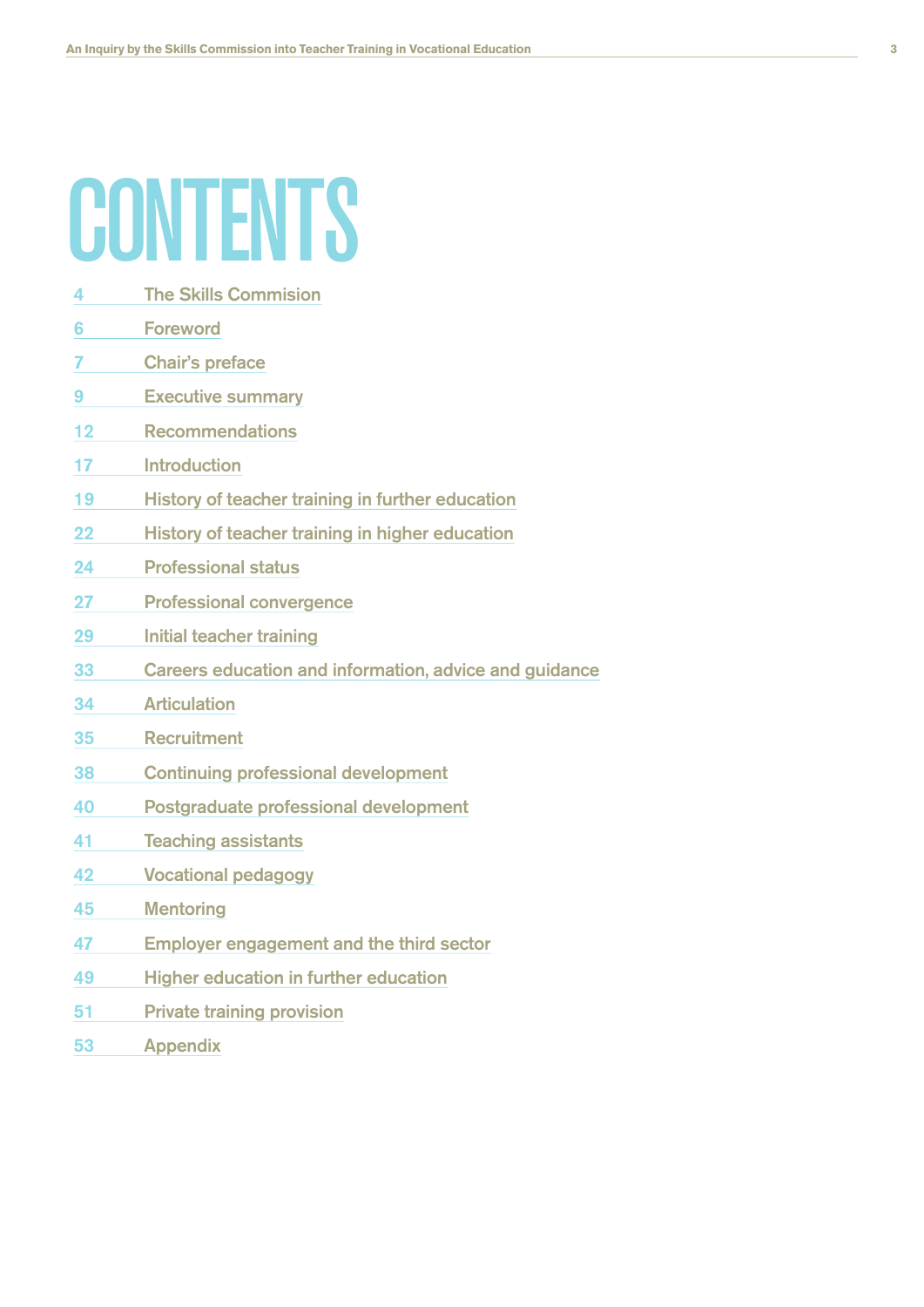# THE SKILLS COMMISSION

The Skills Commission is co-chaired by Barry Sheerman MP and Dame Ruth Silver DBE and is attended by a select group of experts from across the skills sector.

| <b>Permanent members of the Skills Commission</b> |                                                                                                 |
|---------------------------------------------------|-------------------------------------------------------------------------------------------------|
| <b>Simon Bartley</b>                              | <b>Chief Executive, UK Skills</b>                                                               |
| Dr Ken Boston                                     | Former Chief Executive, Qualifications and<br><b>Curriculum Authority</b>                       |
| <b>Tim Boswell MP</b>                             | Co-vice Chair, Associate Parliamentary<br><b>Skills Group</b>                                   |
| <b>Dinah Caine</b>                                | <b>Chief Executive, Skillset</b>                                                                |
| <b>Ian Ferguson</b>                               | Chair, Rathbone                                                                                 |
| Jacqui Henderson CBE                              | Managing Director, Creative Leadership and<br><b>Skills Strategies</b>                          |
| <b>Chris Humphries CBE</b>                        | Chief Executive, UK Commission for<br><b>Employment and Skills</b>                              |
| <b>Gordon Marsden MP</b>                          | Chair, Associate Parliamentary Skills Group                                                     |
| <b>Andy Powell</b>                                | <b>Chief Executive, Edge</b>                                                                    |
| <b>MT Rainey</b>                                  | Chief Executive, Horse's Mouth                                                                  |
| <b>Lynva Russell</b>                              | <b>Chief Executive, Policy Connect</b>                                                          |
| <b>Baroness Sharp of Guildford</b>                | <b>Liberal Democrat Spokesperson</b><br>for Innovation, Universities and Skills in<br>the Lords |
| <b>Barry Sheerman MP</b>                          | Chair, Children, Schools and Families<br><b>Select Committee</b>                                |
| <b>Dame Ruth Silver DBE</b>                       | Chair, Learning and Skills Improvement<br><b>Service</b>                                        |
| <b>Professor Michael Thorne</b>                   | Vice Chancellor, Anglia Ruskin University                                                       |
| <b>Professor Lorna Unwin</b>                      | <b>Institute of Education</b>                                                                   |

### **Chair of the Inquiry**

| <b>Sir Mike Tomlinson CBE</b> | Former Chief Inspector of Schools and Chair |
|-------------------------------|---------------------------------------------|
|                               | of the Working Group on 14-19 Reform        |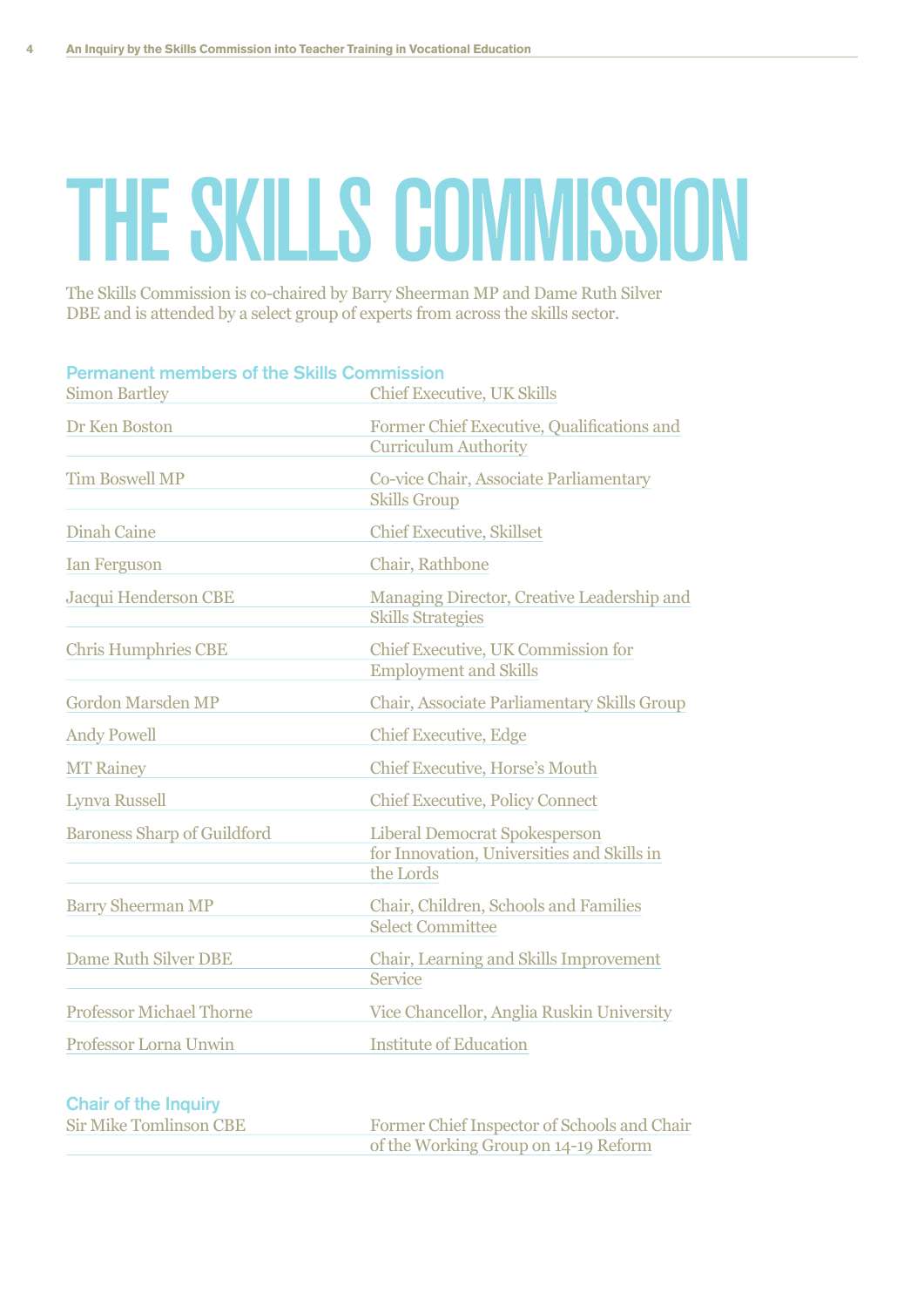### Guest members for the Inquiry

| Dr John Dunford                  | General Secretary, Association of School and<br><b>College Leaders</b>                                              |
|----------------------------------|---------------------------------------------------------------------------------------------------------------------|
| <b>Professor Prue Huddleston</b> | Director, Centre for Education and Industry,<br>University of Warwick                                               |
| <b>Peter Mayhew-Smith</b>        | Vice-Principal, Quality and Curriculum<br>Development, Lewisham College                                             |
| <b>Sir David Melville</b>        | Chair, Lifelong Learning UK and former<br><b>Chief Executive of the Further Education</b><br><b>Funding Council</b> |
| <b>Peter Mitchell</b>            | Senior Education Advisor, Edge                                                                                      |
| <b>Martin Ward</b>               | Deputy General Secretary, Association of<br><b>School and College Leaders</b>                                       |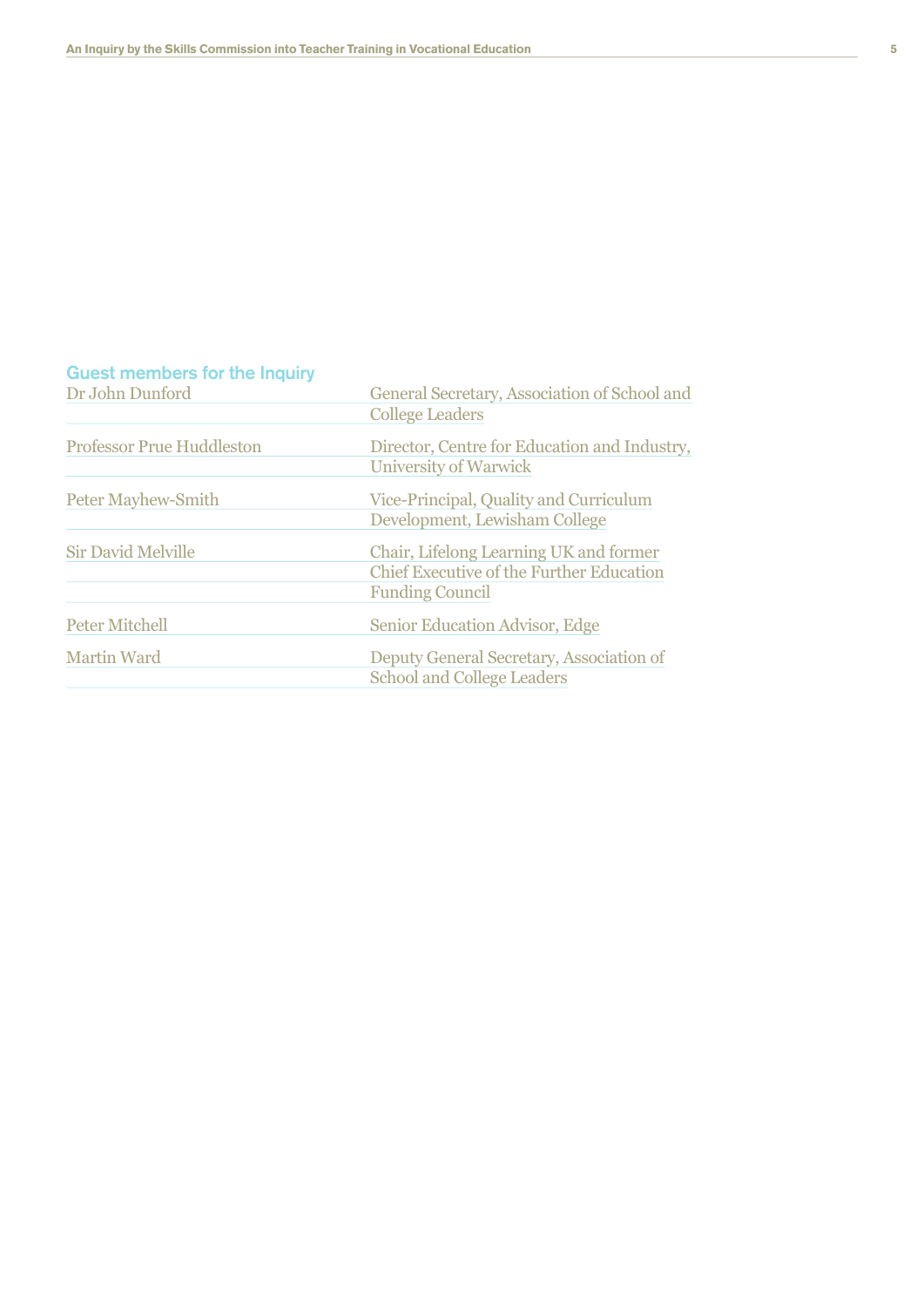## FOREWORD

The Skills Commission is a leading group of experts and opinion-formers from the skills sector. For the past three years we have undertaken independent inquiries to help bring fresh thinking to the skills debate and engage in constructive dialogue with government.

Teachers of vocational education have often been a second thought for policymakers and relegated to the second division of teaching. The purpose of this Inquiry has been to redress this neglect and give them the long overdue attention they deserve.

The Inquiry has also looked to the future, and the central role that teachers of vocational education will play in 14-19 education.

We believe that vocational education must be at the heart of our education system, offering a credible and worthwhile alternative to the academic route. Ensuring we have the individuals with the specialist knowledge, expertise and passion to teach vocational education is an imperative for all those who believe in high quality education for all.

Throughout the Inquiry the Commission has taken evidence from organisations and individuals across the sector. We have found that the historic professional inequalities between teachers of academic subjects and teachers of vocational subjects persist and that we are still some distance from achieving professional equality between these two groups. However, we have also been inspired by the enthusiasm and commitment that we have witnessed for the sector, and we applaud the individuals that fly the flag for yocational education and its teachers.

This Inquiry has been undertaken in the shadow of one of the UK's worst economic recessions, so it is important to acknowledge the budgetary constraints that will be placed on our public services. It is our firm belief, however, that teachers, as front line staff, and as a workforce that will be central to reconstructing our knowledge economy. should be afforded special consideration.

The Commission is extremely grateful to Sir Mike Tomlinson, who has so expertly chaired this Inquiry, and to the education foundation, Edge, for sponsoring this research. We would also like to thank all those who participated in the Inquiry and Christopher Hall, who drafted this report.

The recommendations we make are well intentioned and we urge the Government to act on them.



Barry Sheerman MP **WARE THE DAME Ruth Silver DBE** Co-Chair, Skills Commission<br>Co-Chair, Skills Commission



 $\mathbf{p}_{\mathbf{u}}$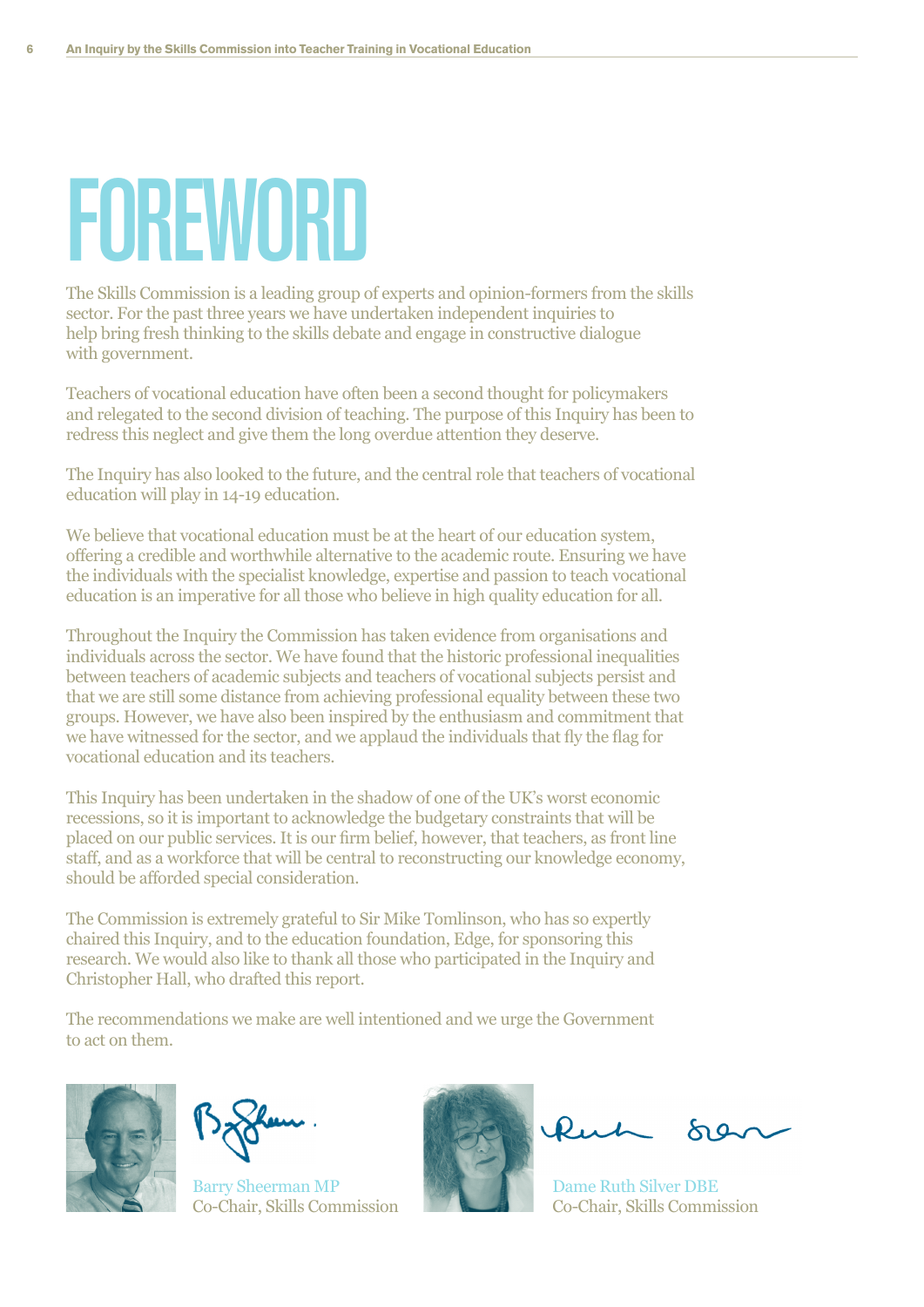## CHAIR'S PREFACE

Teachers occupy a position of great trust and responsibility, both for children and for parents. And yet, teachers of vocational education have been a neglected group within the teaching profession, even considered to be second best. This is manifest in the inequalities and disparities that persist between teachers of academic and vocational education. This Inquiry has sought to examine these inequalities and propose recommendations to bridge the fault line between the two sections of the profession.

In so doing, this Inquiry has sought to do much more than simply resolve these historic inequalities. We set out with a commitment to 14-19 education and a clear vision for its future: to ensure that we have an education system that is inclusive and designed for all the talents. Our firm belief is that high quality vocational provision, and teachers with the specialist knowledge and expertise to deliver it, should be central to this vision.

The architecture of the teacher training system receives significant attention within the report. This is not because we believe that structures are an end in themselves. Rather, we believe that simplification of the system  $-$  through our proposal for professional  $F$ convergence  $-$  is needed to ensure that individuals with the right capabilities and skills can move into the profession and work across the 14-19 landscape. The quality of the learning experience is the key motivation behind our proposals.

The report includes both short-term and long-term recommendations. Some of our recommendations require consultation, and will not be able to be implemented immediately. However, we have suggested that with the statutory education leaving age set to rise to 18 years by 2015, the demand for high quality yocational education will increase. The supply of expert vocational teachers must increase to match this demand.

Other issues that emerged during the Inquiry were the importance of subject-specific mentors, greater employer engagement, the need for extensive research into vocational pedagogies, and the importance of careers education and information, advice and guidance. Our recommendations build on existing good practice and are based on wide-ranging consultations with the civil service, politicians, employers, professional bodies, unions, academics and teachers. Each recommendation aims to contribute constructively to the future of teaching - a profession that is central to meeting the social and economic challenges of the twenty-first century.

I would like to thank all the individuals and organisations that have participated in the Inquiry, and who have generously lent their time and expertise to the Commission. I would also like to thank the education foundation, Edge, which sponsored the Inquiry.



Mike Towlinson

Sir Mike Tomlinson CBE Chair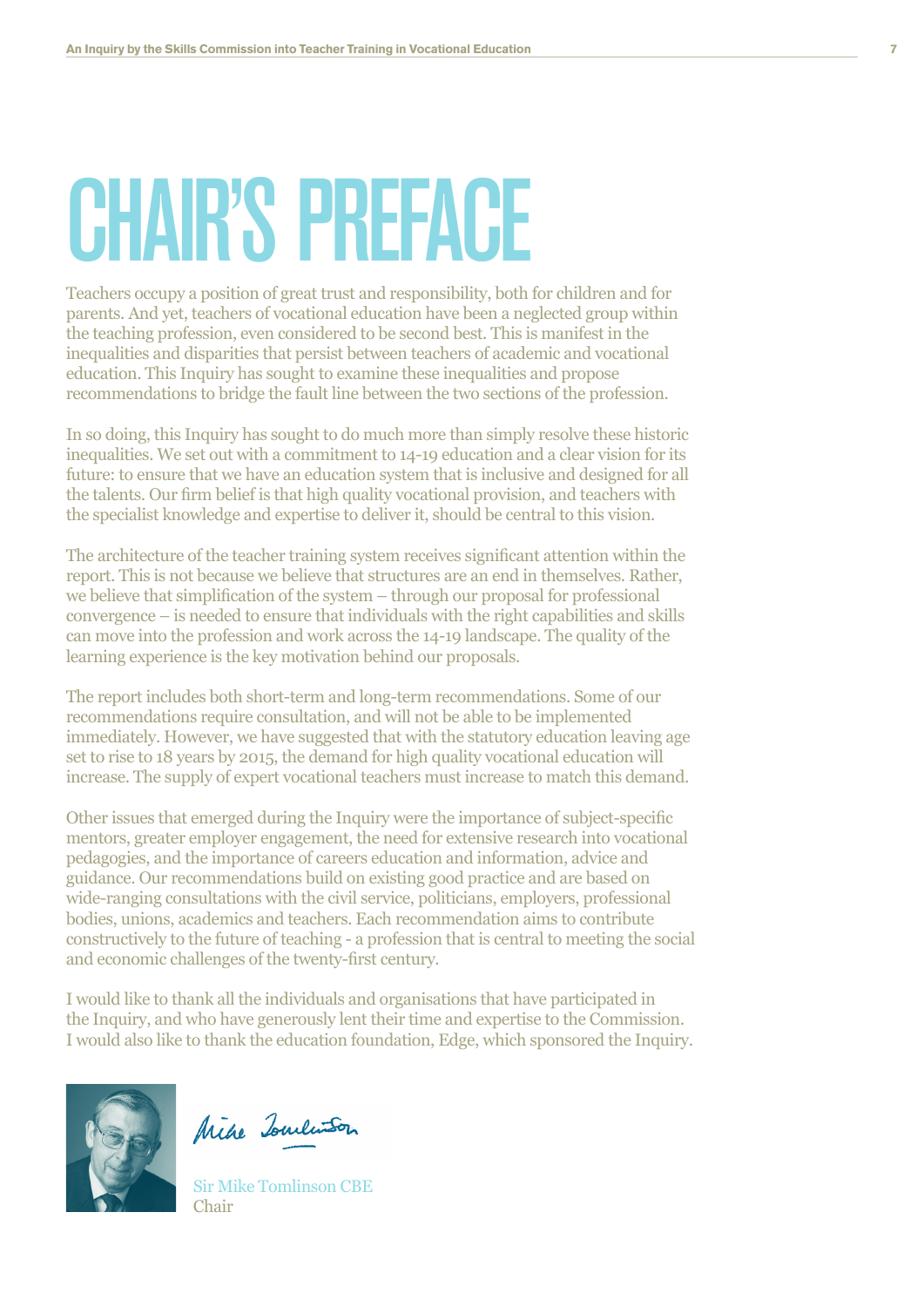'With the increasing emphasis on lifelong learning, VET teachers (and trainers) as learning facilitators can now be regarded as a core profession in the knowledge society. Improving the standing of teachers is, therefore, a significant lever for increasing the quality of vocational education, as acknowledged by many international and national organisations.'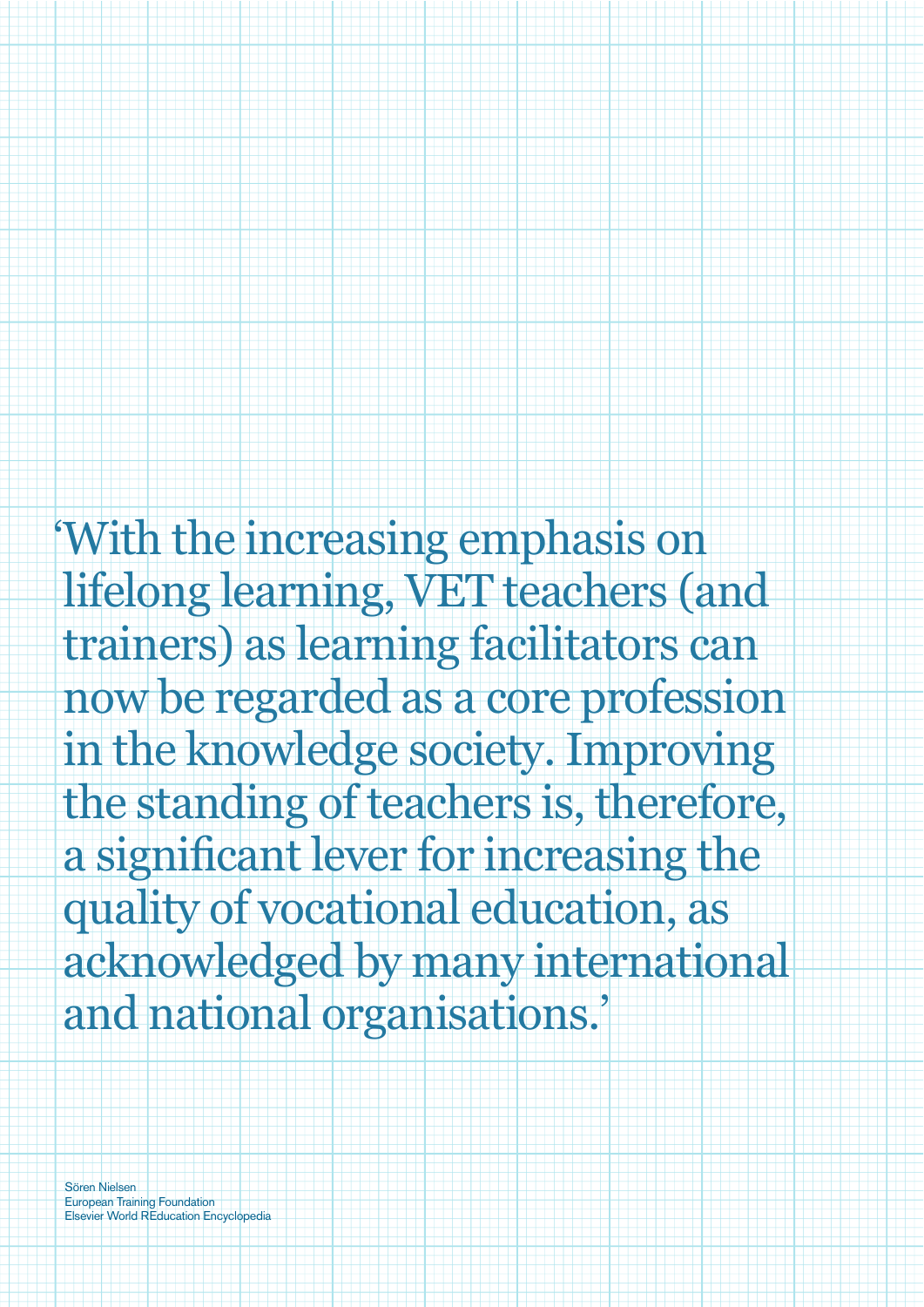### **EXECUTIVE SUMMARY**

The purpose of this Inquiry has been to ask a critical question: is there a mismatch between teacher training and the education system as it is evolving? Specifically, the Inquiry set out to examine whether teachers are being trained with the skills and capabilities to deliver the emerging vocational curricula that is now at the heart of 14-19 education. The fundamental issue driving this Inquiry has been the inequities between teachers of academic and vocational education – a reflection of the divide between academic and vocational education more widely – and the pernicious effects of this division on the learning experience.

The contention of this report is that the system as it now stands is biased towards academic education and its teachers, and fails to recognise the crucial role that vocational education and its teachers play in 14-19 education. The historic inequalities between teachers of academic subjects and teachers of vocational education continue to persist, and they do so to the detriment of the learning experience. We cannot continue to perceive vocational education to be second class and inferior to academic education. In turn, we cannot continue to label teachers of vocational education as a 'semiprofession', and not afford them the status of their academic counterparts.

Teachers of vocational pathways in schools are not required to have experience of, or expertise of, the vocational pathway. This is not acceptable in further education (FE) and should not be the case in schools. Furthermore, those FE teachers who do have the experience and expertise needed to teach the vocational curriculum, but do not have Qualified Teacher Status, can only be employed as instructors on a lower salary in schools, yet that same person can teach the same students, and on a full salary. within FE

The quality of an education system cannot exceed the quality of its teachers. If we are committed to high quality vocational education, we must have the teachers with the experience and skills to deliver it. We cannot afford to close the door to individuals who have the vocational expertise and passion to teach, but who do not have an academic background. The growing consensus regarding the importance of vocational and practical learning must be matched with a new settlement for its teachers. The notion that academic intelligence is the key driver for teaching excellence must be complemented with broader conceptions of practical intelligence and capability.

### **Professional convergence**

The key conclusion of this Inquiry is the need to converge the two separate teacher training regimes that currently exist for teachers of academic subjects in schools and those of vocational subjects in further education and the post-compulsory sector. The two regimes should be replaced by a unified training system and a 'universal teaching status'. Currently, there is not equivalence between the teaching statuses of these two groups of teachers, which has caused a mismatch between 14-19 education as it is evolving and the systems we have for training our teachers. The Commission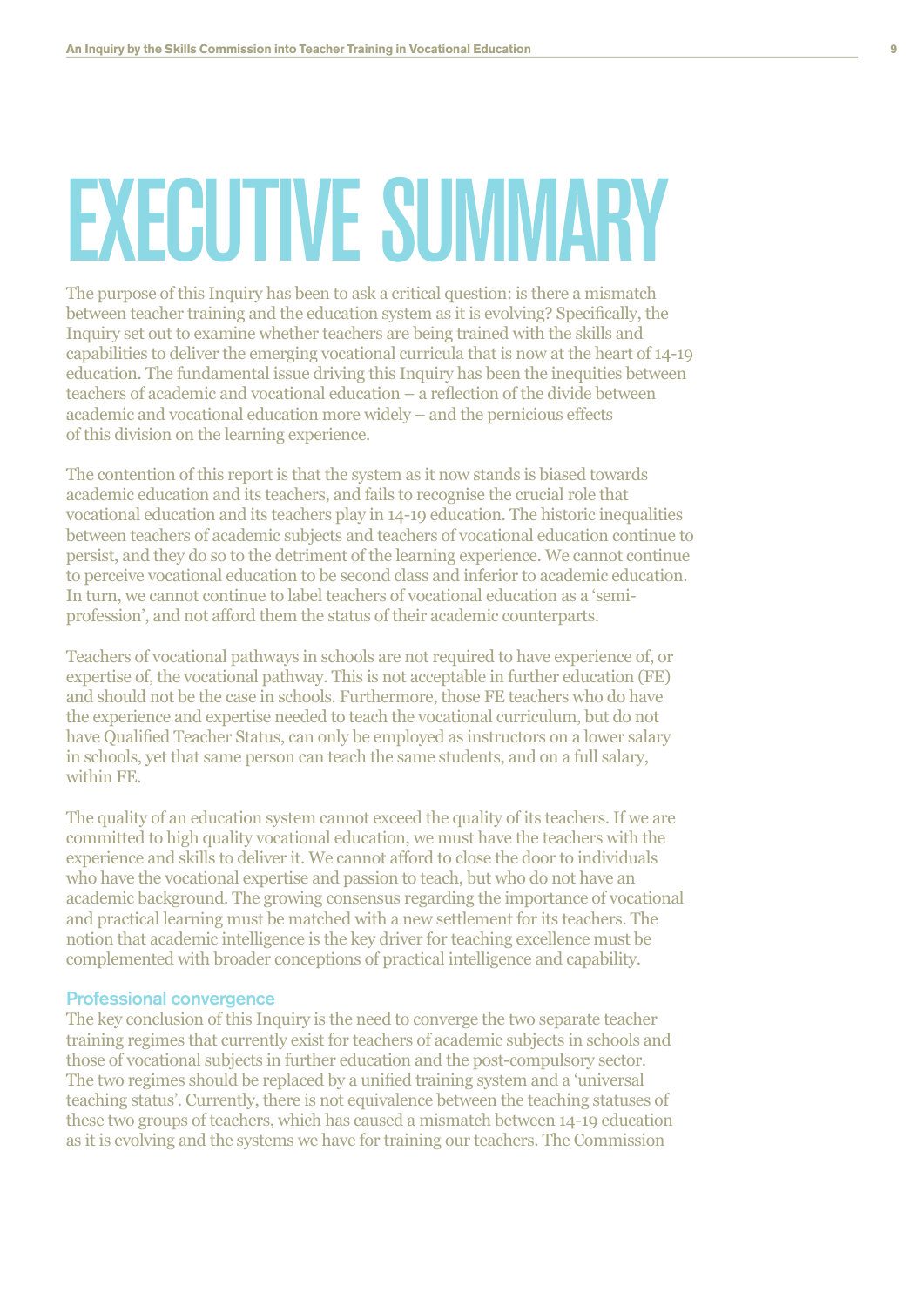recommends that the Government should make it a strategic objective to achieve professional convergence. This will ensure that teachers are trained to teach across 14-19 education and that the vocational curriculum can be delivered by teachers with the appropriate skills and expertise.

Convergence of professionalism would lead to a simplification of the teacher training system by removing the need for: separate training bodies for school and FE teachers; separate terms and conditions: separate professional bodies; and separate government departments overseeing teacher training.

### **Mentors**

Throughout the Inquiry there has been consensus on the vital importance of subjectspecific mentors. Their role in facilitating the transition an individual makes from their original profession to teaching is crucial. The Commission has heard that a lack of longterm ring-fenced funding and no systematic training prevents mentors from playing their full and pivotal role within teacher training. It is vital that government allocates adequate funding and training for mentors.

### **Continuing professional development**

The Inquiry has taken extensive evidence on the importance of regular continuing professional development (CPD) opportunities for all teachers. The Inquiry has examined the CPD frameworks for both school and FE teachers, and believes that the Institute for Learning's framework – based on the notion of the 'reflective practitioner' - provides a sound model, and its applicability to the wider teaching profession should be examined by the Training and Development Agency for Schools.

### Careers education and information, advice and guidance

There has been widespread criticism of careers education and information, advice and guidance (CE/IAG). This Inquiry has heard that the CE/IAG deficit is particularly acute for vocational education. The Commission believes that reform to the teacher training system must include reform to the CE/IAG training within initial teacher training and to CE/IAG provided by careers professionals. Teaching excellence in vocational education must be accompanied by excellence in CE/IAG.

### **Employers and the third sector**

Employers play a central role in 14-19 education and must be a key investor in the teaching profession's vocational capital by providing CPD opportunities. If teachers are to keep their subject-specific knowledge up to date – particularly in industries that experience rapid change such as IT and communications – they must have access to authentic employer-placements. The Commission recognises that this places significant demands on employers – particularly small and medium sized enterprises – and recommends that an incentives framework should be developed so that employers are not discouraged from providing placements for teachers. Third sector organisations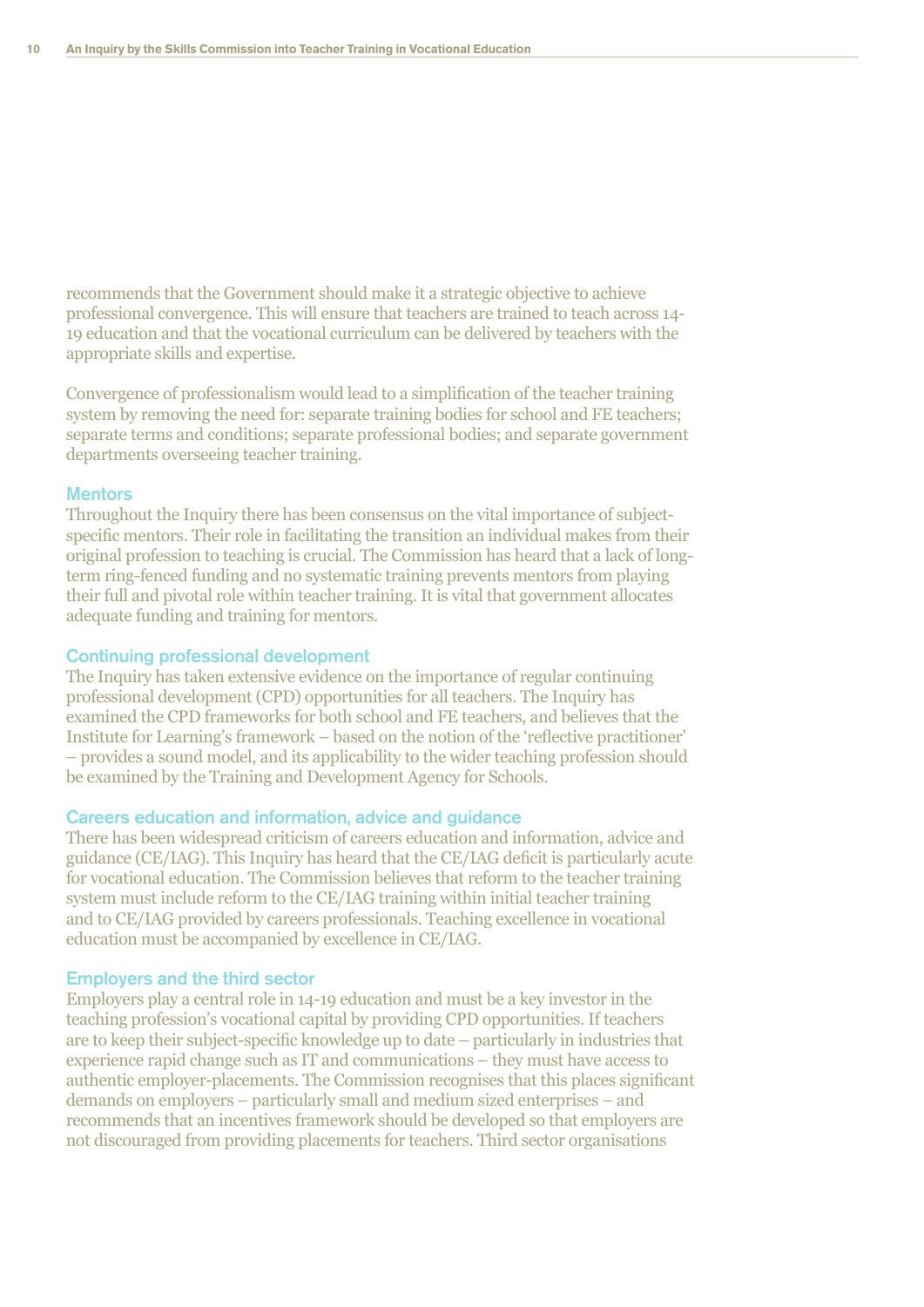play a crucial role in facilitating employer-placements and the Inquiry has heard from organisations which have developed mature and wide-ranging partnerships with employers. Their role will be vital in ensuring that the supply of employer-placements is maintained. The public sector must also play a key role in expanding the market for placements.

### Vocational pedagogy

One of the most significant issues that emerged during the Inquiry was the importance of pedagogy. Although necessary, subject-specific knowledge is not sufficient for excellent teaching. Teachers must be adept at how they teach and communicate that knowledge. And yet, this Inquiry has found that vocational pedagogies remain in their infancy and relatively little research has been undertaken into these pedagogies. The growth of vocational and applied curricula - and the related situated and experiential  $\overline{\text{learning}}$  - necessitates that a new strategic focus should be placed on vocational pedagogy. The Commission recommends it becomes a research priority for the sector.

### Higher education in further education

The Inquiry has examined higher education (HE) provision that is delivered within FE colleges. It is likely that this provision will increase due to the growing popularity of foundation degrees, the growing number of part-time students, as well as the Government's ambition to create a new class of technicians. The Inquiry has found that there is a policy deficit in relation to the teachers who deliver this provision. These teachers must be trained and regulated appropriately and afforded the same attention given to school. FE and university teachers.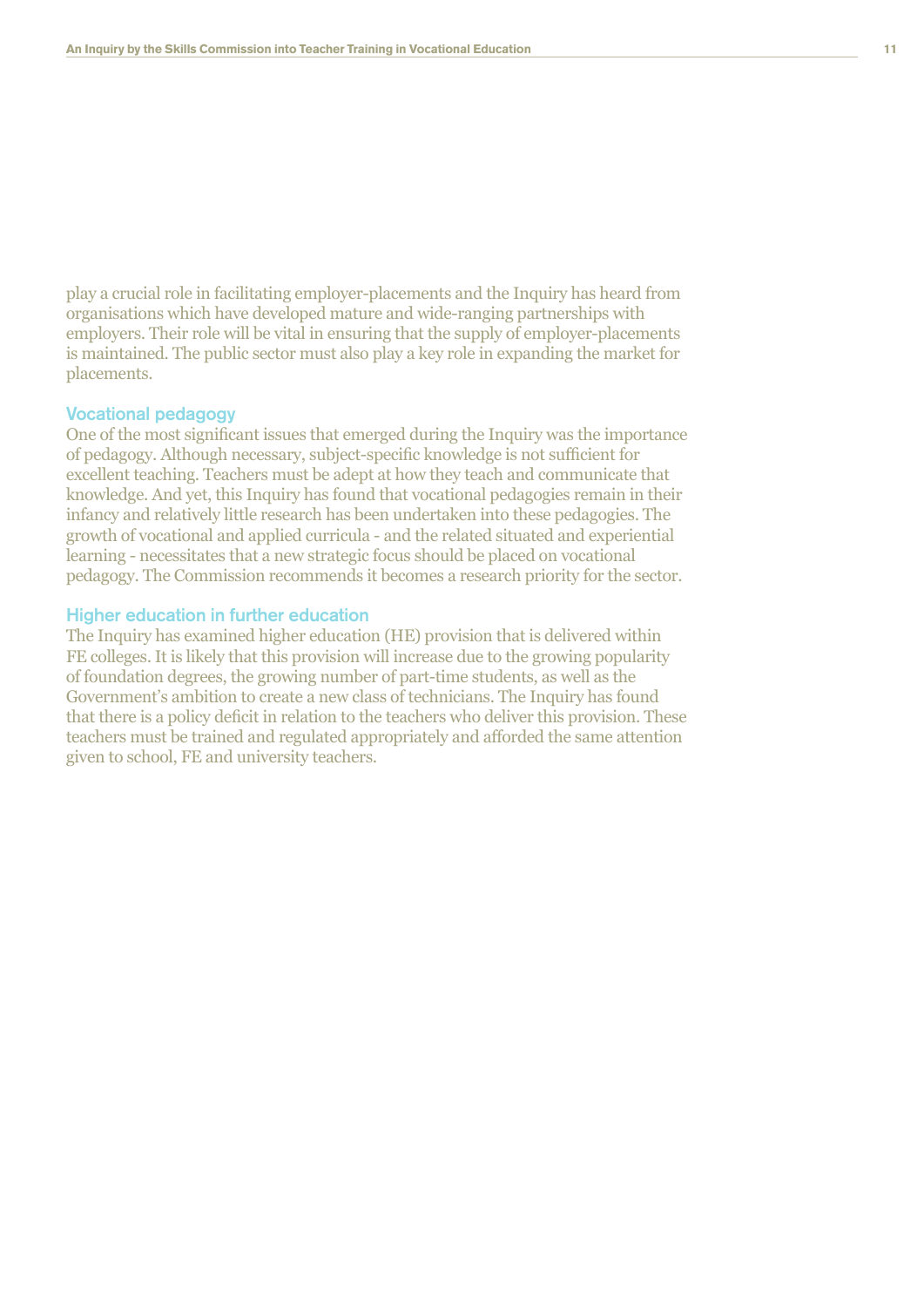### RECOMMENDATIONS

### **Recommendation 1**

Sector bodies, such as the Training and Development Agency for Schools (TDA) and Lifelong Learning UK (LLUK), should develop convergence courses, based on suitable assessment models, to facilitate transferability between Qualified Teacher Status (QTS) and Qualified Teacher Learning and Skills (QTLS).

### **Recommendation 2**

Convergence courses for head teachers and college principals should be developed to enable transferability and convergence between school and college leaders.

### **Recommendation 3**

It should be a long-term strategic objective of the Department for Children, Schools and Families (DCSF) and the Department for Business, Innovation and Skills (BIS), as well as other key stakeholders, to realise professional convergence between all teachers across 14-19 education based on a unified training system.

### **Recommendation 4**

The Training and Development Agency for Schools (TDA) and Lifelong Learning UK (LLUK) should establish an institutional mechanism for accrediting prior experiential learning (APEL) and validating it against academic qualifications.

### **Recommendation 5**

The Government should consult widely before designating sixth-form college staff a professional body.

### **Recommendation 6**

Greater discretionary powers should be given to Lifelong Learning UK (LLUK) to ensure that flexibility can be built into initial teacher training (ITT), particularly for work-based teachers.

### **Recommendation 7**

The requirements for, and distinction between, Qualified Teacher Learning and Skills (QTLS) and Associate Teacher Learning and Skills (ATLS), particularly in relation to part-time teachers, work-based teachers and the 'visiting lecturer' professional, should be re-examined.

### **Recommendation 8**

The Government should reform careers education and information, advice and guidance (CE/IAG) to take account of the growing vocational curricula and ensure that Initial Teacher Training (ITT) equips teachers with an understanding of vocational pathways.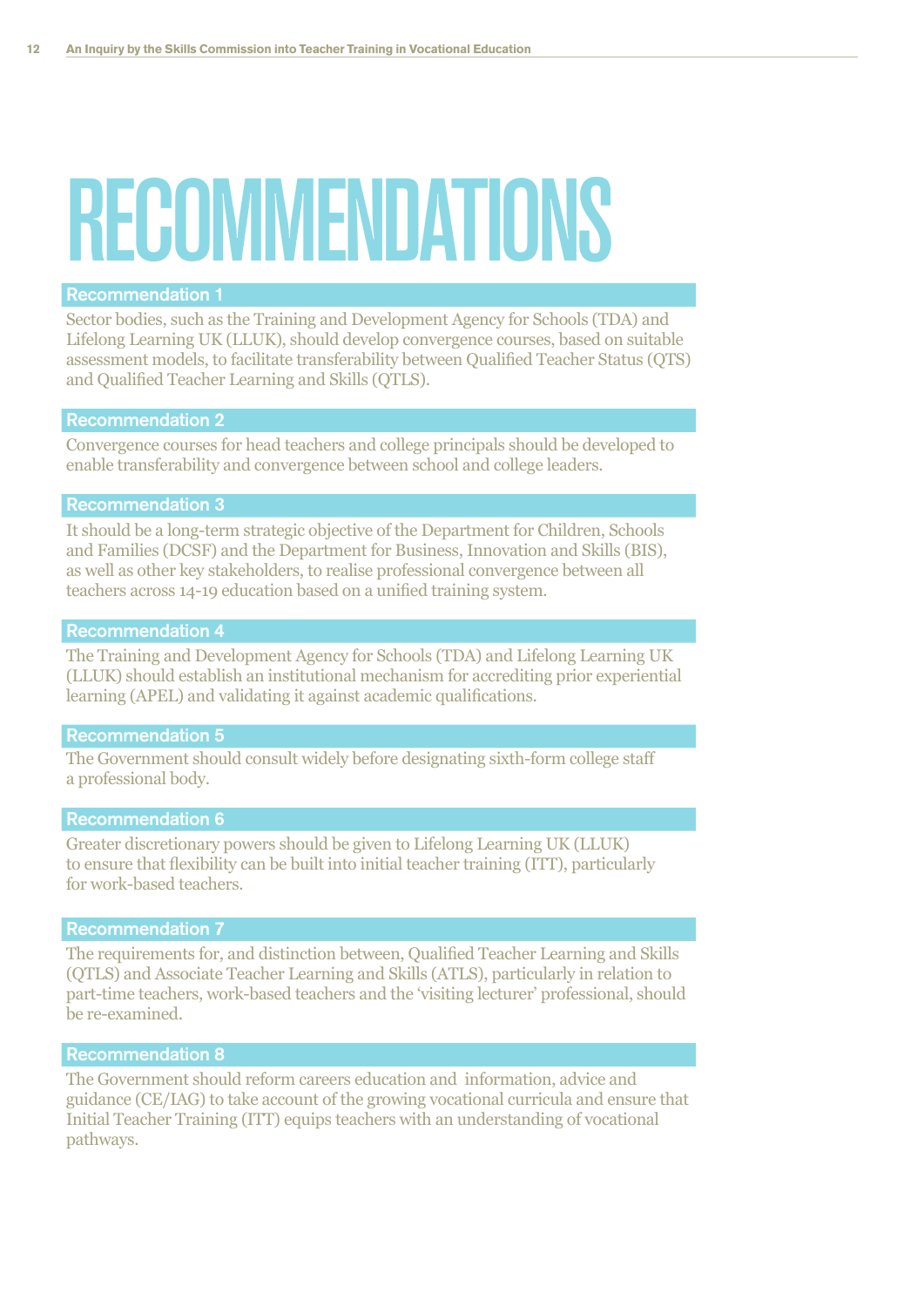The Government should improve the effectiveness of the careers education and information, advice and guidance (CE/IAG) made available to all Further Education (FE) staff and aspiring entrants to the teaching profession.

### **Recommendation 10**

Lifelong Learning UK (LLUK) should work with higher education institutions (HEIs) and national awarding bodies (NABs) to ensure that trainees do not have to retrain or pay for bridging courses when moving between training providers and qualification phases.

### **Recommendation 11**

The Department for Children, Schools and Families (DCSF) and the Department for Business, Innovation and Skills (BIS), and their partner organisations, should develop a 'Teach Too' model for recruiting part-time or 'visiting lecturer' professionals, as well as examine the potential for 'Teach Next' and 'Teach Later' schemes.

### **Recommendation 12**

Continuing professional development (CPD) should be an entitlement for all teachers.

### **Recommendation 13**

In order to ensure relevant and recent vocational knowledge and capability, teachers of vocational education should be required to allocate a portion of their continuing professional development (CPD) to an employer-placement scheme, to ensure teachers have an annual vocational top-up.

### **Recommendation 14**

The Department for Children, Schools and Families (DCSF) and the Department for Business, Innovation and Skills (BIS) should consult on how the 'licence to teach' could be applied to ensure that teachers of vocational education have recent and relevant vocational knowledge and experience.

### **Recommendation 15**

The Higher Education Academy (HEA) should examine continuing professional development (CPD) requirements for university teachers.

### **Recommendation 16**

The Masters in Teaching and Learning (MTL) should be expanded to include further education (FE) teachers to recognise standards of excellence in vocational teaching and provide stretch for the most talented and experienced teachers.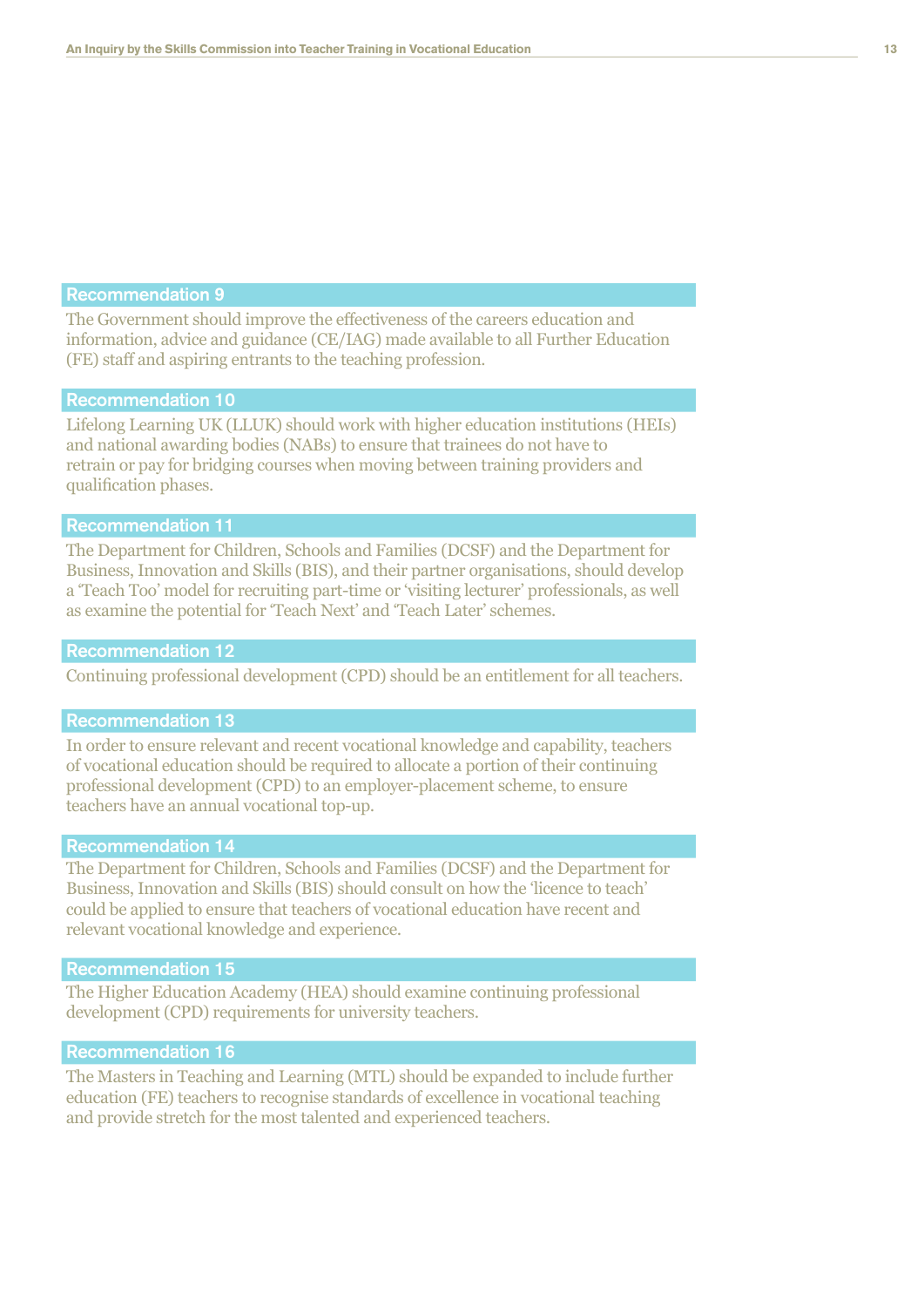The Department for Children, Schools and Families (DCSF) and the Department for Business, Innovation and Skills (BIS) should ensure that routes for teaching assistants (TAs) to progress to higher level teaching assistants (HLTAs) and higher level learning are expanded.

### Recommendation 18

Vocational and applied pedagogies should become a research priority and be embedded within school, further education (FE) and higher education (HE) initial teacher training (ITT) and continuing professional development (CPD).

### Recommendation 19

The Department for Children, Schools and Families (DCSF) and the Department for Business, Innovation and Skills (BIS) should ensure that long-term, ring-fenced funding is made available for initial mentor training and the professional development of mentors.

### Recommendation 20

The Office for Standards in Education, Children's Services and Skills (Ofsted) should include mentoring within its framework for college inspections, and not simply initial teacher training (ITT) inspections.

### Recommendation 21

Research should be conducted into developing 14-19 mentors and training modules.

### Recommendation 22

The Department for Children, Schools and Families (DCSF) and the Department for Business, Innovation and Skills (BIS) should ensure that teachers are able to access employer placement schemes.

### Recommendation 23

The Department for Children, Schools and Families (DCSF) and the Department for Business, Innovation and Skills (BIS) should develop incentives for employers to provide placement schemes for teachers.

### Recommendation 24

The Government should provide subsidies to third sector organisations to help them expand successful employer placement programmes.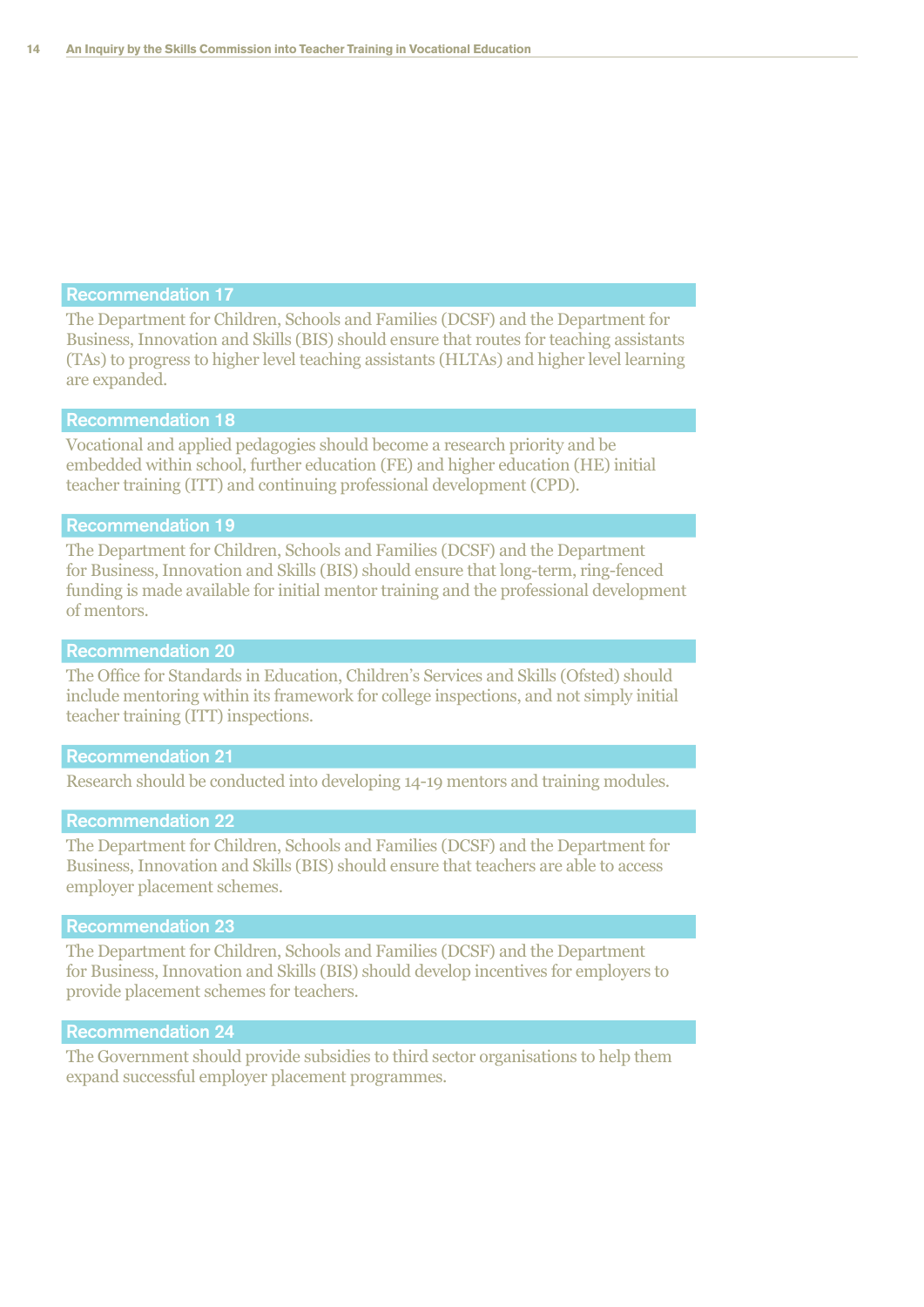The Department for Business Innovation and Skills (BIS) should ensure that teachers delivering higher education (HE) in further education (FE) receive adequate training and are properly regulated.

### Recommendation 26

The Department for Business, Innovation and Skills (BIS) should conduct research into the quality of teaching in work-based higher education (HE).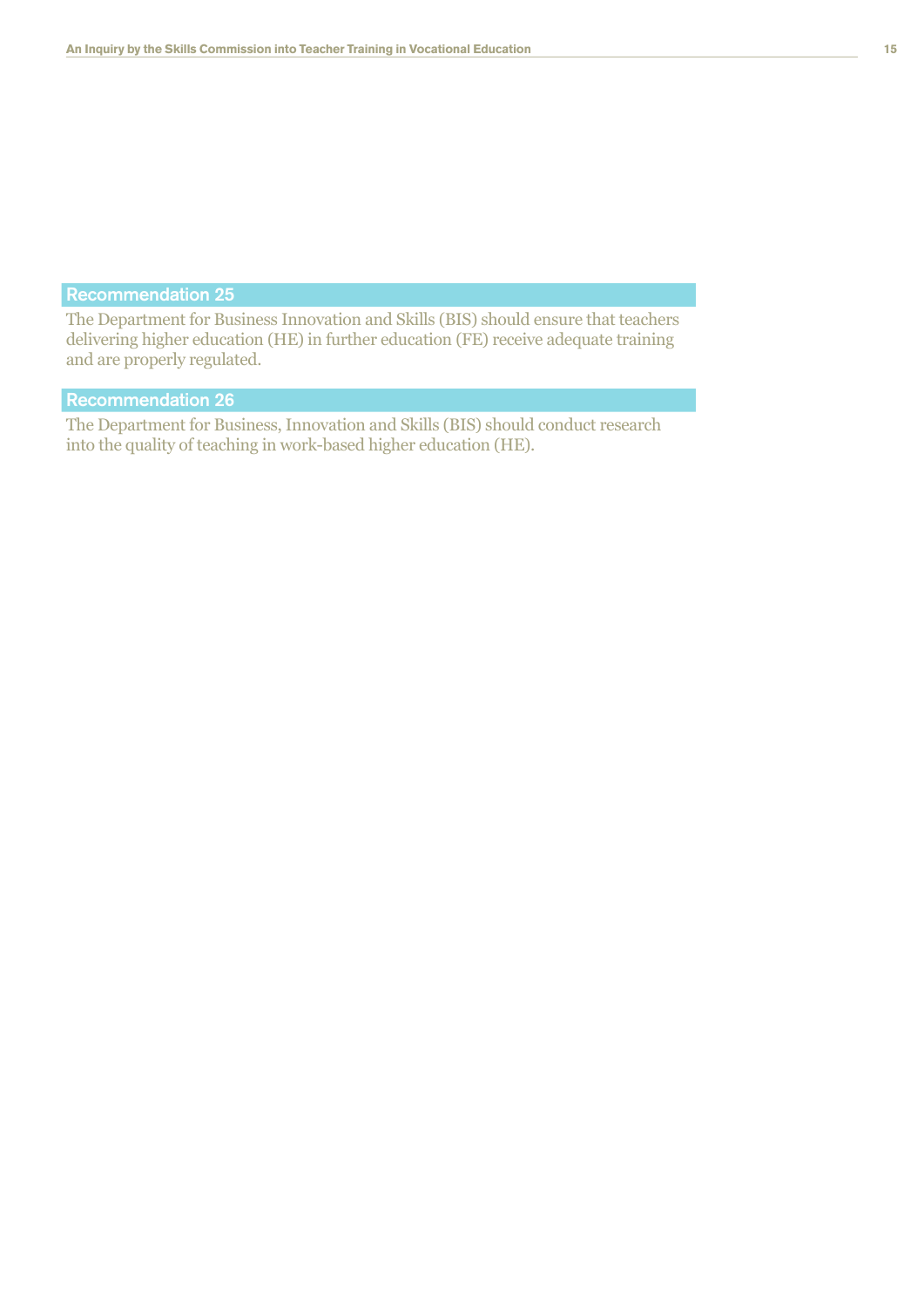'If our colleges, training providers and universities are the engine room of economic development and productivity, there are really important messages in this for our lecturers, teachers and trainers... it's important the nation recognises and acknowledges that you're [teachers] not trailing industry, but trailblazing for industry.'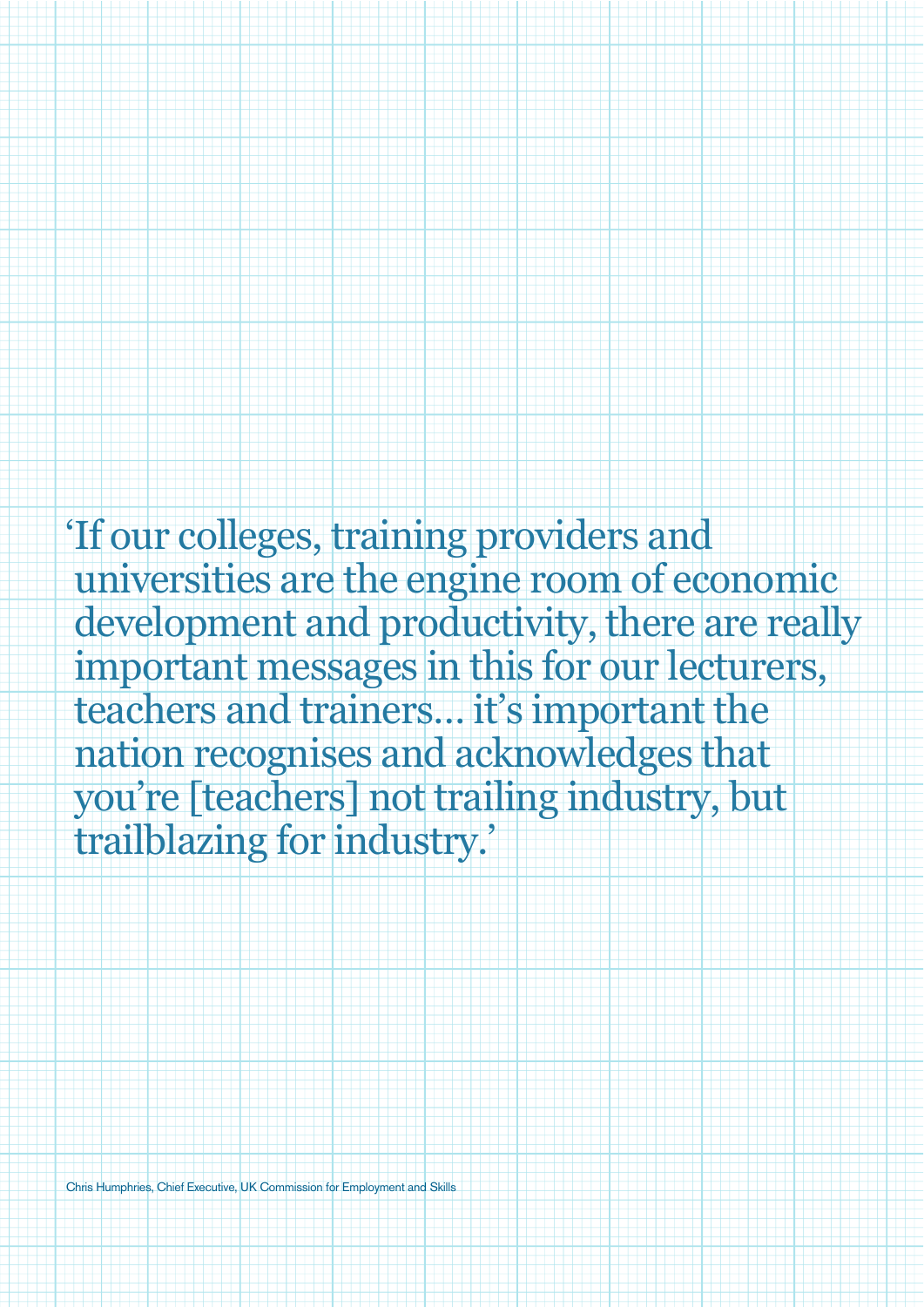### INTRODUCTION

With the advent of the 14-19 phase in education, we are, for the first time, in a position to establish a high quality vocational pathway through secondary education and beyond. To realise this, we not only need to build on the growing consensus regarding the fundamental importance of vocational education to our economy and the personal development of the learner, but must also ensure we have experienced and specialist teachers to deliver it. As Sir Michael Barber has commented: "The quality of an education system cannot exceed the quality of its teachers." The question this raises is what counts as an effective teacher today? If we are committed to establishing a high quality vocational pathway, then the answer must be individuals with authentic vocational expertise who can provide an authentic vocational learning experience.

Teachers have in the past been considered a 'semi-profession'.<sup>2</sup> While teachers of academic subjects in schools have broken free from this label, their vocational counterparts remain in its grip. Teachers of vocational education have been, and continue to be, considered second class. Today, disparities and inequalities in professional status, salary, terms and conditions, and access to professional development training, persist between these two groups of teachers.

The ideology that has fuelled this inequality must be reversed to ensure that teachers of vocational education are afforded the status they deserve. We must remove any unnecessary barriers embedded in current teacher training practices and encourage, not block, individuals with vocational expertise to move into teaching. A 'big bang' of vocational knowledge and capability is required across 14-19 education to expand what is currently a scarce and limited resource. As the boundaries between schools, colleges, and universities become ever more blurred, it is vital that we have the right skills in the right places of the education system.

Over the last twenty years we have witnessed an expansion of vocational provision. At the end of the 1980s only one in eight 16-18 year olds were in full time vocational education. By the start of the new millennium, however, one in four were undertaking full-time vocational study.<sup>3</sup> In 2000-01 there were 714,168 vocational certificates issued; by 2007-08 this had increased to 5,321,968.4 There has also been a steady increase in accredited vocational subjects over the last decade, which have increased from approximately 3,000 in 2000-01, to around  $5,000$  in 2005-06. This growth comes on the back of a long and rich history: the technical schools conceived by Rab Butler in the 1944 Education Act (now being revisited by Lord Baker); the proposals of the Crowther report to create an alternative technical education system; the creation of the Business and Technician Education Council (BTEC) in 1983; the introduction of vocational GCSEs in 2002; and the 14-19 Diploma in 2008.

Barber, M, and Mourshed, M, How the World's Best Performing School-Systems Come Out on Top, McKinsey &  $\overline{1}$ Company (2008)

 $\overline{2}$ Etzioni, A, The Semi-Professions and Their Organization (1969)

Steedman, H, and West, J, Clearing the Jungle (2003) 3

 $\Lambda$ Statistics submitted to Inquiry by Ofqual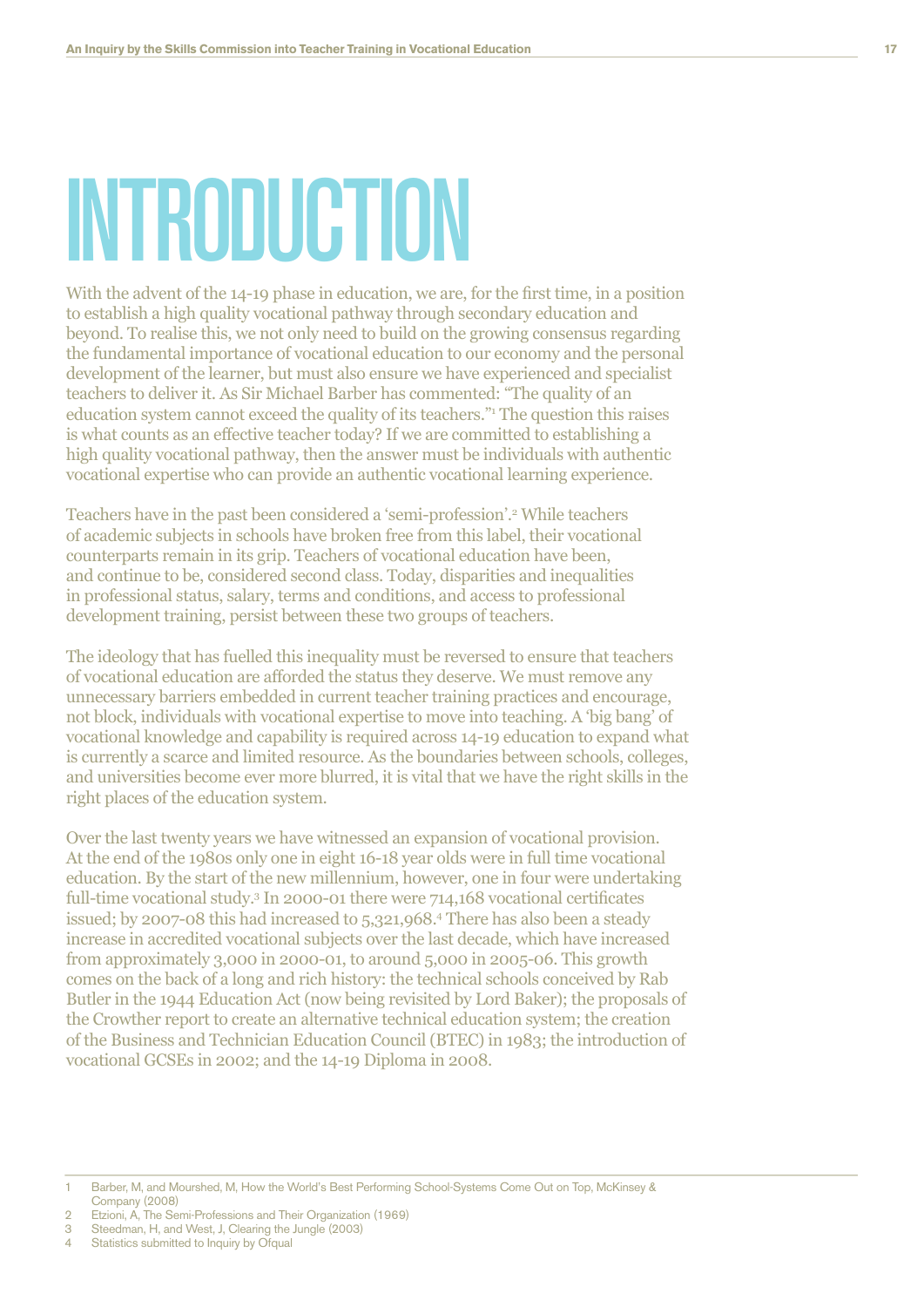The aim of this Inquiry was to build on this history by highlighting existing good practice and propose ways to ensure we have a teaching workforce with the skills to deliver a high quality vocational curriculum. To achieve our aims we will need to refocus our attention from a teacher training system designed in the previous century, to one focused on training teachers to meet the needs of tomorrow's economy and tomorrow's learners.<sup>5</sup>

5 Lewisham College and London South Bank University piloted a practical teacher training course in 2007. See http://www.edge.co.uk/project/improving-practical-teaching.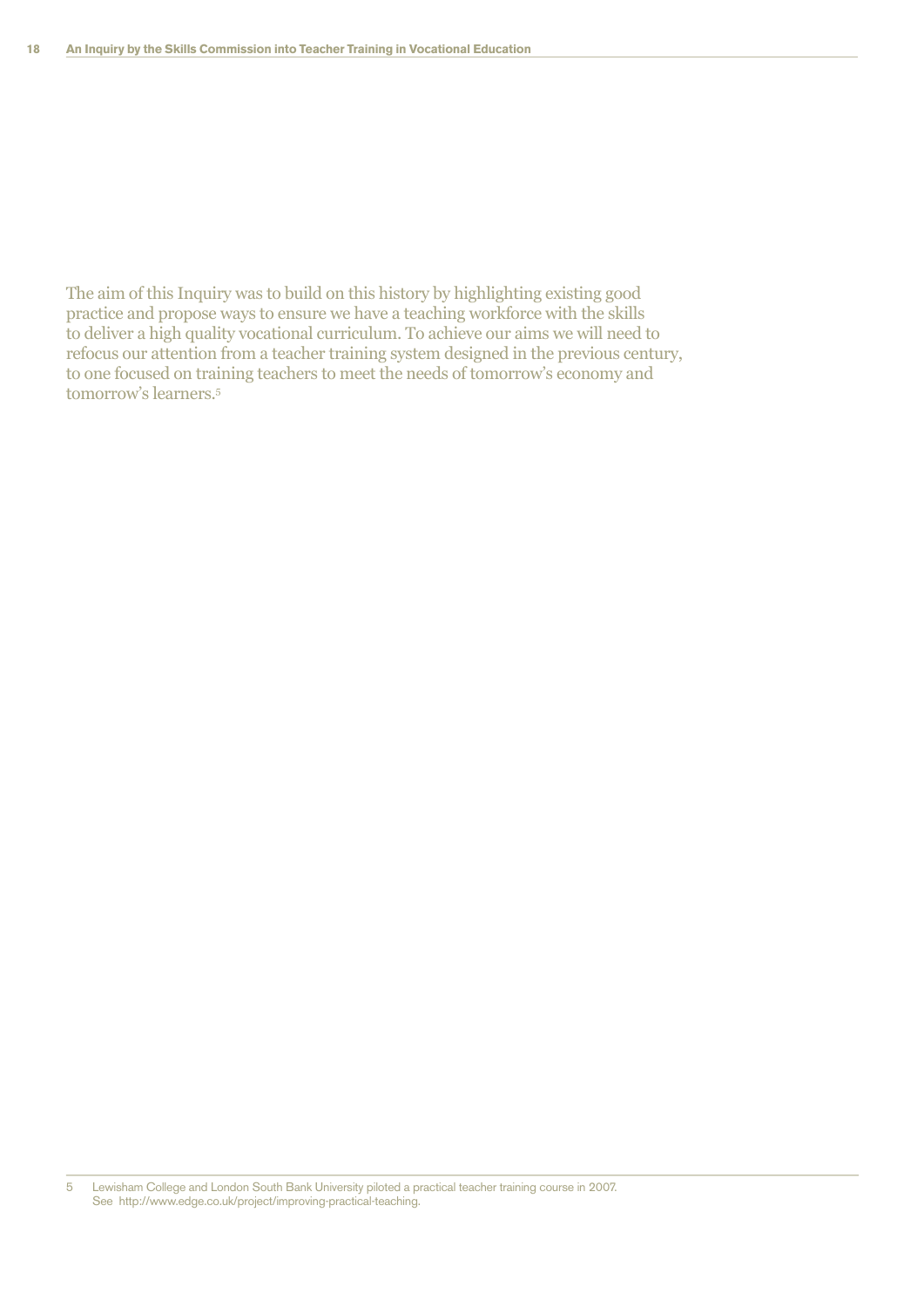# HISTORY OF TEACHER<br>TRAINING IN FF

The further education (FE) sector has traditionally been the leading protagonist in the delivery of vocational education. The history of teacher training in the sector has been described as one of 'benign neglect'.<sup>6</sup> Indeed, the professionalisation of the teaching workforce is a relatively recent phenomenon. Prior to 1999 there were no statutory requirements for teachers in the sector to have a teaching qualification; it was accepted that relevant vocational and occupational experience was a sufficient qualification to teach.

During the 1980s and 1990s there were significant variations in the type, standard and even philosophy of initial teacher training (ITT) and continuing professional development (CPD). There was no statutory requirement for teachers to obtain an initial teaching qualification, and the sector lacked a national quality assurance body to maintain common standards and a unified approach to training. The incorporation of FE colleges in 1992 (provided for in the Further and Higher Education Act) led to further diversification in teacher training policies, as colleges were given greater freedom to act independently.<sup>7</sup> Furthermore, a report by the Further Education Funding Council (FEFC) highlighted the sector's lack of investment in staff development.<sup>8</sup> Inspection reports by Ofsted and the Adult Learning Inspectorate also questioned the quality of teaching in the sector, and the Government's own discussion document on FE and training, Success for All (2002), was highly critical of the sector's track-record:

...providers of learning and skills were subject to quite separate planning and funding arrangements, usually with little investment in building their capacity... within the sector, a workforce whose skills and career development has often been neglected. There have been unhealthy levels of casualisation, and insufficient emphasis on improving professional skills, on updating subject or occupational knowledge, and on developing leadership skills for the future.<sup>9</sup>

However, with the introduction in 1999 of the Further Education National Training Organisation (FENTO) – which evolved from the lead industry bodies introduced by the Conservative government during the  $1980s - a$  new national body was created to take responsibility for the development, quality assurance and national standards within the FE sector. Subsequent to its introduction in 2001, FENTO introduced new regulations that made it a requirement for all new teachers to obtain a teaching qualification. Higher Education (HE) providers of FE teacher training were also required to obtain accreditation from FENTO for their training programmes. The Government further built on the new regulatory framework by introducing the Standards Unit in 2002, which was set up to improve the quality of teaching and

- Ibid p.36
- $\,8\,$ Professional Development in Further Education, Further Education Funding Council, p.22 (1999)
- $\mathbf{Q}$ Department for Education and Skills, Success For All, p.5 (2002)
- 10 Department for Education and Skills, Success For All (2002)

 $\overline{6}$ Lucas, N, The FENTO Fandango: national standards, compulsory teaching qualifications and the growing regulation of FE college teachers, Journal of Further and Higher Education, 28:1, 35-51 (2004)  $\overline{7}$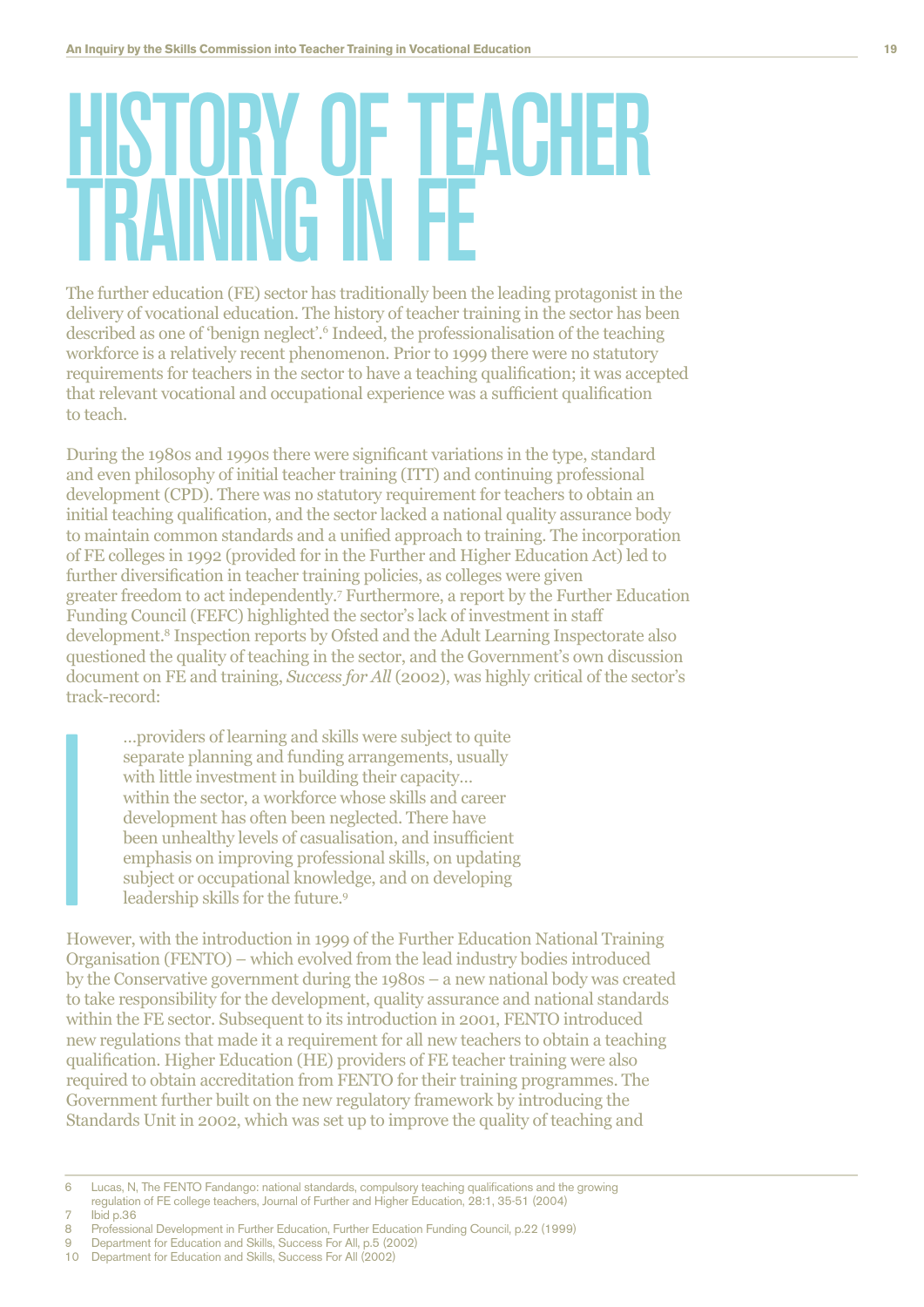learning and disseminate good practice.<sup>10</sup> However, after being given responsibility for the inspection of teacher training in the sector, Ofsted concluded that there were significant deficiencies in ITT for FE teachers. FENTO was later replaced by Lifelong Learning UK (LLUK), which in 2005 became the independent employer-led Sector Skills Council responsible for the professional development of those working in FE, HE, community learning and work based learning. With the establishment of LLUK also came the formation of Standards Verification UK (SVUK). As a subsidiary of LLUK, SVUK was allocated responsibility for the verification of ITT programmes, as well as other types of workforce development.

At the same time, the sector experienced further professionalisation through the establishment of the Institute for Learning (IfL) in 2002, which would later become in 2007 (nine years after the formation of the General Teaching Council (GTC) in 1998) the recognised professional body for teachers, trainers and assessors in the FE sector.

In 2004 the Department for Education and Skills Standards Unit published *Equipping PHITTLE THE FULL ATT COVIDENT IN THE FURIOR FURIOR FURIOR IN THE FURIOR SUPPLIPS THE FURIOR SUPPLIPS THE FURIOR SUPPLIPS THE FURIOR SUPPLIPS THE FURIOR SUPPLIPS THE FURIOR SUPPLIPS THE FURIOR SUPPLIPS THE FURIOR SUPPLIPS Education Sector.* The paper, which called for a 'step change' in the quality of teacher training, built on the strategy outlined in *Success for All*, which aimed to produce a qualified teaching workforce by 2010.<sup>11</sup> This represented the next wave of professionalisation within the FE and skills teaching workforce, as well as putting post-16 learning and skills at the heart of the Government's agenda for social justice and economic prosperity.

The paper was in part a response to an Ofsted inspection report in 2003 that indentified weaknesses in the training systems for FE teachers. The report suggested that:

> The current system of FE teacher training does not provide a satisfactory foundation of professional development for FE teachers at the start of their careers. While the tuition that trainees receive on the taught elements of their courses is generally good, few opportunities are provided for trainees to learn how to teach their specialist subjects, and there is a lack of systematic mentoring and support in the workplace.<sup>12</sup>

12 Ofsted, The Initial Teacher Training of Further Education Teachers: A Survey (2003)

11 Ibid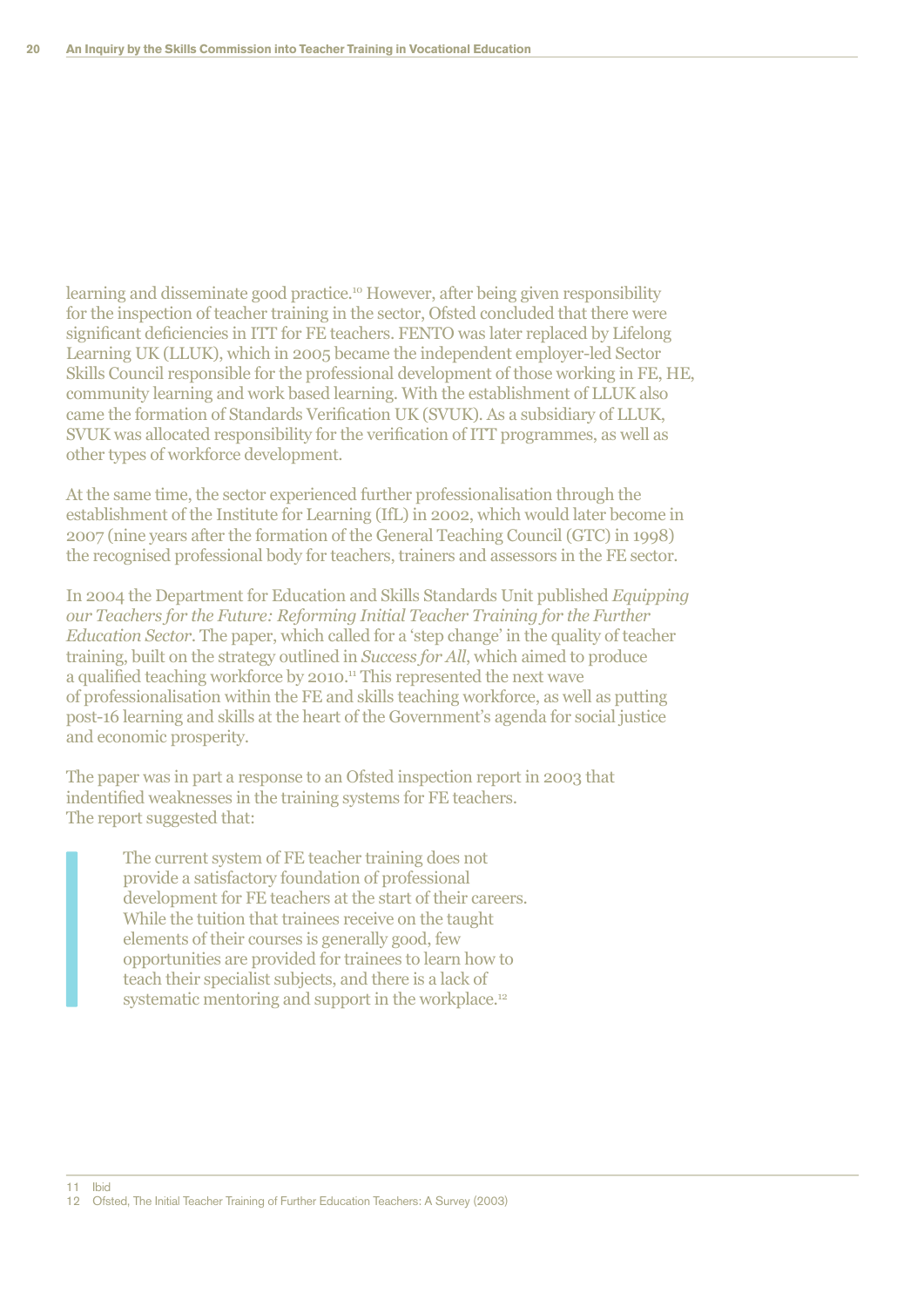Equipping our Teachers proposed to achieve this 'step change' by:

| - introducing a new offer for trainee teachers, leading to a new QTLS award -    |
|----------------------------------------------------------------------------------|
| Qualified Teacher Learning and Skills;                                           |
| - setting new standards for teachers across the learning and skills sector;      |
| - setting in place more effective quality assurance mechanisms;                  |
| - developing the skills of teacher trainers, within a professional framework set |
| by LLUK;                                                                         |
| - piloting aspects of the reform - in particular approaches to mentoring to help |

teachers develop teaching skills in their own specialist or subject area;

 $-$  introducing new funding in April 2007, with development funding in 2005-06 and 2006-07.13

Building on the aims of Success for All (2002) and Equipping our Teachers for the Future (2004), the Government then published its white paper Raising Skills: Improving Life Chances (2006) which introduced further plans for the professionalisation of the teaching workforce, and included proposals such as compulsory CPD.

The proposals of the new reform agenda would finally be introduced in September 2007. All new teachers, lecturers, trainers and instructors in the sector would now be required to be licensed to practice by the sector's professional membership body the IfL. The IfL's jurisdiction would extend to all teaching funded by the Learning and Skills Council (LSC), and in order to be accepted as a member of the IfL teachers would have to be trained to either Qualified Teacher Learning and Skills (QTLS) or Associate Teacher Learning Skills (ATLS), as well as undertaking 30 hours of CPD each year, or a pro-rata equivalent for part-time teachers.

Since 2007 the new teaching qualifications framework for teachers in FE and the postcompulsory sector includes:

| - a level 3 or 4 award in Preparing to Teach in the Lifelong Learning Sector             |
|------------------------------------------------------------------------------------------|
| (PTLLS). This is a threshold licence qualification for all new teachers in the           |
| sector, and must be achieved within the first year of teaching practice;                 |
| - a level 3 or 4 award Certificate in Teaching in the Lifelong Learning Sector           |
| (CTLLS). This is the required qualification for all teachers who want to gain            |
| <b>ATLS</b> status;                                                                      |
| - a level 5 Diploma in Teaching in the Lifelong Learning Sector (DTLLS).                 |
| This is the required qualification for all teachers who want to gain QTLS                |
| status, and must be achieved within five years of entering the profession. <sup>14</sup> |

Department for Education and Skills, Equipping our Teachers for the Future: Reforming Initial Teacher Training for the  $13<sup>°</sup>$ Learning and Skills Sector (2004)

Further Education Teachers' Qualifications (England) Regulation 2007 and Further Education Teachers' Continuing Professional Development and Registration (England) Regulations (2007)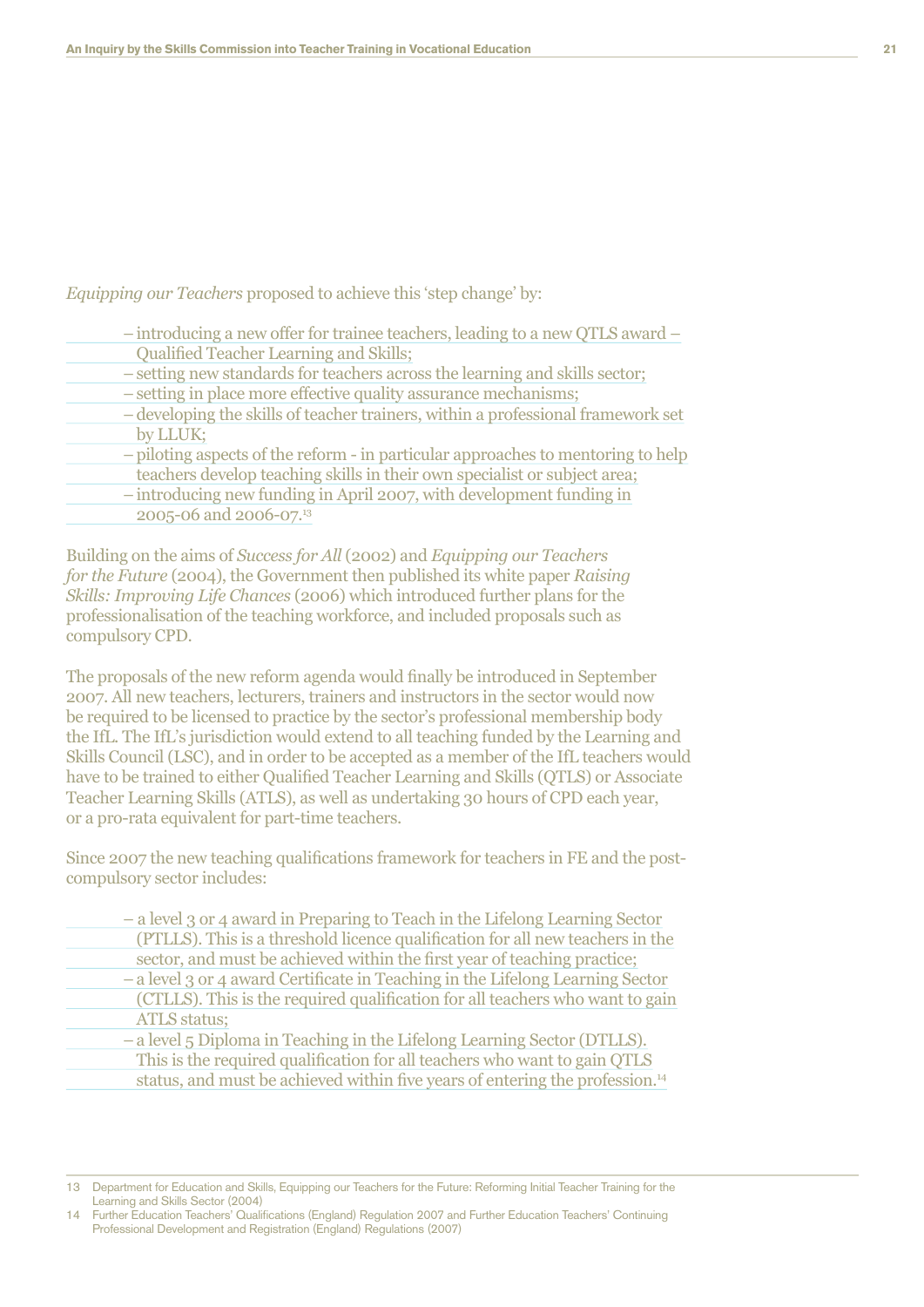# HISTORY OF TEACHER<br>TRAINING IN HF

Teacher training for HE has also only recently undergone a process of standardisation, and training requirements within the sector remain far less prescriptive than within schools and FE. The Commission recognises that significant improvements have been made in HE teacher training over the last decade. The Government's white paper, The Future of Higher Education (2003), set out to re-establish the importance of teaching excellence in HE. The paper outlined the Government's intention to rebalance HE funding allocated to teaching so that it is closer to the levels allocated for research and student enrolment. To achieve this, new professional standards for teachers in HE would be developed, a national HE teaching academy would be formed and Centres for Excellence in Teaching would also be established.<sup>15</sup>

Subsequent to the white paper, the Higher Education Academy (HEA) was formed in 2004 through merging the Institute for Learning and Teaching in Higher Education and The Learning and Teaching Support Network. The HEA is funded by grants from the four UK higher education funding bodies and subscriptions from higher education institutions (HEIs) and aims to support the sector by improving the learning experience of students.

Following its establishment, the HEA was tasked by Universities UK (UUK) and the UK HE funding bodies to consult with the sector on developing the Professional Standards Framework. The standards were launched in 2006 and were the first of their kind in HE and provided common criteria against which ITT and CPD could be developed by individual HEIs.<sup>16</sup> Survey data shows that 83 per cent of human resource managers at HEIs believe the Professional Standards Framework has had a positive impact on the professional development of their staff.<sup>17</sup>

The HEA has also developed an accreditation scheme, which accredits good teaching practice and verifies that staff CPD is aligned with the Professional Standards. The accreditation process confers associate or fellow status, which is mapped against the professional standards, and seeks to promote effective staff development and disseminate best practice.

Programmes such as the HEAs accreditation scheme build on previous schemes such as the Higher Education Funding Council's (HEFCE) Teaching Quality Enhancement Fund (TOEF) and schemes such as the National Teaching Fellowship Scheme and The Teaching and Learning Research Programme. It is therefore important to recognise that teacher training in HE has improved and that the development of the Professional Standards Framework has been a milestone in the sector.

<sup>15</sup> Department for Education and Skills, The Future of Higher Education (2003)

<sup>16</sup> See http://www.heacademy.ac.uk/ourwork/supportingindividuals/professionalrecognition

<sup>17</sup> Evaluation of the Impact of Public Policy and Investments in Human Resource Management in Higher Education Since 2001 - a report to HEFCE by Oakleigh Consulting Ltd (2009)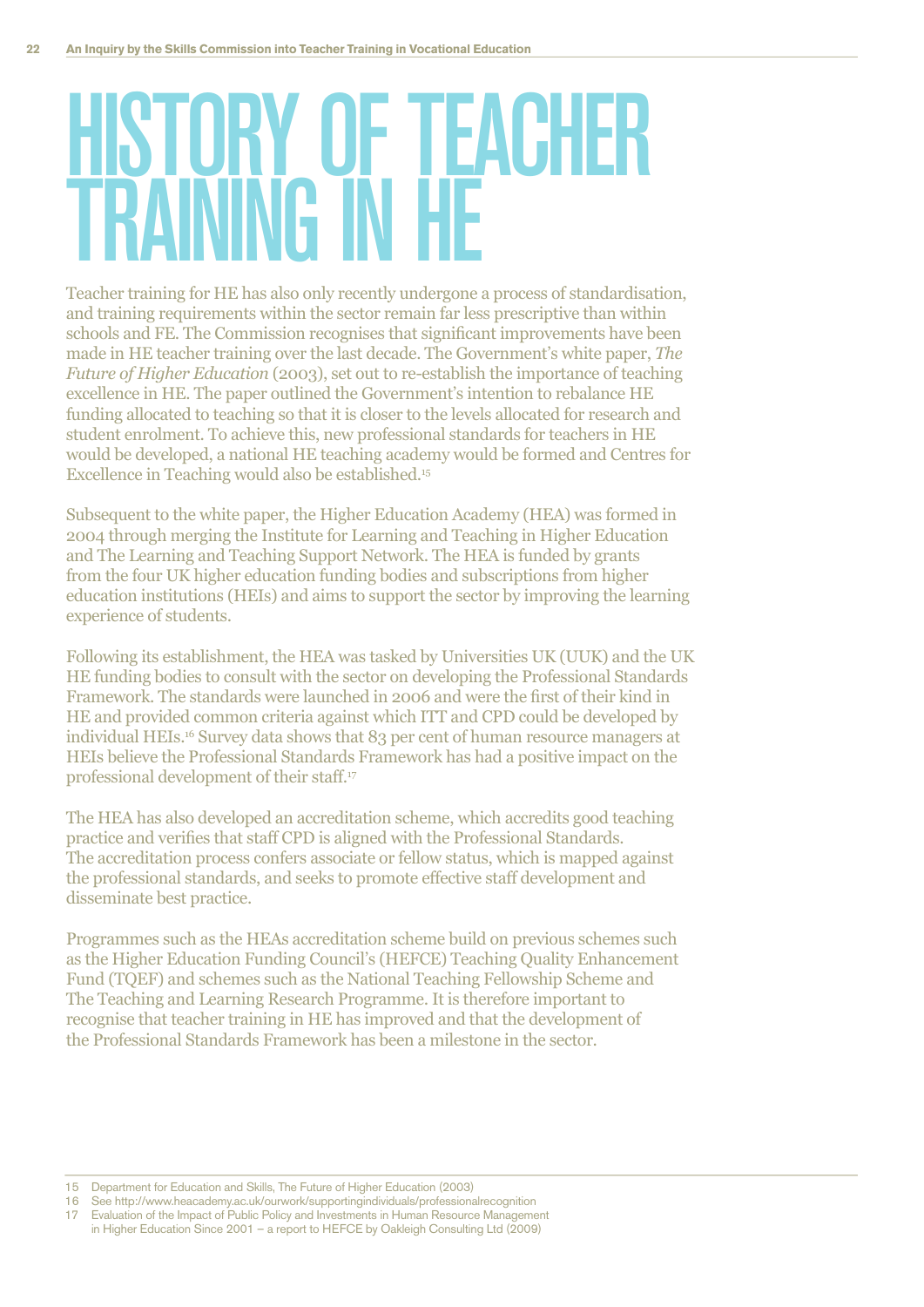'For vocational instructors employed in schools their conditions of service are inferior to those employed as school teachers. Yet, the vocational curriculum would not be able to be delivered without their expertise both as vocational experts and as experts in the pedagogy for their vocational area.'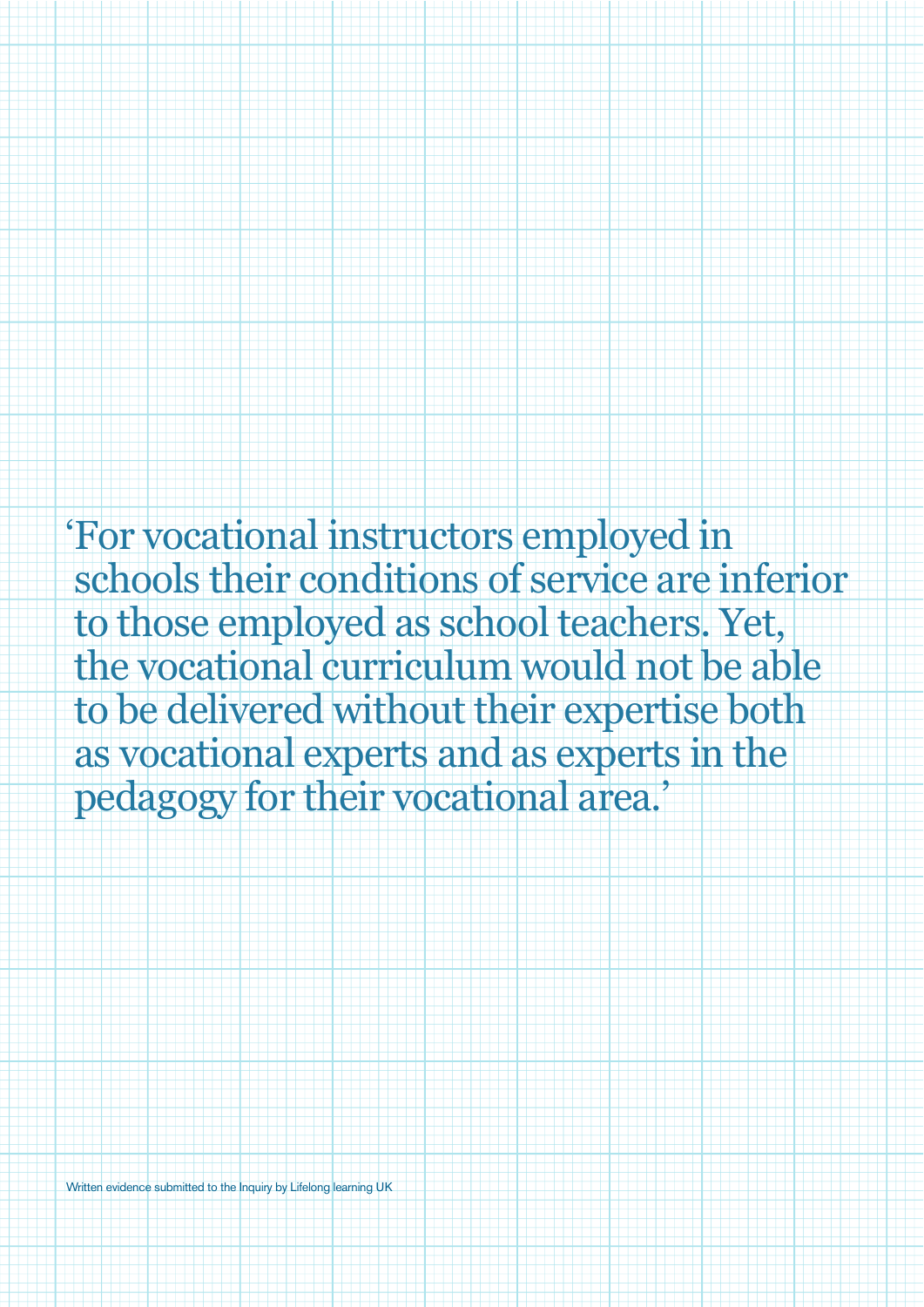# PROFESSIONAL STATUS

The introduction of the new professional standards in 2007 was designed, in part, to bring greater professional parity between school teachers and those in the FE and skills sectors. However, this Inquiry has received evidence which suggests that professional inequality between school and FE teachers persists, and does so to the detriment of the education they deliver.

Commenting on the benefits of parity between the two sectors, the IfL has said:

That QTLS is not being recognised as qualifying FE teachers to teach in a schools setting is a barrier to the distinctive and up-to-date vocational expert FE teacher being able to contribute fully to the 14-19 curriculum where some of the provision is delivered in a school. IfL believes that 14-19 provision would benefit from ease of movement of the distinctive and complementary professionalisms of teachers across FE and schools...<sup>18</sup>

The inequity between the two statuses derives from the fact that QTS enables a school teacher to move into teaching in FE and the post-compulsory sector with little retraining. However, those teachers with QTLS are only able to teach in a school as an instructor, unless they retrain for QTS. If they choose to become an instructor they will be paid on a lower salary grade and will have a lower professional status than school teachers, even though they may be performing the same functions as teachers with QTS.

This fundamental inequity is an obstacle both to increasing the supply of teachers with vocational experience, as well as ensuring the transfer and exchange of skills across the 14-19 landscape. Commenting on this inequality, LLUK told the Inquiry:

...the requirements to be qualified in the teaching. subject at degree level and the requirements for personal skills present barriers to many teachers of vocational education who may wish to gain qualified status within the schools sector...For vocational instructors employed in schools their conditions of service are inferior to those employed as school teachers. Yet, the vocational curriculum would not be able to be delivered without their expertise both as vocational experts and as experts in the pedagogy for their vocational area.<sup>19</sup>

18 Written evidence submitted to the Children, Schools and Families Parliamentary Select Committee by the Institute for Learning (2009)

19 Written evidence submitted to the Inquiry by Lifelong Learning UK (2009)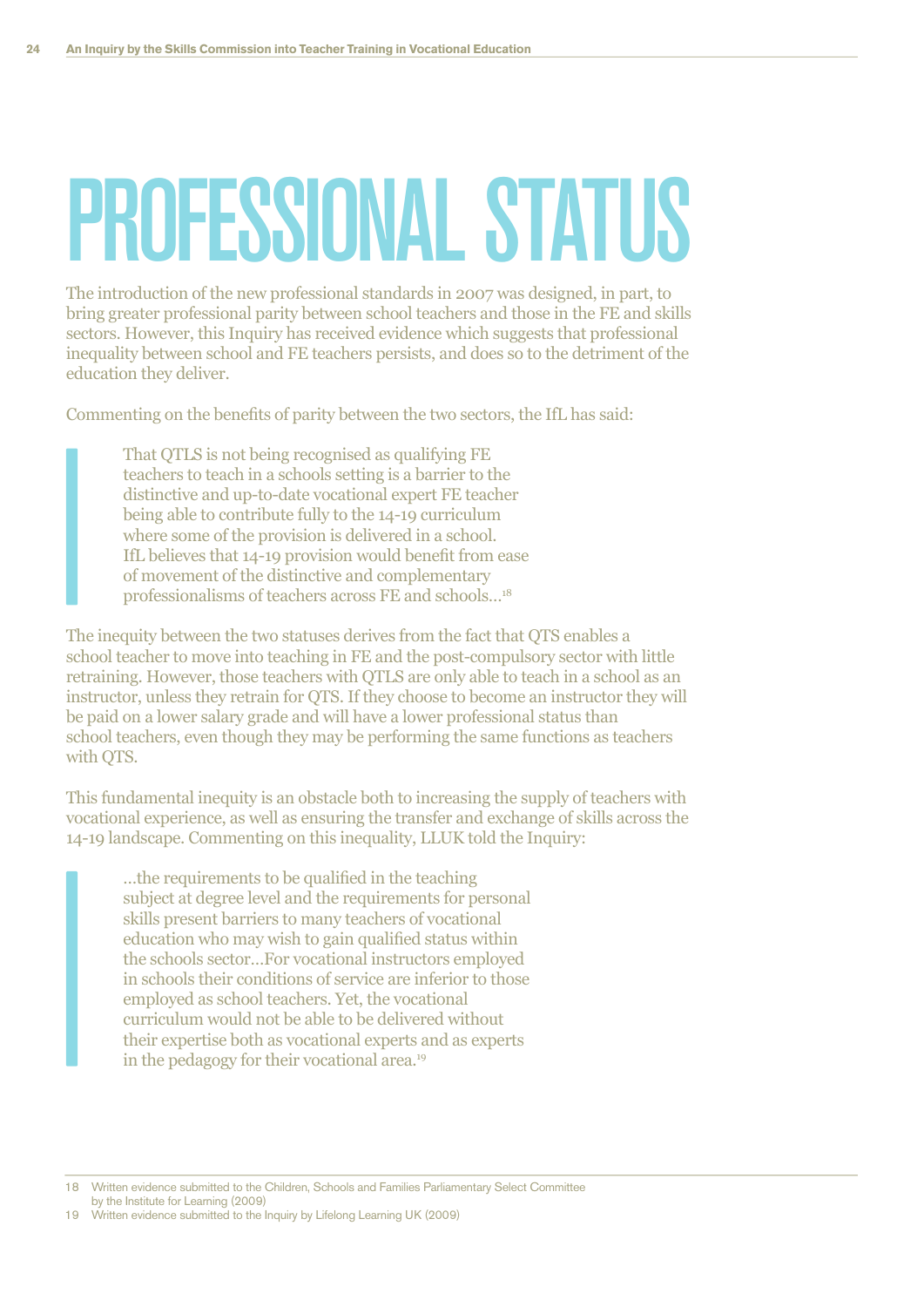The Commission believes that, in the short-term, greater transferability between the two professional statuses must be achieved in order to realise high quality academic and vocational provision throughout  $14$ -19 education  $-$  getting the right skills in the right place of our education system must be a priority for policymakers.

To realise this, the Commission believes that convergence courses should be developed to facilitate transferability between QTS and QTLS. Historically, policymakers have kept each sector in isolation. However, 14-19 education requires teachers to work collaboratively and develop networks with professionals from outside their institution.<sup>20</sup> Commenting on the need for collaboration between schools, FE, and HE, Wendy Forest, Director, The Hub, and an independent education consultant, told the Inquiry:

There needs to be an exchange of skills between professionals working in schools, further education institutions and higher education institutions. If all we do is allow these institutions to contribute to the learning experience at different points during 14-19 education, learners will not get the full benefit of the different strengths of practice these institutions can bring to education and learning.<sup>21</sup>

It will not be enough, therefore, for schools, colleges and HEIs to simply pool their resources and skills; professionals must embrace new skills and have real shop-floor experience of the range of  $14$ -19 learning contexts. An ethic of collaboration must be accompanied by an exchange of skills between 14-19 professionals.

The principle of convergence is central to the Skills Commission's vision for 14-19 education, and to establishing a high quality vocational route through the 14-19 phase. Developing effective convergence courses may require new ITT and CPD for both school and FE teachers. For example, school teachers may need to train in adult Learning theories and FE teachers may need new training in behaviour management. This training should add to teachers' professional development and help with the exchange of skills and practices between professionals across 14-19 education.

### Recommendation 1

Sector bodies, such as the Training and Development Agency for Schools (TDA) and Lifelong Learning UK (LLUK), should develop convergence courses, based on suitable assessment models, to facilitate transferability between Qualified Teacher Status (QTS) and Qualified Teacher Learning and Skills (QTLS).

20 For a discussion of 14-19 partnership and collaboration, see Nuffield Review of 14-19 Education Issue Paper 2,

From Weekly Collaborative Arrangement to Strongly Collaborative Local Learning Systems (2007)

21 Oral evidence submitted to the Inquiry by Wendy Forest, Director, The Hub (2009)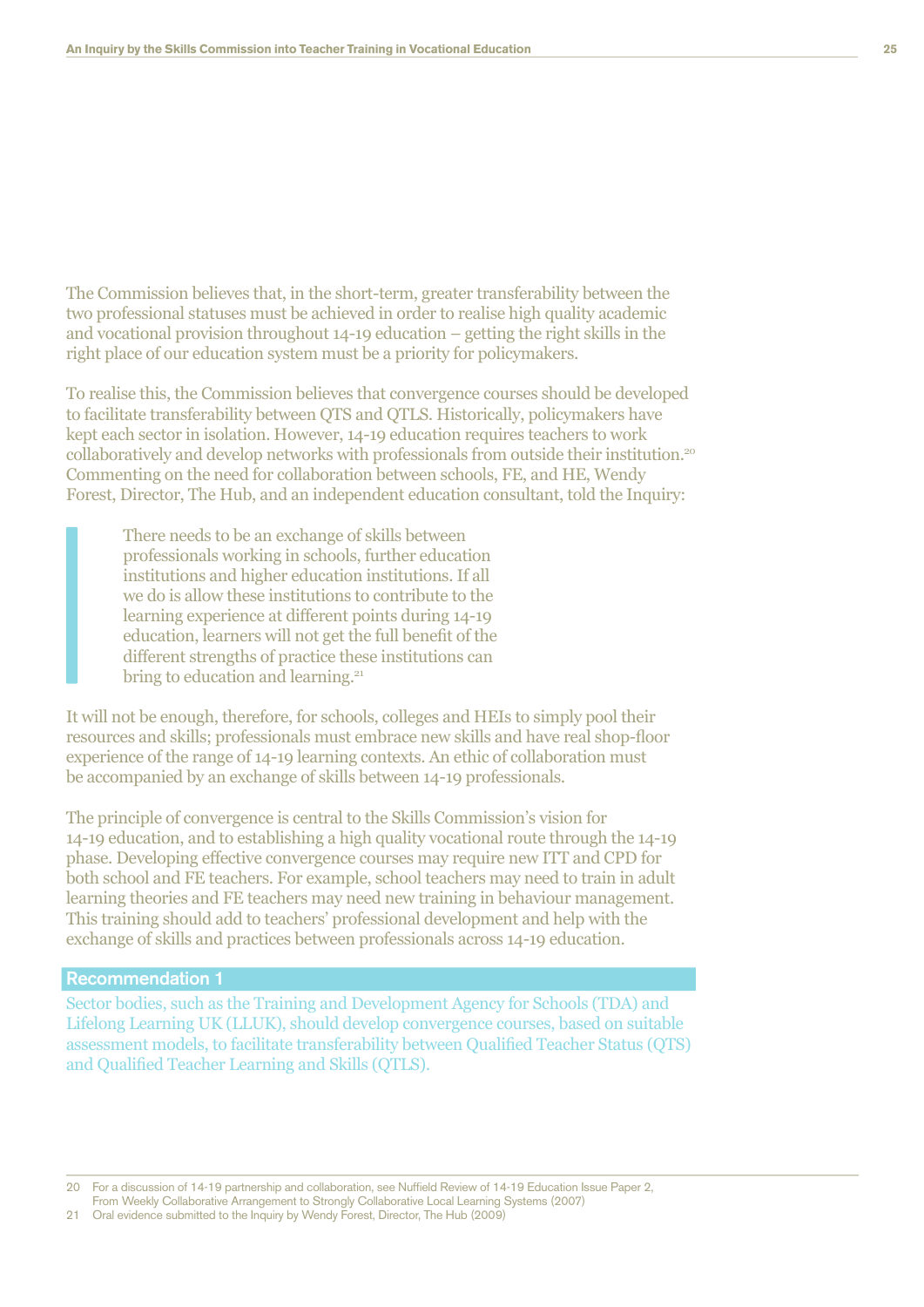The Commission believes that the same principles that inform convergence between QTS and QTLS are also applicable to school and college leaders. Commenting on transferability between school leaders qualified with the National Professional Qualification for Headship (NPQH) and college leaders qualified with the Principals' Qualification Programme (PQP), the Association of School and College Leaders (ASCL) told the Inquiry:

There is an obvious need for a bridging course between the two qualifications in order to make them fit for purpose in the alternative sector...However, these difficulties should not stand in the way of opportunities for some really effective and exciting transfer of experience and expertise between school and college leaders who may well wish to take advantage of developing 14-19 curriculum and management experience to bring good practice to the other sector and enhance learning there.<sup>22</sup>

The Commission supports this proposal as a means to encourage school and college leaders to share best practice and expertise.

### **Recommendation 2**

Convergence courses for head teachers and college principals should be developed to enable transferability and convergence between school and college leaders.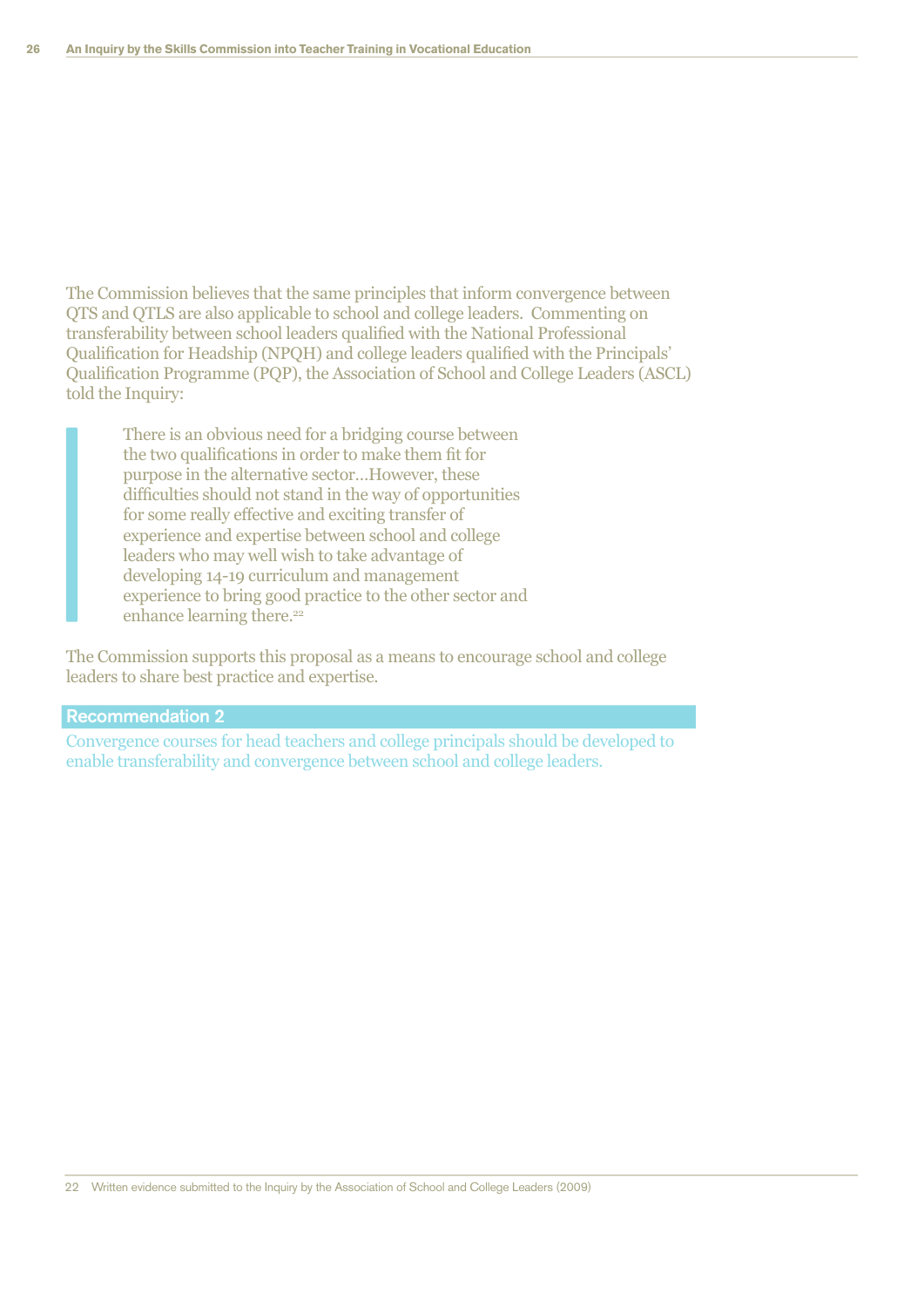# PRUFESSIN

In the short-term, the Commission believes greater transferability between OTLS and QTS is vital to ensure that the vocational curriculum is taught by teachers with the appropriate experience and skills. However, the Commission believes there is a clear evidence base for reform to the teacher training system that goes beyond transferability between the existing teacher statuses. It should be a long-term strategic objective for the Department for Children, Schools and Families (DCSF), and the Department for Business Innovation and Skills (BIS) and other key stakeholders to realise professional convergence between teachers with OTS and OTLS. An overarching teaching qualification  $-$  a 'universal QTS' - would simplify the training system, making it more effective and user-friendly. By training teachers within a 'common core' of training, guided by a notion of 'commonality within difference', we would bring much needed professional parity of status to the profession, as well as ensuring 14-19 reform is matched by reform of the teacher training system. Commenting on this issue, Dr Tanya Ovenden-Hope told the Inquiry:

... we have two different sets of professional standards for teachers and lecturers teaching exactly the same students in some cases. How can this be in the best interests of either the trainee or the student?... This complexity is unnecessary and could be rectified by a policy on ITT that provides an overarching QTS for all sectors. $^{23}$ 

The Commission strongly believes that professional convergence would ensure that the teacher training system evolves in line with 14-19 education. Professional convergence would help to remove the unnecessary barriers which prevent skilled professionals from moving into teaching and would help to ensure that we have a teaching workforce with the right skills to deliver today's vocational curriculum. The process of developing convergence courses would represent the first step towards convergence of professionalism by providing an opportunity to examine common training needs and strengths and weaknesses of practice.

The statutory education leaving age will rise to 18 in 2015 and it is likely that this will lead to an increased appetite for vocational education. The Commission therefore urges the Government to examine the scope for professional convergence by this date.

### **Recommendation 3**

It should be a long-term strategic objective of the Department for Children Schools and Families (DCSF) and the Department for Business, Innovation and Skills (BIS), as well as other key stakeholders, to realise professional convergence between all teachers across 14-19 education based on a unified training system.

Written evidence submitted to the Inquiry from Dr Tanya Ovenden-Hope, Head of School, Faculty of Education,  $23$ University of Plymouth (2009)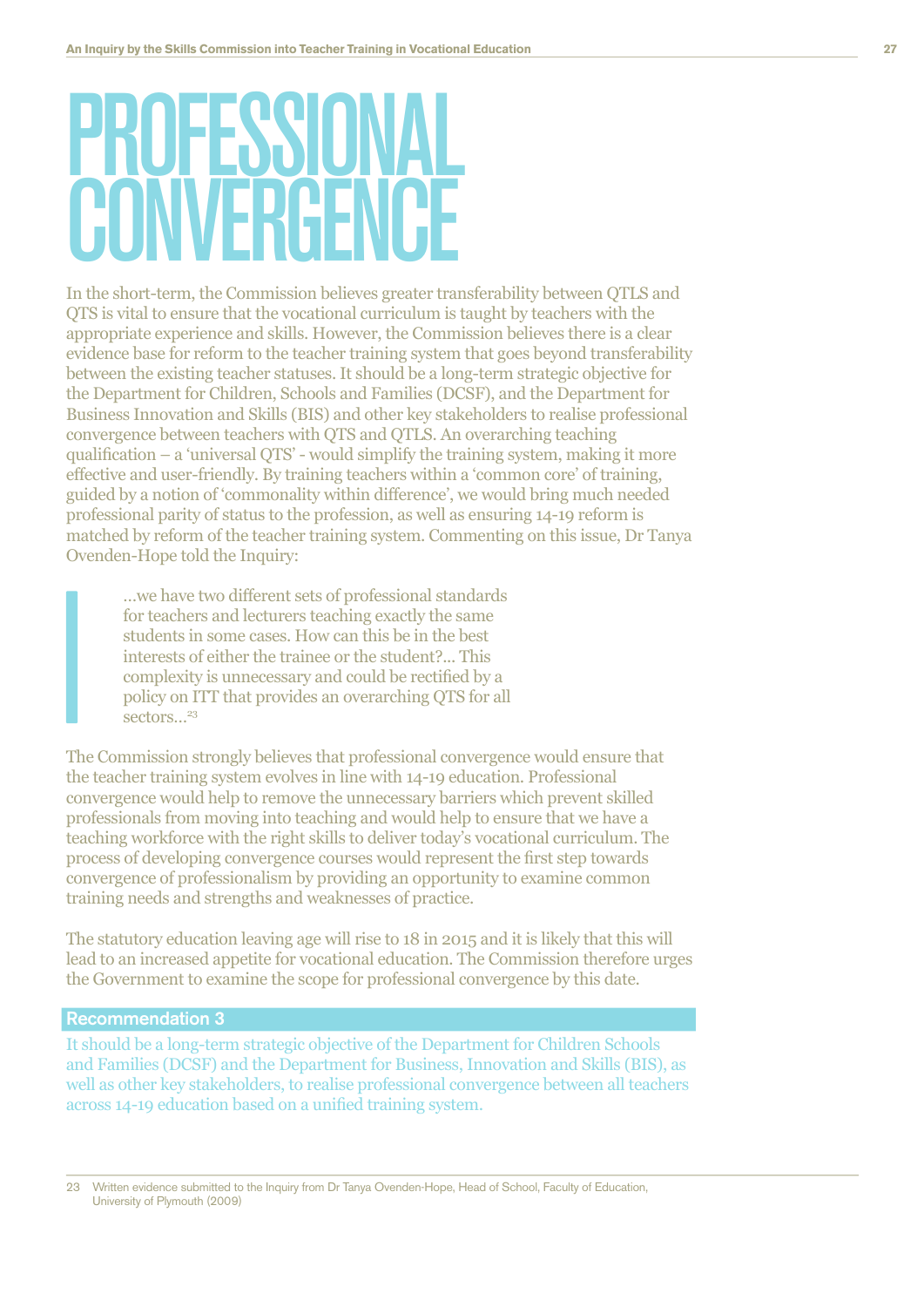While based on similar frameworks, the two existing teacher statuses have different requirements. Importantly, QTS requires a degree, whereas QTLS does not. Convergence of professionalism between these two statuses would require bringing together two different skills sets and creating a mechanism to achieve equivalence between academic qualifications and vocational experience and expertise that may be unaccredited. Evidence received by the Commission suggests that revisiting the use of accreditation or prior experiential learning (APEL) could be a practical way to achieve this. By developing a rigorous and credible institutional mechanism, prior experience could be accredited and validated against academic qualifications to ensure that the experience and skills required to teach vocational education are afforded parity of status with academic qualifications.<sup>24</sup>

### **Recommendation 4**

The Training and Development Agency for Schools (TDA) and Lifelong Learning UK (LLUK) should establish an institutional mechanism for accrediting prior experiential learning and validating it against academic qualifications.

Professional convergence would have a number of implications for the architecture of the teacher training system. Firstly, an overarching teaching qualification would simplify the training system and require only one non-departmental body to oversee ITT and CPD. Secondly, a unified training system would necessitate one set of terms and conditions. It is currently the case that vocational experts who work in schools (and who do not have OTS) are not afforded the professional status, or salary, of school teachers - the pay differential between qualified and unqualified teachers is approximately £6000.<sup>25</sup> One overarching teaching qualification would overcome this historic inequality. Thirdly, a single professional status would eliminate the need for separate professional bodies for school teachers and those in FE and the post-compulsory sector; the GTC and the IfL could therefore be merged. This would overcome existing anomalies within the system with regards to professional registration. Currently, government provides funding for school teachers to register with the GTC and FE teachers to register with the IfL. However, sixth-form college staff have not been designated a professional body to which they can register. Professional convergence would resolve this issue. In the meantime, the Government should consult widely before designating a professional body for sixth-form teachers.

### **Recommendation 5**

The Government should consult widely before designating sixth-form college staff a professional body.

For a further discussion of APEL, see Garnett, J, Portwood, D, and Costley, C, Bridging Rhetoric and Reality:  $24$ 

Accreditation of Prior Experiential Learning in the UK, UVAC (2004)

25 Written evidence submitted to the Inquiry by the Training Development Agency for Schools (2009)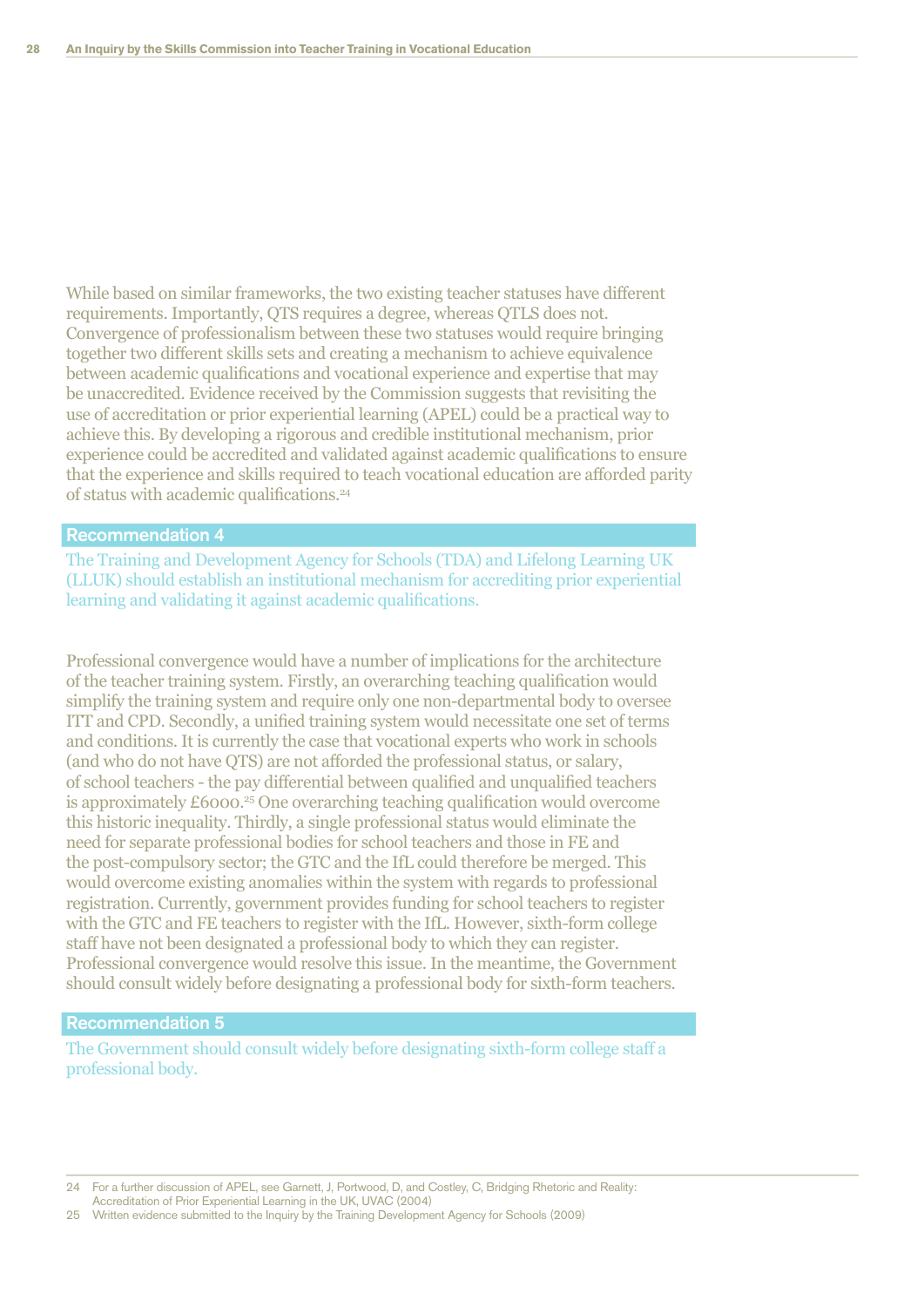## INITIAL TEACHER TRAINING

ITT has undergone a marked improvement over the last decade. Evidence from Ofsted inspections undertaken in 2007 found that provision of ITT in vocational subjects in schools was at least satisfactory in all 14 providers inspected, and good or better in half of them.<sup>26</sup> Similarly, evidence from Ofsted inspections of FE providers, undertaken during the  $2004 - 2008$  inspection cycle, also found that the overall quality of training was mostly satisfactory or better, with a significant amount of the taught element considered to be good.<sup>27</sup> This is in stark contrast to 2003, when Ofsted described FE ITT provision as unsatisfactory.<sup>28</sup>

Unlike the schools sector, where teachers undertake one year of pre-service training before becoming qualified, teachers in the FE sector undergo a process of professional formation to achieve the required QTLS or ATLS. This is defined in the 2007 regulations as:

...the post-qualification process by which a teacher demonstrates through professional practice the ability to use effectively the skills and knowledge acquired whilst training to be a teacher and the capacity to meet the occupational standards required of a teacher.<sup>29</sup>

Teaching in FE also differs from the schools sector as it is more often a second or third career; the average age of a teacher in the post-compulsory sector is  $37<sup>30</sup>$  It is often the case that individuals who decide to move into teaching in the sector are motivated by a desire to give something back to the industry they have worked in. It is important, therefore, that highly skilled and experienced professionals are able to move into teaching – whether full- or part-time - without having to overcome too many regulatory obstacles, or undertake unnecessary academic qualifications that may lack relevance to the course they are teaching. The route into teaching must be accessible and should focus on the recognition of a candidate's relevant skills and capabilities.

The 2007 ITT reforms were largely welcomed by the sector, and have helped to professionalise the teaching workforce. In evidence to this Inquiry, Markos Tiris, Programme Director at the Learning and Skills Improvement Service (LSIS), commented:

...the new reforms have really started to take bite within the system...it feels as if there has been a sea change, and there is a feel good factor across the sector as a result of the reforms. But, we are only at the beginning of the journey. $3<sup>1</sup>$ 

<sup>26</sup> Ofsted, Initial Teacher Training in Vocational Subjects (2007)

<sup>27</sup> Ofsted, Initial Training of Further Education Teachers (2009)

<sup>28</sup> Ofsted, The Initial Teacher Training of Further Education Teachers: A Survey (2003)

<sup>29</sup> The Further Education Teachers' Qualifications (2007)

<sup>30</sup> Written evidence submitted to the Inquiry by the Institute for Learning (2009) 31 Oral evidence given to the Inquiry by Markos Tiris, Programme Director, Learning and Skills Improvement Service (2009)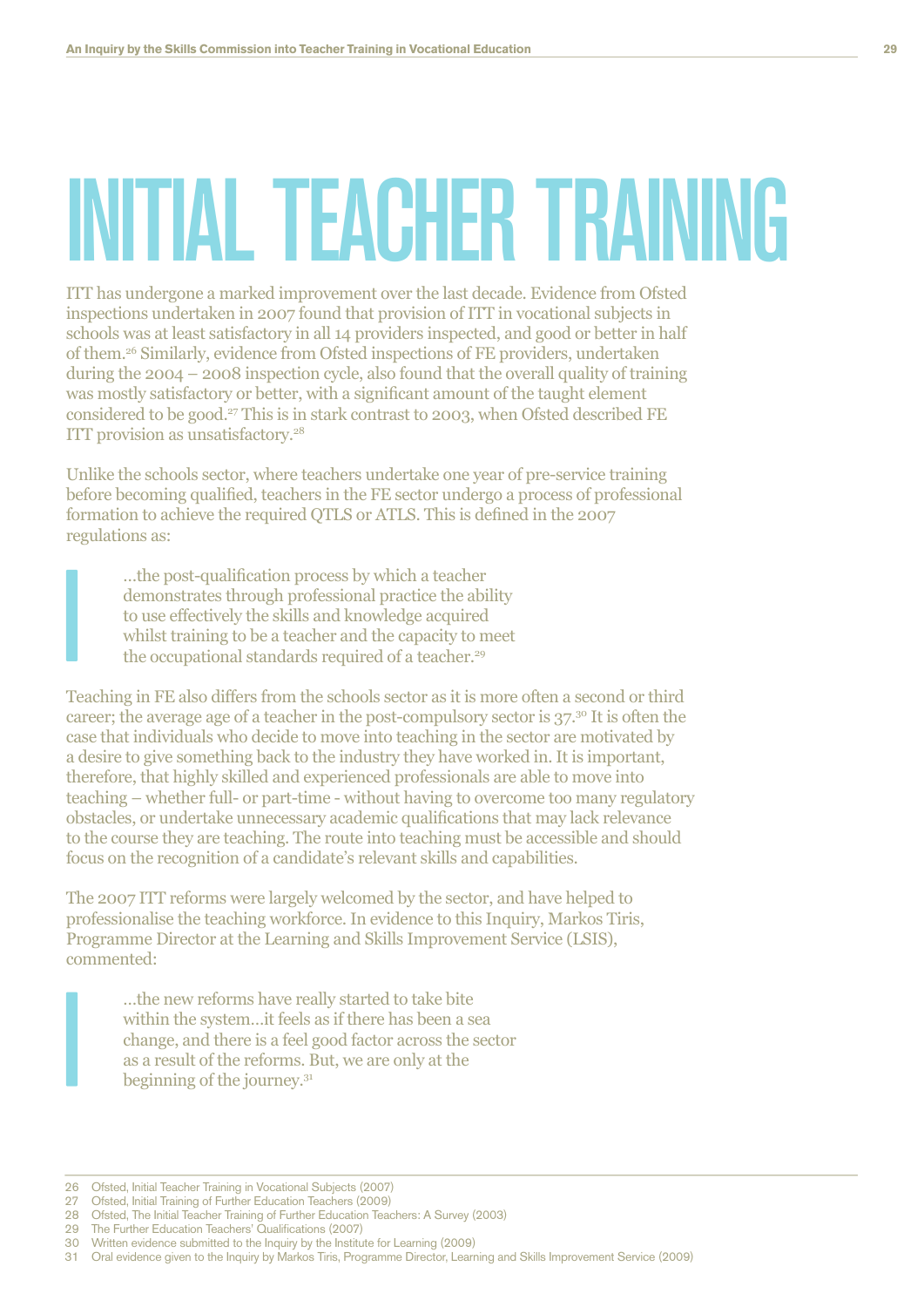'Early research suggests that teaching vocational subjects successfully may be more challenging and require more training than teaching academic subjects.'

Julia Margo, Those Who Can? Institute for Public Policy Research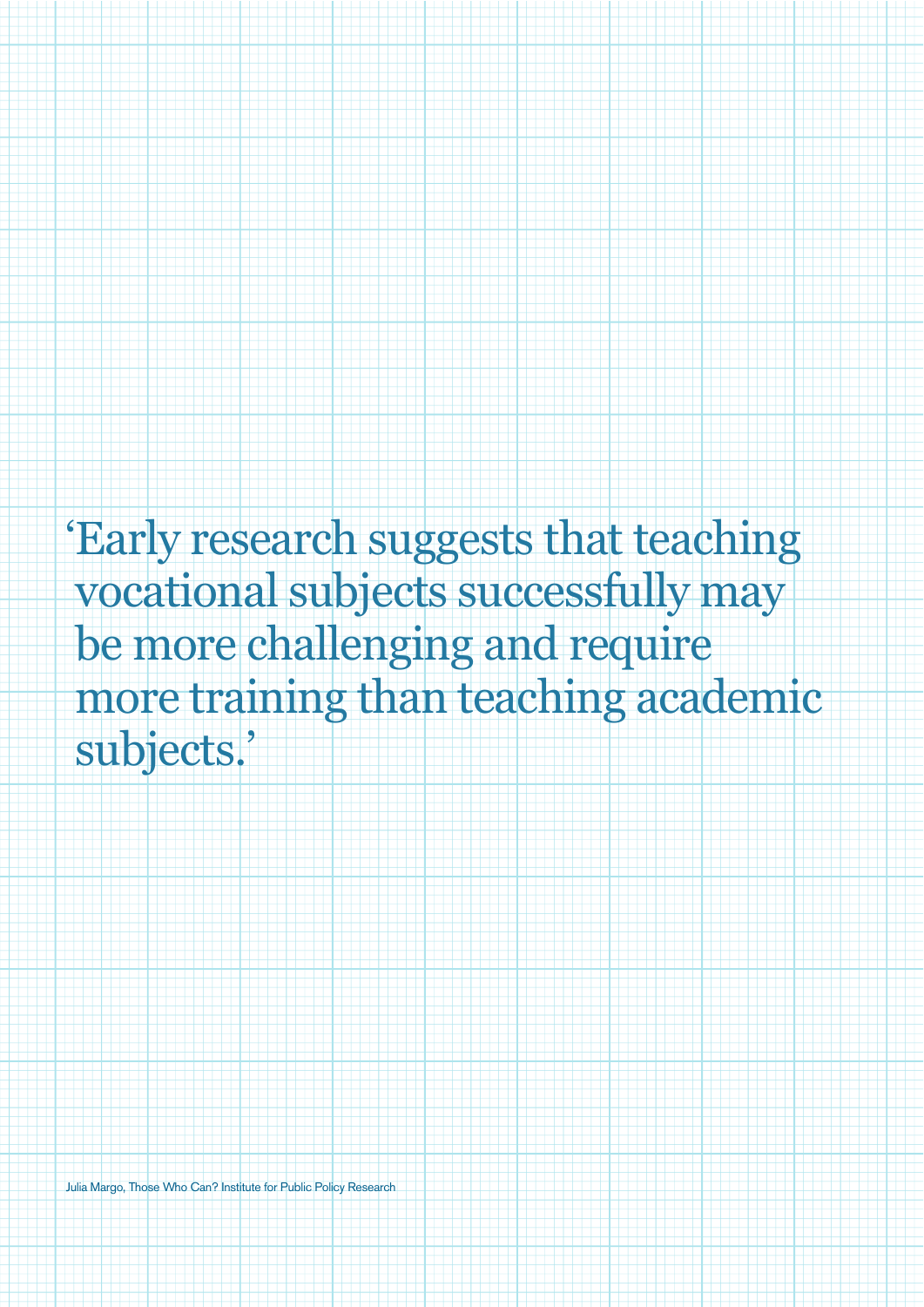The 2007 reforms have also helped to achieve a more appropriate balance between a teachers' need for subject specialist knowledge and pedagogical skills – their 'dual professionalism'. The Skills Commission, however, has taken evidence that suggests ITT requirements for the sector's workforce may place a heavy academic burden on some candidates and consequently restrict the supply of high-quality professionals moving into the sector.

Research carried out by the London Centre for Excellence in Teacher Training (LONCETT) found that there was support for QTLS and its related qualifications, but there was also significant variation in the interpretation and implementation of the 2007 regulatory requirement. The study stated that:

There is concern about the suitability of the new qualifications and requirements for some groups of teachers in the sector. Many providers regard Qualified Teacher Learning and Skills (QTLS) as too steep a requirement for part-time teachers, especially in adult and community learning (ACL). There is widespread concern that the new requirements may exacerbate existing difficulties of teacher recruitment and reduce the diversity of the workforce.<sup>32</sup>

The study went on to add:

The new qualification structure has had a substantial impact on the delivery of ITT...FE colleges are interpreting the distinction between the associate and full teaching roles in different ways.<sup>33</sup>

Research by the Westminster Partnership CETT and the Quality Improvement Agency (now the Learning and Skills Improvement Service) also suggests that the 2007 reforms have, in certain instances, had a negative impact on ITT. A key issue highlighted by the study was that the reforms have produced less progressive ITT programmes. Since the introduction of the reforms teachers are now only able to begin their training at level 3 or 4: the sector's threshold licence. PTLLS must also be achieved within the first year of teaching, regardless of the number of hours an individual teaches for.<sup>34</sup>

The Association of Accounting Technicians (AAT) has also submitted evidence to the Inquiry that supports these findings. The AAT has told the Commission that it experiences significant difficulties in recruiting and retaining subject specialists to deliver specific components of its courses because of the demands of LLUK standards.<sup>35</sup> Due to the definition of QTLS and ATLS statuses, individuals who regularly teach a

33 Ibid, p1

35 Oral evidence given to the Inquiry by the Association of Accounting Technicians (2009)

<sup>32</sup> How Providers in London are Responding to the Introduction of QTLS and its Associated Statutory Requirements, p.1, Institute for Education and the London Centre for Excellence in Teacher Training (2008)

<sup>34</sup> Professionalising the Workforce Case Studies, Westminster Partnership Partnership for Excellence and Quality Improvement Agency, p3 (2008)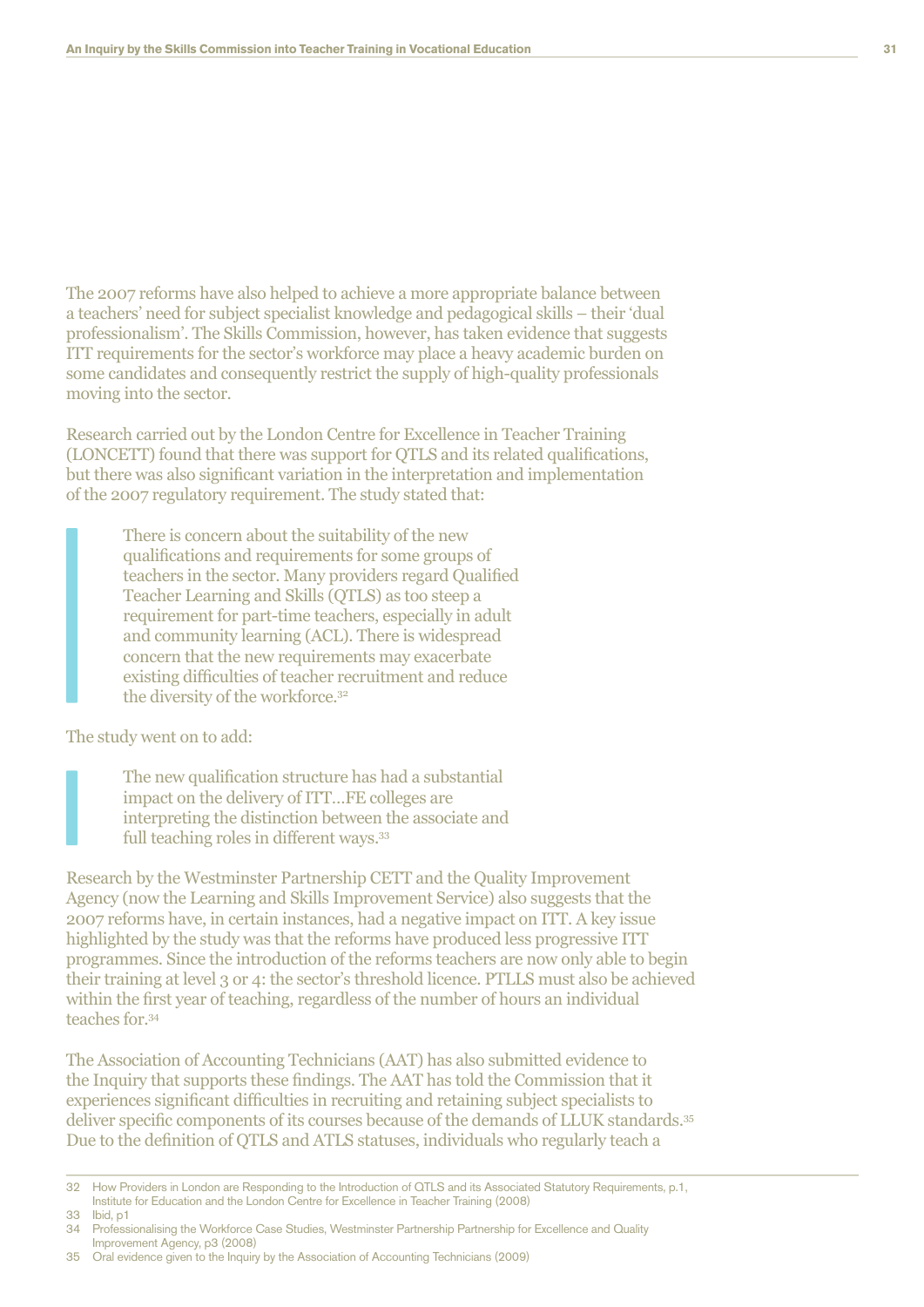component of a course must qualify to QTLS standards, even if they are only teaching for a couple of hours each week. The Commission believes that greater flexibility must be inbuilt into LLUK standards. This will ensure routes into part-time teaching are much more accessible to experienced practitioners and do not require them to undertake excessive training to certify skills they may already have and demonstrate in their occupation. The distinction between QTLS and ATLS should also be revisited as should the training requirements for each category to ensure they are not having a negative impact on recruitment.

### Recommendation 6

Greater discretionary powers should be given to Lifelong Learning UK (LLUK) to ensure that flexibility can be built into initial teacher training  $(TTT)$ , particularly for work-based teachers.

### Recommendation 7

The requirements for, and distinction between, Qualified Teacher Learning and Skills (OTLS) and Associate Teacher Learning and Skills (ATLS), particularly in relation to part-time teachers, work-based teachers and the 'visiting lecturer' professional, should be re-examined.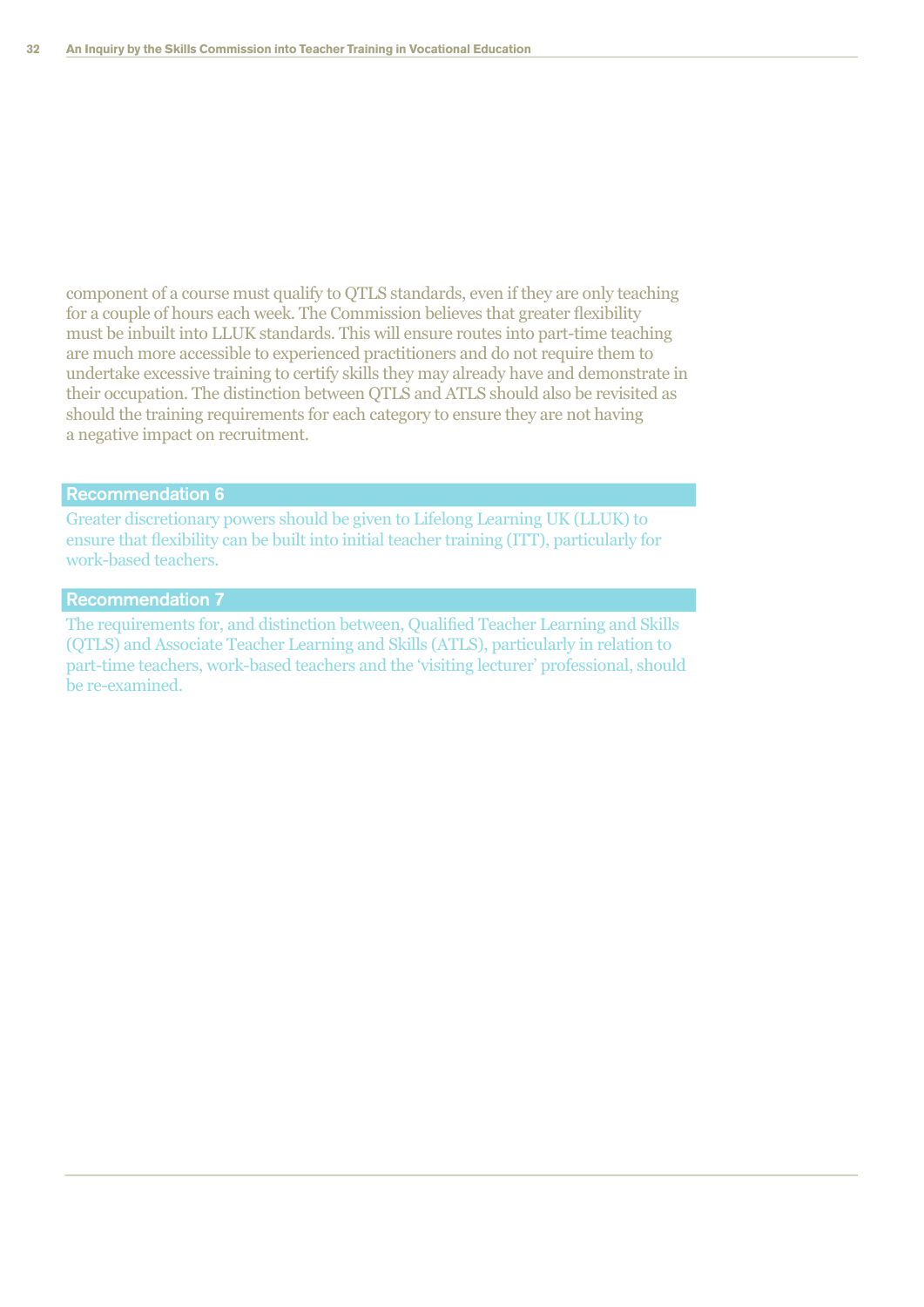### **KLERS EDUCATION GUIDANCE**

There is a significant body of research which suggests the quality of careers education and information, advice and guidance (CE/IAG) is variable and its provision inconsistent.<sup>36</sup> The Commission believes that in relation to vocational education this CE/IAG deficit is particularly acute. The cultural dominance of academic education has meant that vocational education has received less attention from policymakers, and this is mirrored in CE/IAG. The Panel on Fair Access to the Professions has highlighted the inadequacies of the Connexions service, and pointed to a number of research studies that suggest that only one in five 16-25 year olds find Connexions useful, and that just under half have never used the service.<sup>37</sup> It is vital that the recommendations of this Inquiry are accompanied with reform to CE/IAG to ensure that effective teaching is matched with effective CE/IAG for vocational pathways.

CE/IAG training as an embedded component of ITT must also be examined to ensure that teachers are able to provide adequate advice and guidance for individuals undertaking vocational study. Teachers must have an understanding of the vocational pathways that are available to learners, as well as progression routes to vocational higher education and the professions. Increasing the supply of professionals with 'real world' vocational experience in teaching would help to alleviate this problem. The Commission supports the establishment of the Department for Children, Schools and Families' Careers Profession Taskforce, and urges the Taskforce to examine the quality of CE/IAG for vocational education.

### **Recommendation 8**

The Government should reform careers education and information, advice and guidance (CE/IAG) to take account of the growing vocational curricula and ensure that ITT equips teachers with an understanding of vocational pathways.

The Commission also received evidence from Ofsted which suggests that FE teaching staff and managers can find it difficult to navigate through the ITT reforms, and are often confused by the range of bodies and stakeholders involved in ITT.<sup>38</sup> The Commission believes that further examination of the CE/IAG made available to all FE staff, as well as aspiring entrants to the profession, is required.

### **Recommendation 9**

The Government should improve the effectiveness of the careers education and information, advice and guidance (CE/IAG) made available to all FE staff and aspiring entrants to the teaching profession.

36 See Inspiration and Aspiration, The final report of the Skills Commission's Inquiry into Information, Advice, and Guidance (2008)

- 37 Unleashing Aspiration, The Final Report of the Panel on Fair Access to the Professions (2009)
- 38 Written evidence submitted to the Inquiry by Ofsted (2009)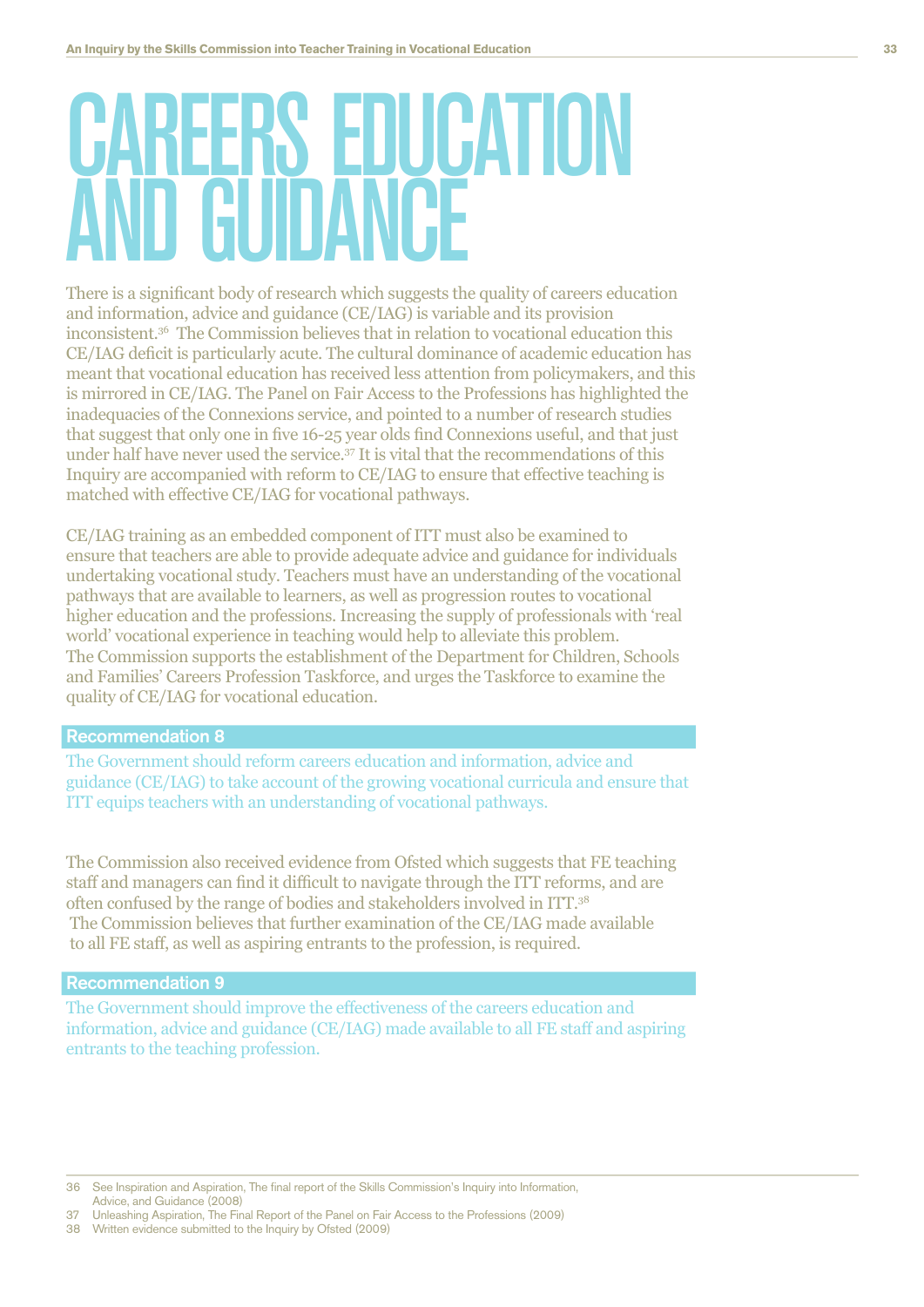## **ARTICULATION**

The problems associated with navigation are also reflected in the difficulties some trainees experience within articulation – the process of moving from one qualification phase to another. Trainees do not always train for qualifications sequentially: their training may stop and start as and when their occupation allows. As the right to confer qualifications is divided between national awarding bodies (NABs) and HEIs, some trainees may find that the institutions which provide their training changes between stopping and re-starting their training. This can pose practical difficulties for the trainee: re-climatising to new environments and trainers can be difficult. Furthermore, these difficulties can be exacerbated by different institutions applying different methodologies, and even requiring individuals to undertake and pay for bridging courses even though all the training qualifications adhere to the professional standards set by LLUK.<sup>39</sup>

### **Recommendation 10**

Lifelong Learning UK (LLUK) should work with higher education institutions (HEIs) and national awarding bodies (NABs) to ensure that trainees do not have to retrain or pay for bridging courses when moving between training providers and qualification phases.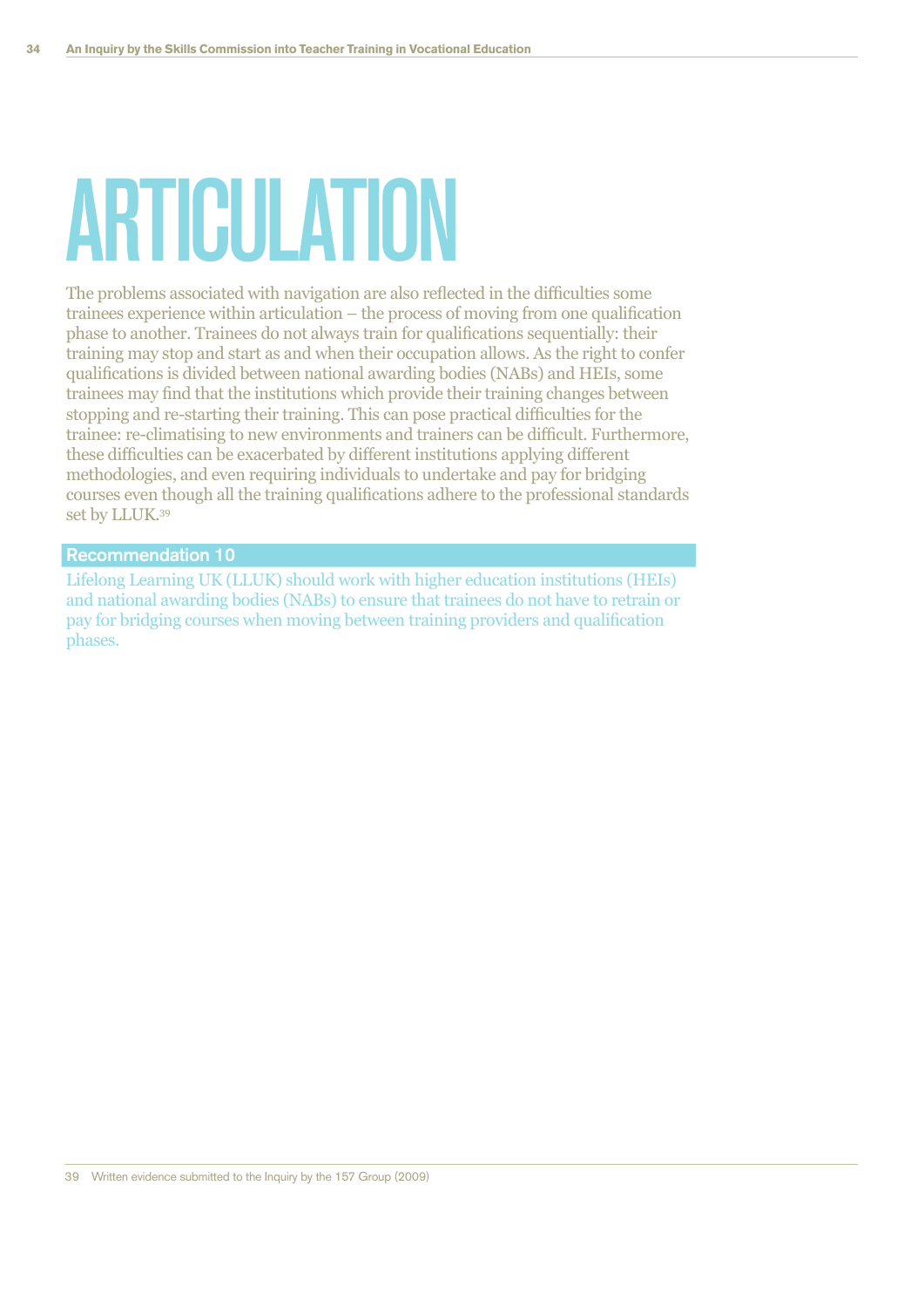### RECRUITMENT

Throughout the Inquiry the Commission received overwhelming evidence showing that the historic divide in status between school teachers and those in FE and the postcompulsory sector, has, and will continue to have, a pernicious effect on recruitment. With the statutory education leaving age set to rise to  $17$  in 2013, and  $18$  in 2015, the Commission believes demand for high quality vocational education could outstrip the supply of teachers able to deliver it.

In addition to legislative reform, the FE sector must also confront significant demographic changes that will place extra demands on recruitment. Currently, 20 per cent of FE teaching staff will be 65 in the next ten years; 45 per cent of teaching staff will be  $65$  by  $2029.^{40}$  It is, therefore, imperative that ways are found to ensure that high-calibre professionals can be brought into the sector.

Recruitment could also be made more difficult with the proposal to remove the maintenance grant to new trainees from 2010. This will mean that part-time trainees on ITT programmes will not be able to access maintenance grants or apply for student loans. Evidence submitted to the Inquiry suggests that this could lead to a decline in new trainees and a skills shortage in the sector:

LLS *(lifelong learning sector)* employees taking in-service part-time LLS ITT (a requirement of employment) will have to pay for their fees in full. In a sector that also manages a disparity in pay compared to the compulsory sector, this will be an additional financial burden that cannot be accommodated. It is anticipated that there will be a decline in LLS ITT trainees as a consequence of this funding policy and therefore a skills shortage in the sector in  $3-5$  years.<sup>41</sup>

Existing research suggests that the level of funding for teacher training is already an obstacle to recruiting vocational specialists to the sector; the new funding arrangements could exacerbate this. $42$ 

Developing formal fast-track schemes for vocational teachers in schools and FE would be one way to ensure that 14-19 education is delivered by teachers with the relevant skills. Existing fast-track schemes for school teachers provide a sound basis on which to develop similar schemes for FE and should be examined to identify good practice. Teach First, for example, is widely considered a successful scheme for attracting the best graduates into school teaching, and the Conservative Party has outlined proposals to expand the scheme, as well as to develop a 'Teach Now' scheme.<sup>43</sup>

40 LLUK and GTC survey data

- 42 Written evidence submitted to the Inquiry by Lifelong Learning UK (2009)
- 43 See Conservative Party draft manifesto for schools at http://www.conservatives.com/Policy/Where\_we\_stand/Schools.aspx (2009)

44 Data from the Institute for Learning's 2007/08 Staff Individualised Record

<sup>41</sup> Written evidence submitted to the Inquiry by Dr Tanya Ovenden-Hope, Head of School, Faculty of Education, University of Plymouth (2009)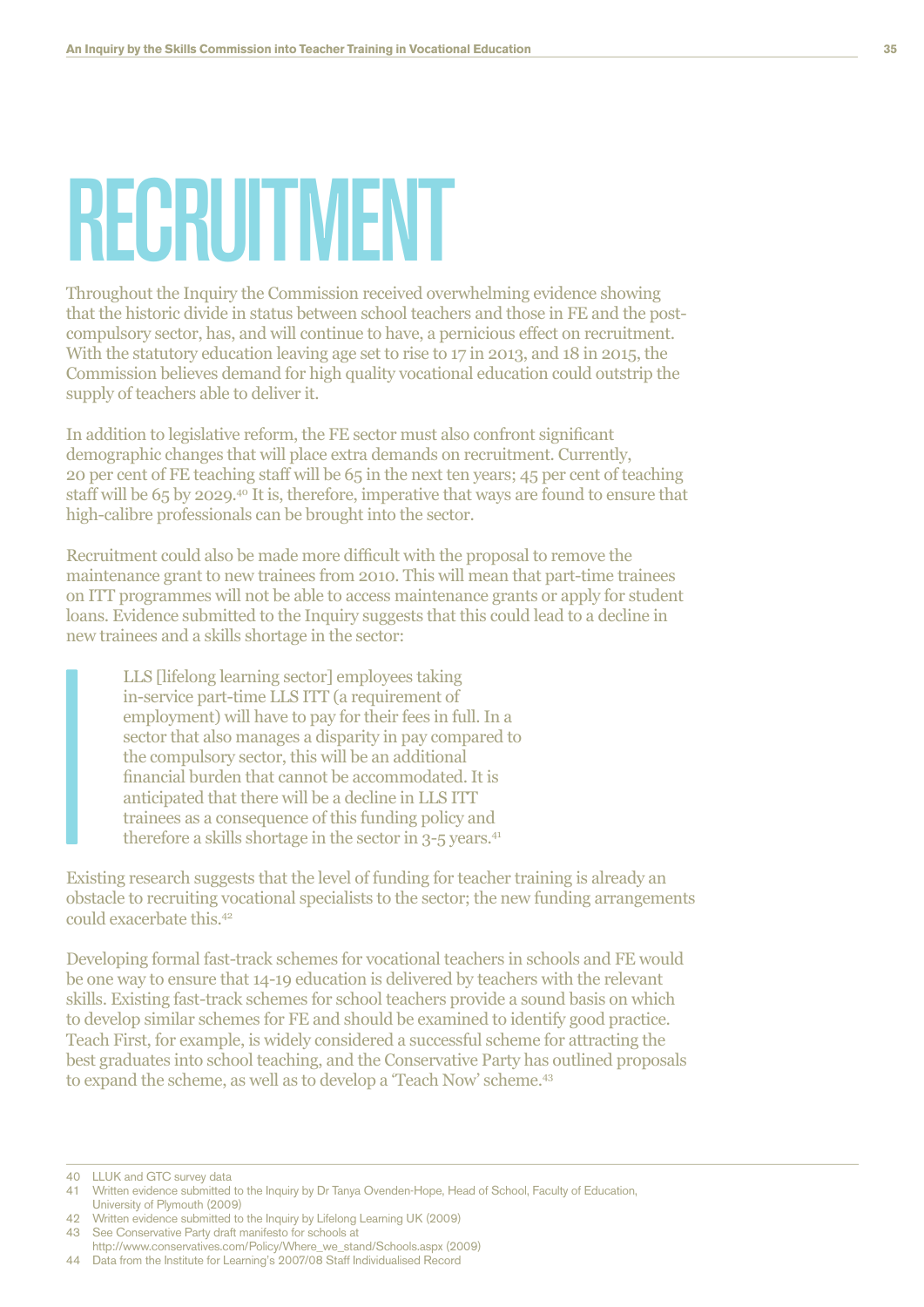In 2007-08, 52 per cent of existing teaching staff in FE were employed on a part-time basis.<sup>44</sup> By formalising this model of employment, the Commission believes that an attractive and effective marketing tool can be developed to aid recruitment into the FE sector. The model should focus on fast-track recruitment of the most outstanding and experienced professionals into teaching. Previous research<sup>45</sup> has shown that the application of accreditation of prior experiential learning (APEL) is vital to career change schemes, and the Commission advocates embedding APEL within this scheme as well. The Commission further supports proposals for a 'Teach Next' or 'Teach Later' scheme, which aim to encourage professionals to move into teaching towards the end of their career.<sup>46</sup>

### **Recommendation 11**

The Department for Children, Schools and Families (DCSF) and the Department for Business, Innovation and Skills (BIS) and their partner organisations should develop a "Teach Too' model for recruiting part-time or 'visiting lecturer' professionals, as well as examine the potential for 'Teach Next' and 'Teach Later' schemes.

Written evidence submitted to the Inquiry by City and Guilds (2009). Also see Research on career change pathways  $45$ into teaching, Australian Department for Education, Science and Training (2007)

<sup>46</sup> See Margo, J, Those Who Can? Institute for Public Policy Research (2008)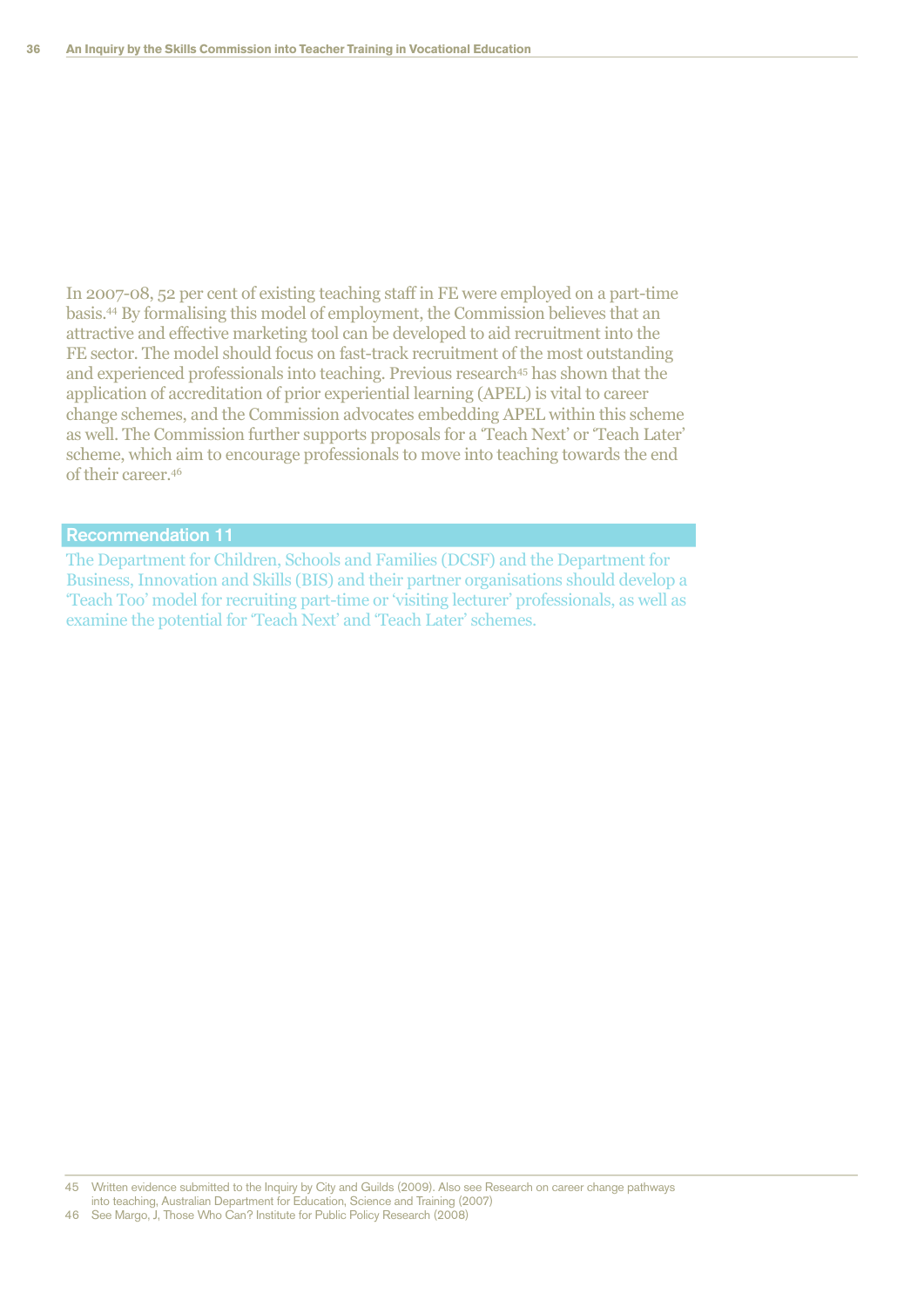...to sustain their knowledge and enthusiasm, teachers need the kind of professional development which meets their professional concerns, is sustained by their professional associations, enriches their subject and craft knowledge, and respects their understanding of the needs of the learner... Young learners are now given entitlements. But such entitlements can be attained only if teachers, too, are given entitlements.'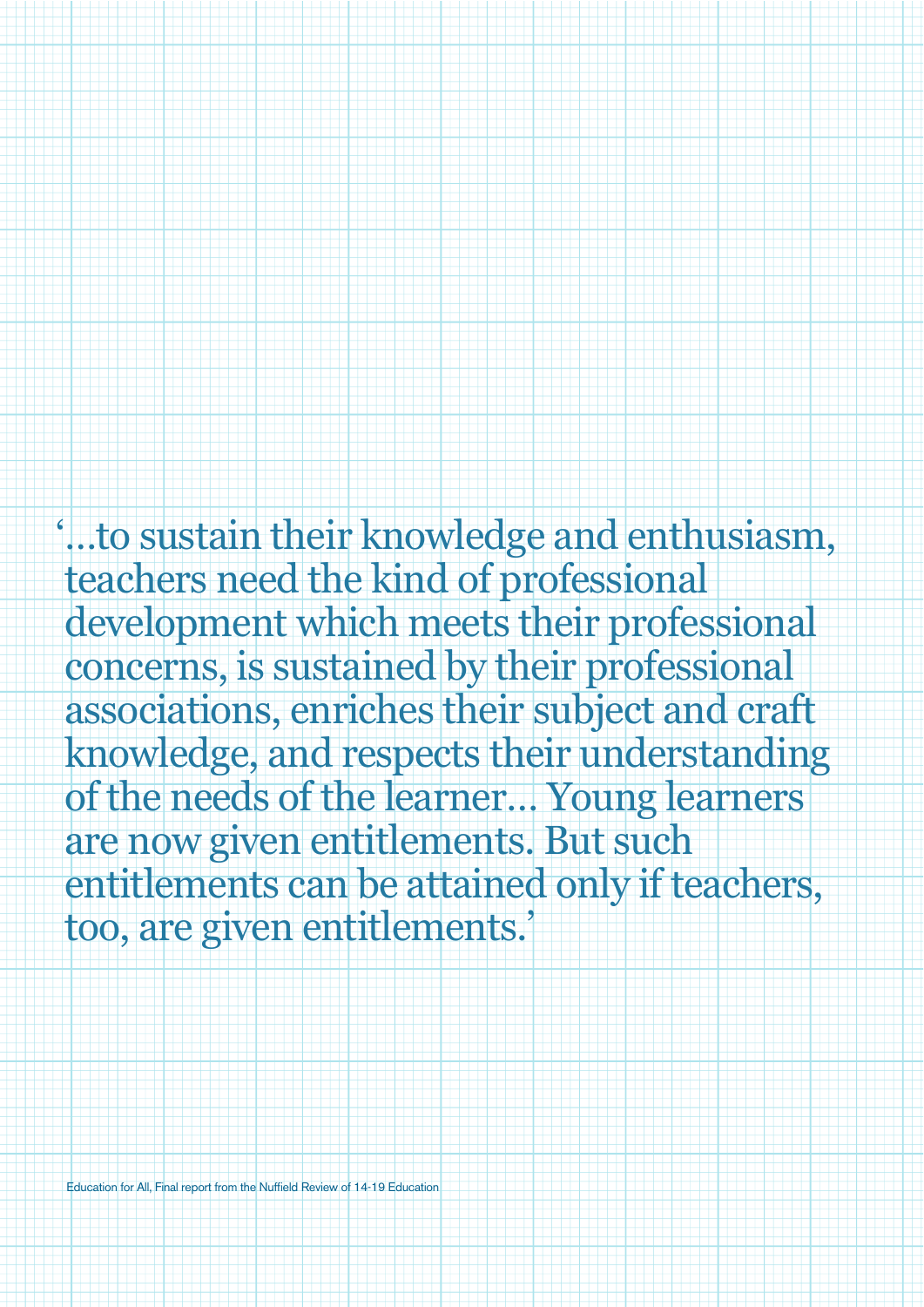### CONTINUING PROFESSIONAL **IFVEI NPIVIENT**

CPD is a key driver in maintaining and raising the quality of teaching in our schools, colleges and universities. It is a vital component in ensuring that teachers have recent and relevant knowledge and experience, as well as enriching a teacher's professional experience. While it is important to recognise that CPD is a costly and time consuming activity,<sup>47</sup> the Commission believes that it should be an embedded component of a teacher's professionalism. New legislation proposed by the Government has set out new guarantees for children and parents in relation to the service they are entitled to from schools. The Commission believes that these entitlements should be matched with CPD entitlements for teachers.<sup>48</sup>

### **Recommendation 12**

Continuing professional development (CPD) should be an entitlement for all teachers.

The Commission is concerned that the expansion of vocational curricula in schools is not being matched by an expansion of vocational expertise in the school workforce; we need a 'big bang' of vocational knowledge and capability in our schools. Vocational learning places distinct demands on its teachers, such as the need to contextualise learning within authentic tasks; to do this, requires authentic experience. If we are to successfully establish and maintain a vocational pathway through 14-19 education and on to higher education, we need professionals with recent and relevant vocational knowledge and skills, and the capability to pass these on to learners.

Research conducted by industry bodies, however, has found that many teachers lack relevant vocational skills and experience. A survey conducted by e-skills, the Sector Skills Council for business and information technology, found that less than a quarter of teachers who were going on to deliver the new 14-19 Diploma in IT in the south east of England had relevant HE qualifications, and the vast majority had no relevant industrial experience.<sup>49</sup> To overcome the vocational deficit in the school workforce, we need to ensure teachers have access to CPD and opportunities to top-up and update their subject specific knowledge and technical understanding.

The Commission believes that the CPD model applied by the Institute for Learning (IfL) provides a sound basis on which to achieve this and its applicability to the teaching workforce as a whole should be examined. If LCPD regulations require teachers in FE to undertake 30 hours of CPD per year, which they must declare annually through the submission of a portfolio recording the training activities undertaken (there is no prescribed format for the portfolio).<sup>50</sup> CPD in schools, however, is based on a far more flexible model. While the professional standards for teachers sets out the requirements that teachers must adhere to at each stage of their professional development and provide a framework for CPD, they do not require a portfolio of evidence to be produced and no requirements exist with regards to employer placements for teachers of vocational education.<sup>51</sup>

49 Written evidence submitted to the Inquiry by e-skills (2009)

 $\overline{47}$ Access to Effective and Equitable Continuing Professional Development Opportunities for Teachers, Tutors and Trainers in the Lifelong Learning Sector, Lifelong Learning UK (2008)

<sup>48</sup> See the Children, Schools and Families Bill (2009)

<sup>50</sup> For further details see the Institute for Learning's website http://www.ifl.ac.uk/

<sup>51</sup> For further details see the Training and Development Agency's website http://www.tda.gov.uk/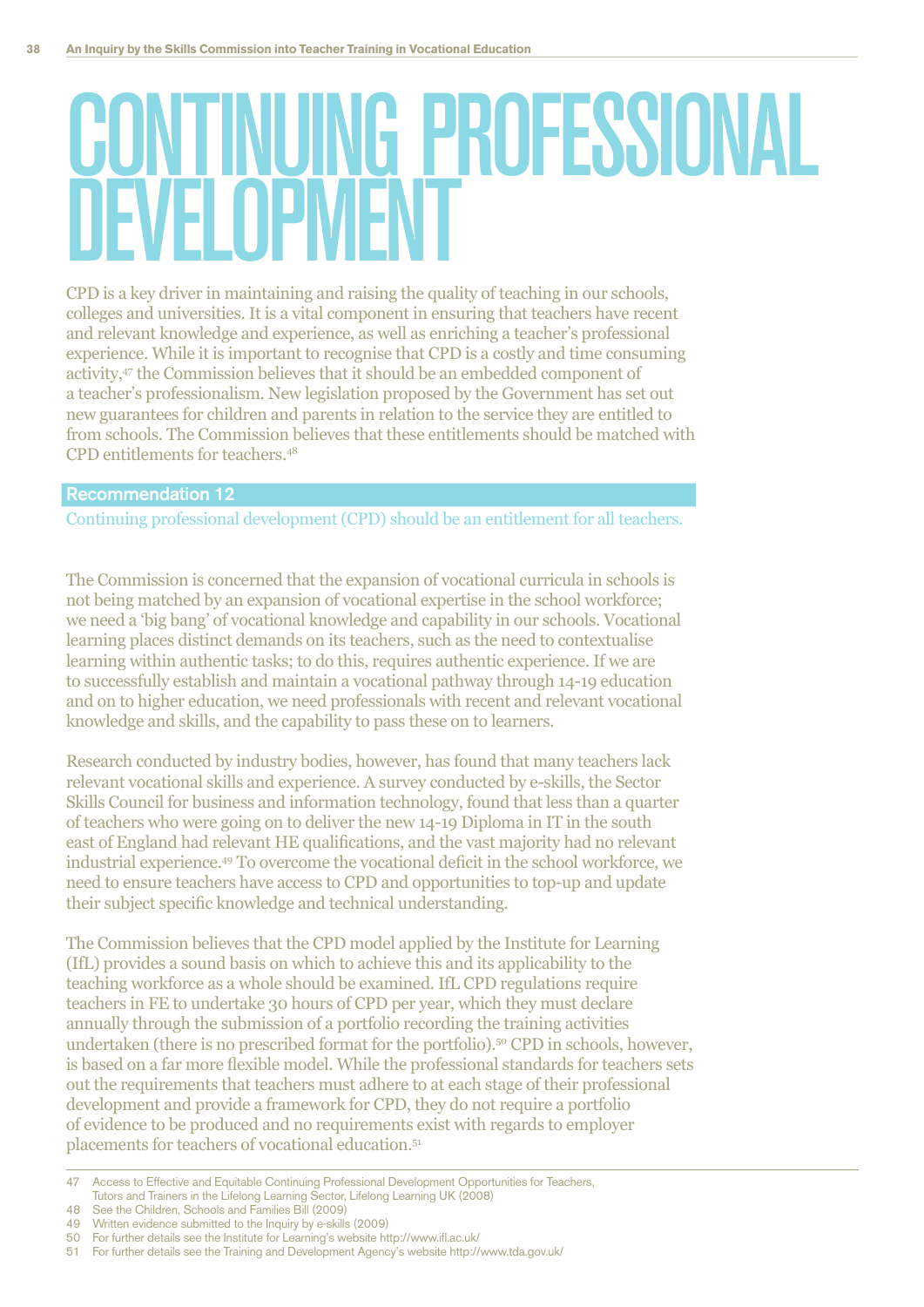The Commission believes that the professional standards for teachers should be revised to require teachers of vocational subjects to undertake annual and relevant employer placement schemes. Furthermore, the IfL requirements should be revised to require teachers with QTLS to allocate a portion of their 30 hour CPD requirement to an employer placement scheme.

### **Recommendation 13**

In order to ensure that teachers have relevant and recent vocational knowledge and capability, teachers of vocational education should be required to allocate a portion of their continuing professional development (CPD) to an employer-placement scheme, to ensure teachers have an annual vocational top-up.

It will also be important for DCSF and BIS to examine how the introduction of the 'licence to teach' - proposed in the Government's white paper. Your child. Your schools. Our Future: Building a 21st Century Schools System - could be used to ensure that teachers of vocational education satisfy the notion of 'recent and relevant' vocational knowledge and experience.

### **Recommendation 14**

The Department for Children, Schools and Families (DCSF) and the Department for Business, Innovation and Skills (BIS) should consult on how the 'licence to teach' could be applied to ensure that teachers of vocational education have recent and relevant vocational knowledge and experience.

The disparities between school and FE CPD are also apparent in CPD for teachers delivering HE courses in FE colleges and HEIs. Regulations in the HE sector remain far less prescriptive and only require university teachers to review their CPD within their wider appraisal reviews. The Commission believes that the evolving role of HE necessitates a re-examination of our training expectations for HE teachers. The Commission urges the HEA to examine CPD requirements for university teachers, and to assess whether or not they satisfy the notion of 'recent and relevant' experience and opportunities for pedagogical development.

### **Recommendation 15**

The Higher Education Academy (HEA) should examine continuing professional development (CPD) requirements for university teachers.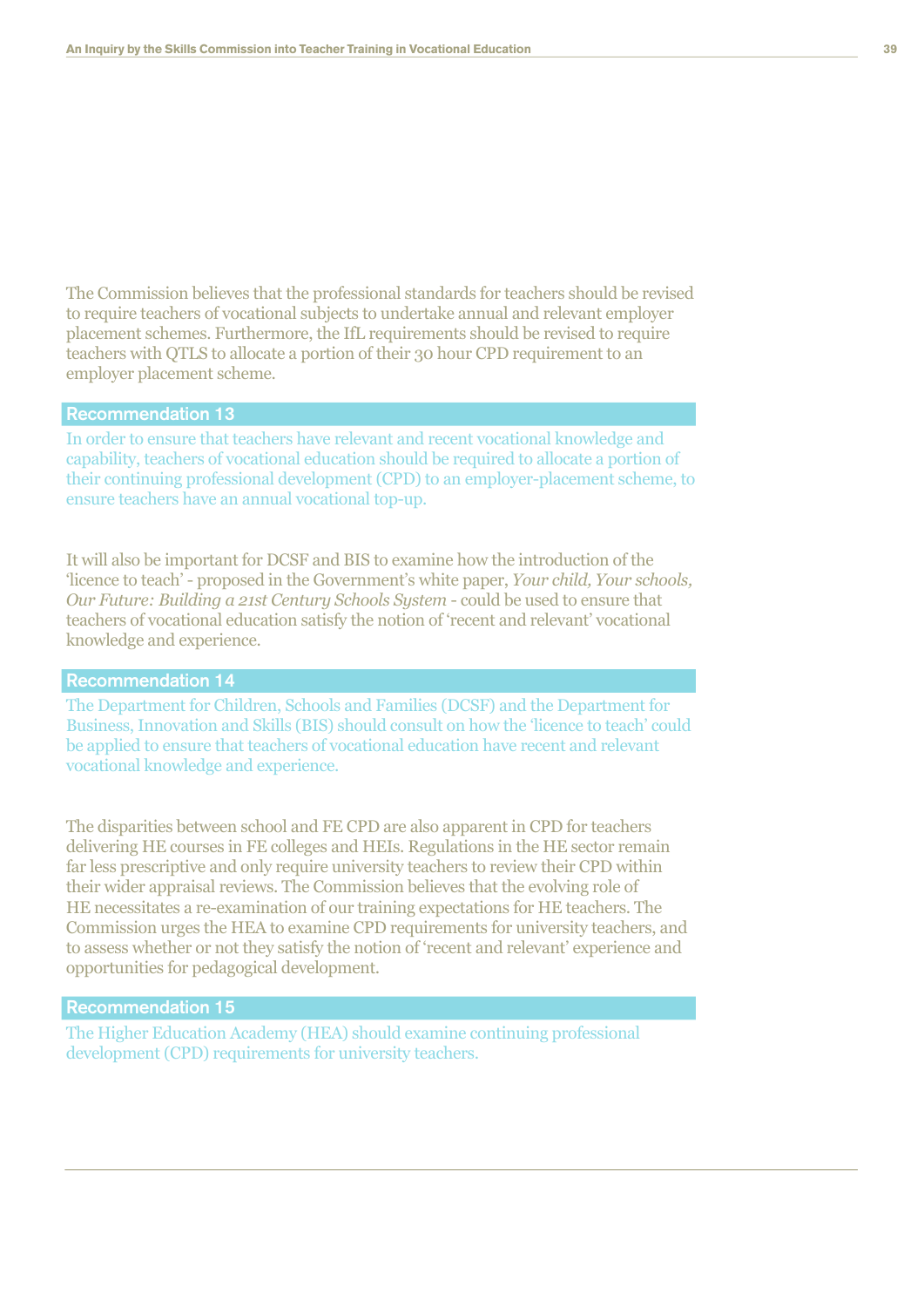### POSTGRADUATE **MEESSIONAL DEVELOPMENT**

Opportunities for teachers to undertake professional development programmes are vital to ensure that teachers can move from threshold standards to standards of excellence, as well as undertaking challenging and rewarding CPD. Currently, the Masters in Teaching and Learning (MTL) is not available for FE teachers - a further example of the disparities between the two sectors. Consequently, the Commission recommends that the MTL should be expanded to include FE teachers. The MTL for FE teachers should recognise sustained scholarly research into vocational pedagogy and notions of practical capability and intelligence, as well as recognising the challenge of sustaining dual professionalism. The FE MTL would ensure that flexibility is inbuilt into both entry and advanced levels of teacher training. The introduction of an advanced status could also help overcome the professional inequality between school and FE teachers. Commenting on the development of postgraduate CPD opportunities for non-school teachers, the Universities' Council for the Education of Teachers (UCET) told the Commission:

The importance of CPD is increasingly recognised. The scope for teachers in each sector to undertake CPD is not however equitable. For example, opportunities to study at Masters' level are much more limited in the FE sector. This not only reflects the unwillingness of some employers to support longer-term professional development...but also lack of funding.<sup>52</sup>

An example of current good practice can be identified within the training that UK Skills<sup>53</sup> undertakes during its preparation for the World Skills Competition.<sup>54</sup> UK Skills, in partnership with the University of Cumbria and the Brathay Trust, has developed an MA in Coaching and Management Learning, which builds on their experience of international best practice in training. Importantly, the MA is not founded on traditional styles of academic learning, but notions of practical intelligence, vocational scholarship, and reflective practice.<sup>55</sup> Further examination of this qualification could be a valuable source of information to the sector.

### Recommendation 16

The Masters in Teaching and Learning (MTL) should be expanded to include further education (FE) teachers to recognise standards of excellence in vocational teaching and provide stretch for the most talented and experienced teachers.

52 Written evidence submitted to the Inquiry by the Universities' Council for the Education of Teachers (2009)

<sup>53</sup> UK Skills is a not for profit organisation. It champions skills and learning for work through the delivery of innovative, high profile competitions and awards

<sup>54</sup> World Skills is an international competition for 17-22 year olds to demonstrate their excellence in the skilled professions. The World Skills competition will be held in London in 2011

<sup>55</sup> Oral evidence given to the Inquiry by UK Skills (2009)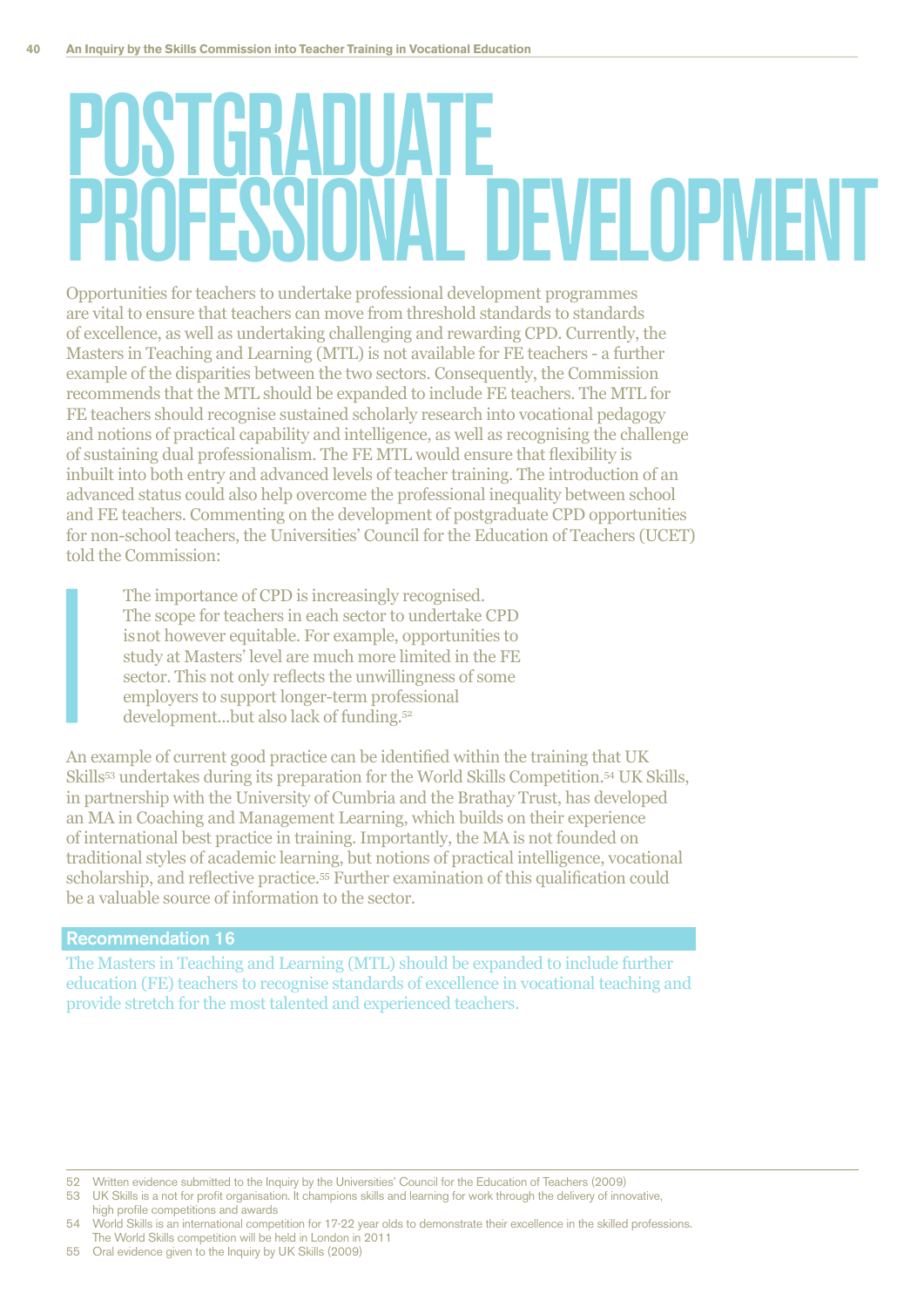# **TEACHING ASSISTANTS**

The 2003 National Agreement gave teaching assistants (TA) the opportunity to train to become higher level teaching assistants (HLTA). Local authorities such as Barking and Dagenham have developed programmes that have built on these career pathways, and have enabled TAs to progress to HLTAs and then on to sub-degree level learning through foundation degrees. Individuals can then progress to training for full degrees and QTS. Expanding these opportunities and ensuring that there is well targeted information and guidance about these pathways would help foster greater diversity within the school workforce, as well as increasing the supply of skills, occupational experience and capabilities needed to provide high quality and relevant vocational provision.

**Recommendation 17** 

The Department for Children, Schools and Families (DCSF) and the Department of Business, Innovation and Skills (BIS) should ensure that routes for teaching assistants (TAs) to progress to higher level teaching assistants (HLTAs) and higher level learning are expanded.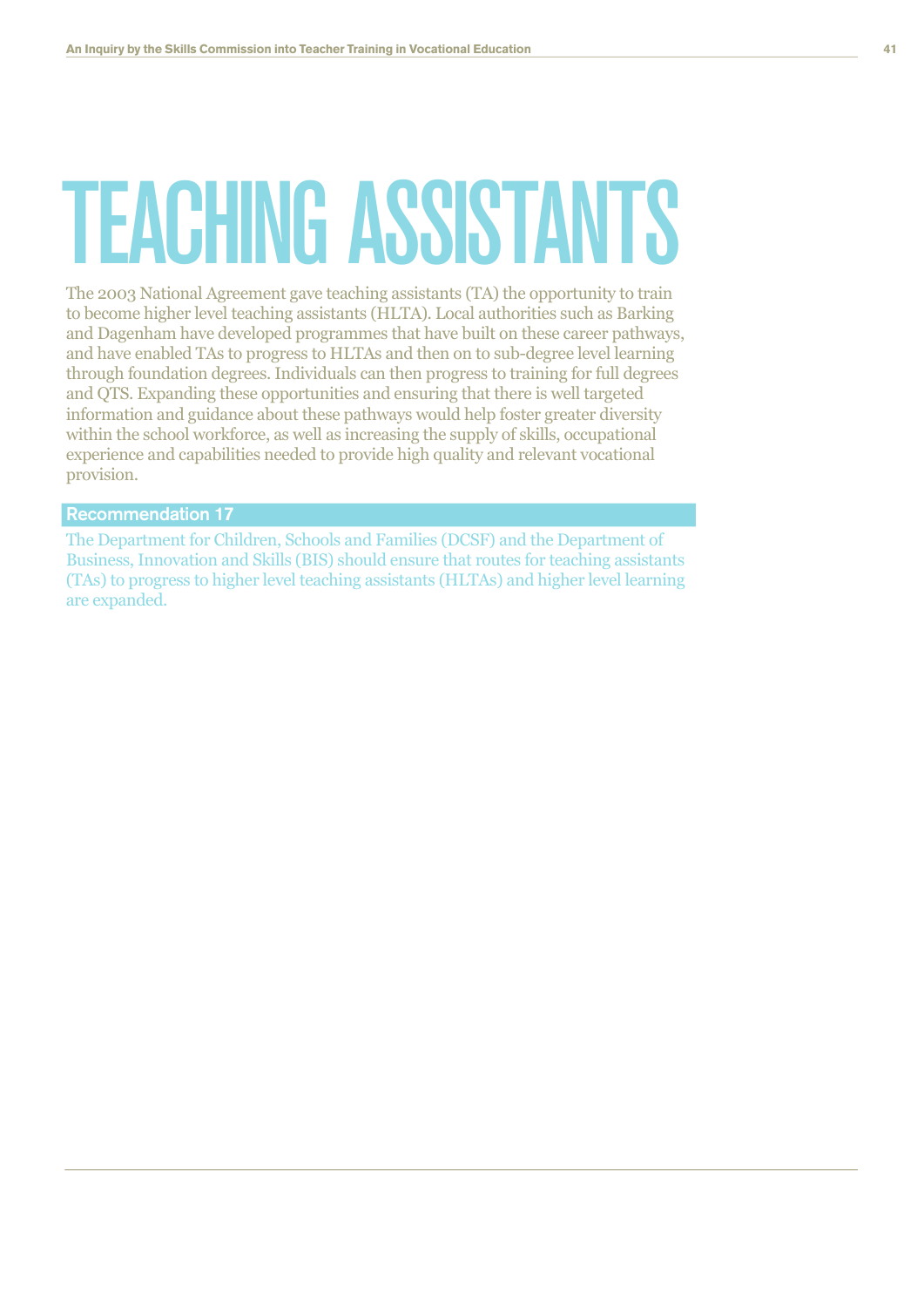## VOCATIONAL PEDAGOGY

Commenting on the impact of an expanded vocational curriculum on the teaching workforce, a report by the Institute for Public Policy Research suggests:

Teaching these subjects will not only require different and specialised subject and professional knowledge, but different teaching skills, such as the ability to hold dynamic and active lessons with hands-on experience for pupils and within less traditional classroom environments. Early research suggests that teaching vocational subjects successfully may be more challenging and require more training than teaching academic subjects.<sup>56</sup>

This challenge is reflected in evidence from Ofsted inspections, which suggests that school teachers have historically been poorly trained in teaching vocational subjects.<sup>57</sup> Evidence suggests that the introduction of QTLS has helped to improve pedagogy in the FE and skills sector and helped trainees to develop professional identities as teachers.<sup>58</sup> However, evidence submitted to the Inquiry has highlighted the continued neglect of vocational and applied pedagogies and has recommended that it should become a 'priority for research and curriculum development'.<sup>59</sup> Commenting on this, Dr Mary Bousted, General Secretary of the Association of Teachers and Lecturers, told the Commission:

There is a clear need to develop a theory of applied learning...we do not yet have one...Pedagogy is the most important thing for a teacher to understand, it is much easier to develop subject knowledge then it is to develop pedagogical understanding.<sup>60</sup>

Recent research by the Association of Colleges also shows that teachers delivering Diplomas feel they have not received adequate training in the applied pedagogies required to teach them.<sup>61</sup>

Embedding vocational pedagogy in school ITT and CPD is necessary if vocational subjects are to be delivered successfully in schools. Training in pedagogy constructed from situated and experiential learning that contextualises subject content, presents a significant challenge to school teachers versed in more traditional pedagogies. As a composite qualification, the Diploma allows students to design their learning by making their own choices about principal learning, generic learning and additional or specialist learning. This will create a more fluid learning environment with a wider

<sup>56</sup> Margo,J, Those Who Can?,p.6, Institute for Public Policy Research (2008)

<sup>57</sup> Ofsted, Initial Training for Vocational Subjects, p.2 (2007)

<sup>58</sup> Thompson,R, and Robinson,D, Changing step or marking time? Teacher education reforms for the learning and skills sector in England, Journal of Further and Higher Education,32:2,161-173 (2008)

<sup>59</sup> Written evidence submitted to the Skills Commission by Lewisham College (2009)

<sup>60</sup> Oral evidence given to the Inquiry by Dr Mary Bousted, Association of Teachers and Lecturers (2009)

<sup>61</sup> Diploma Survery Report, p.36, Association of Colleges (2009)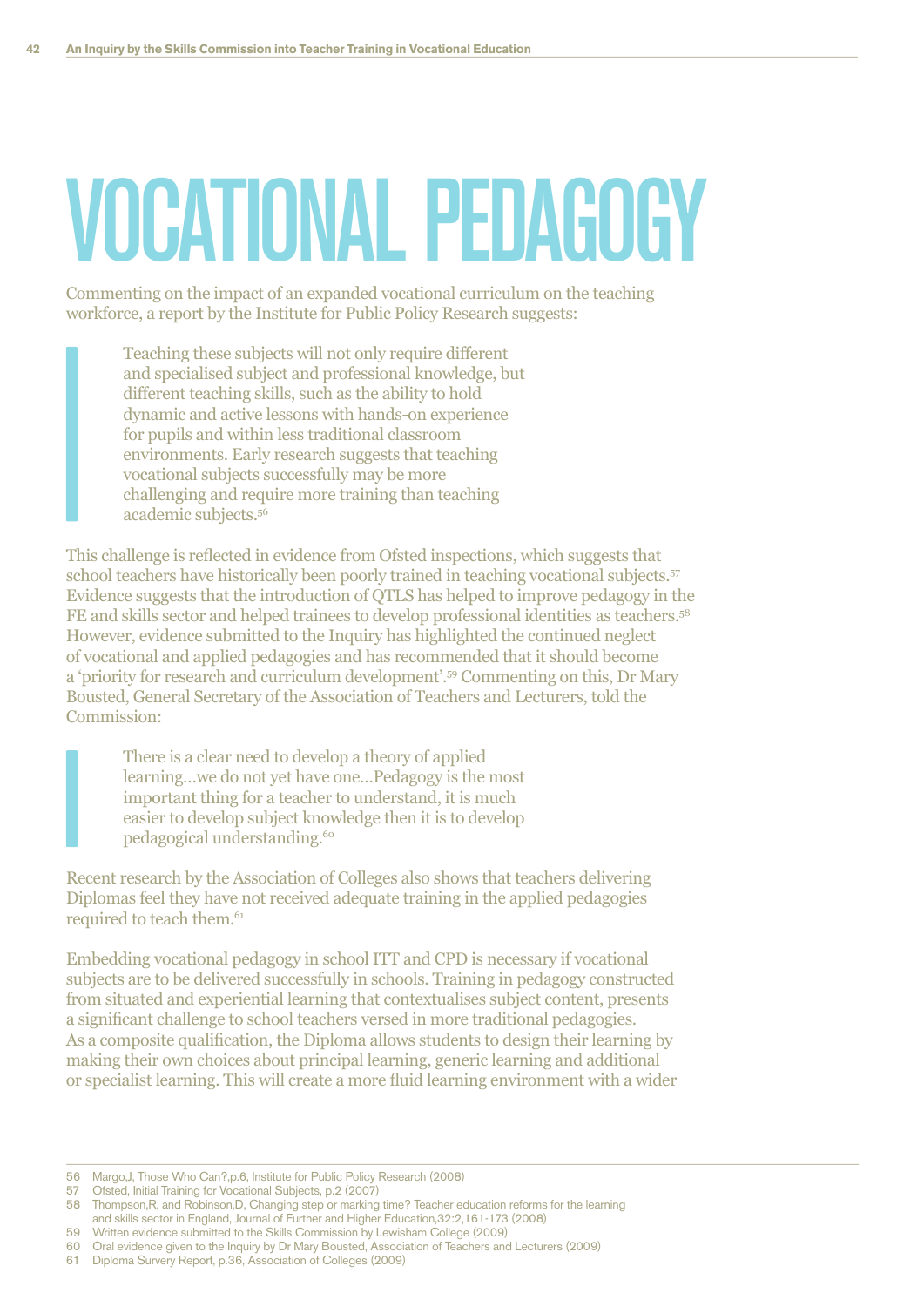choice of curricula and will necessitate a new relationship between pupil and teacher. It will also require teaching methods that can connect theoretical and practical learning and that can engage learners in authentic tasks.<sup>62</sup>

While challenging, this represents an opportunity for stimulating and rewarding CPD for both school and FE teachers. The Commission agrees with the evidence it has received from a range of witnesses, all of whom recommend that opportunities for sustained scholarly research into vocational pedagogies should be available across schools, FE and HE.<sup>63</sup>

### Recommendation 18

Vocational and applied pedagogies should become a research priority and be embedded within school, further education (FE) and higher education (HE) initial teacher training (ITT) and continuing professional development (CPD).

62 The Diploma and its Pedagogy, Qualifications and Curriculum Authority (2008)

63 For a further discussion of vocational pedaogies see Nasta,T, The Knowledge That You Use Every Day: Easing the transition of those who enter teaching from vocational backgrounds, London Centre for Excellence in Teacher Training, Institute of Education (2009)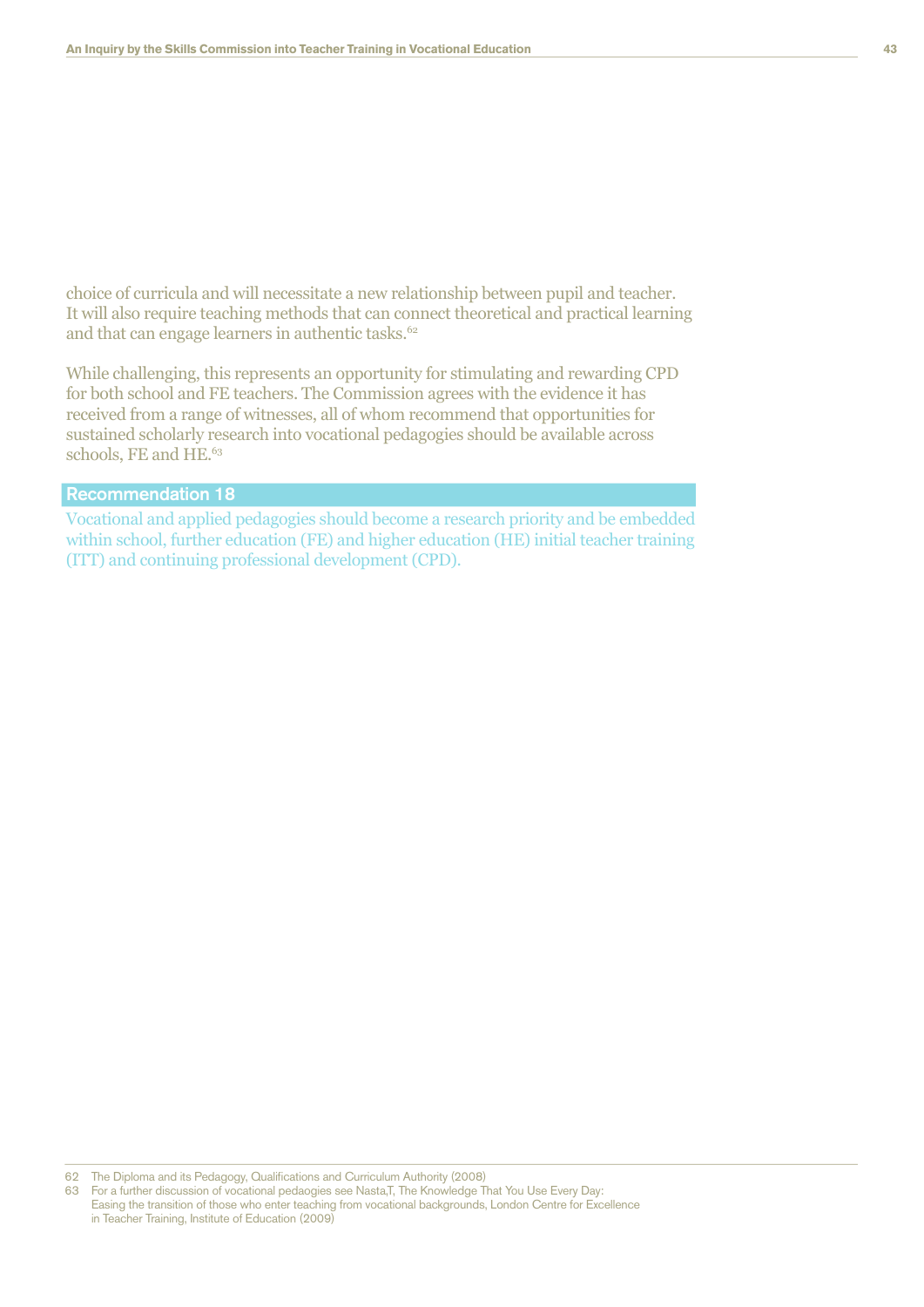'As it stands there is widespread agreement about the benefits of mentoring, and the desire on the part of practitioners to be mentors, but mentors and trainees alike do seem to be concerned about the rather ad hoc commitment to it by colleges.'

Written evidence submitted to the Inquiry by Dr John Lea and James Noble-Rogers, Universities' Council for the Education of Teachers (2009)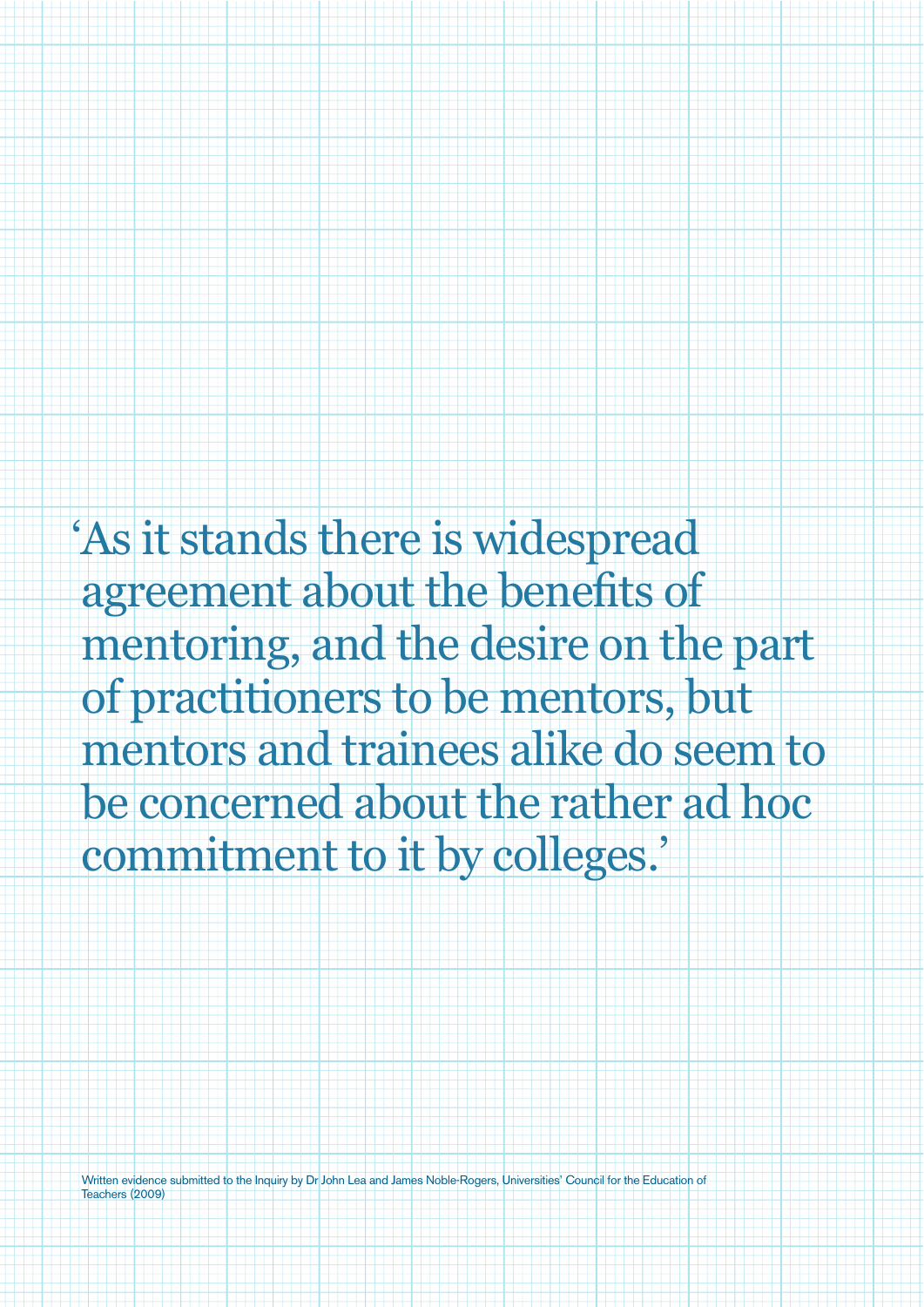### **MENTORING**

Evidence submitted to the Inquiry has highlighted the importance of subject-specific mentors in teacher training. A good mentor can ease the transfer to becoming a teacher, provide personalised support and accessible advice to the trainee, as well as help to accelerate the development of trainees. Mentoring, as a form of psychosocial support, also has the potential to help instigate sustained reflective practice.<sup>64</sup>

However, mentoring has been a semi-structured component of teacher training, with no formal training or qualification framework and has traditionally been based on an informal voluntary model. Indeed, historically little mention has been made of mentoring as an important aspect of training; the 1999 FENTO standards, for example, did not allocate a role for mentoring at all.<sup>65</sup> Evidence submitted to the Inquiry by the Universities' Council for the Education of Teachers stated:

As it stands there is widespread agreement about the benefits of mentoring, and the desire on the part of practitioners to be mentors, but mentors and trainees alike do seem to be concerned about the rather ad hoc commitment to it by colleges.<sup>66</sup>

In 2003 Ofsted found that insufficient numbers of FE teacher trainees received effective mentoring, and their progress was inhibited by insufficient observation and feedback on their teaching. This restricted their ability to develop and improve their subject-specific teaching skills.<sup>67</sup> Since then, improvements have been made in the quality of mentoring. In 2009 Ofsted suggested that it was typically the case for FE trainee teachers to have a nominated mentor, and highlighted an additional £30m of government funding that had been allocated to support mentors. However, despite the improvements, Ofsted suggested that the quality of mentoring was too variable and that mentoring in FE was still less well developed than in schools.<sup>68</sup>

### **Recommendation 19**

The Department for Children, Schools and Families (DCSF) and the Department for Business, Innovation and Skills (BIS) should ensure that long-term, ring-fenced funding is made available for initial mentor training and the professional development of mentors.

There is still the need, therefore, to develop formal institutional frameworks for mentoring to improve the quality and consistency of mentoring in vocational education.<sup>69</sup> Integrating mentoring into organisational CPD, as well as ITT, would be an effective method of embedding mentoring into training for all teachers. Indeed, research suggests that we should view mentoring as a 'functional building block' of CPD, and that mentor training may actually provide better value for money than other

<sup>64</sup> Written evidence submitted to the Inquiry by Rebecca Eliahoo, Senior Lecturer, University of Westminster (2009)

<sup>65</sup> Cunningham, B, All the Right Features: Towards an 'architecture' for mentoring trainee teachers in UK further education colleges (2007)

<sup>66</sup> Written evidence submitted to the Inquiry by Dr John Lea and James Noble-Rogers, Universities' Council for the Education of Teachers (2009)

<sup>67</sup> Ofsted, The Initial Teacher Training of Further Education Teachers: A Survey (2003)

<sup>68</sup> Ofsted, Initial Training of Further Education Teachers (2009)

<sup>69</sup> For a further discussion see Derrick, J An Investigation into the Mentoring of Trainee Teachers in the Lifelong Learning Sector in London, London Centre for Excellence in Teacher Training, Institute for Education (2008)

<sup>70</sup> Wallace, S and Gravells, J, Mentoring in Further Education (2005)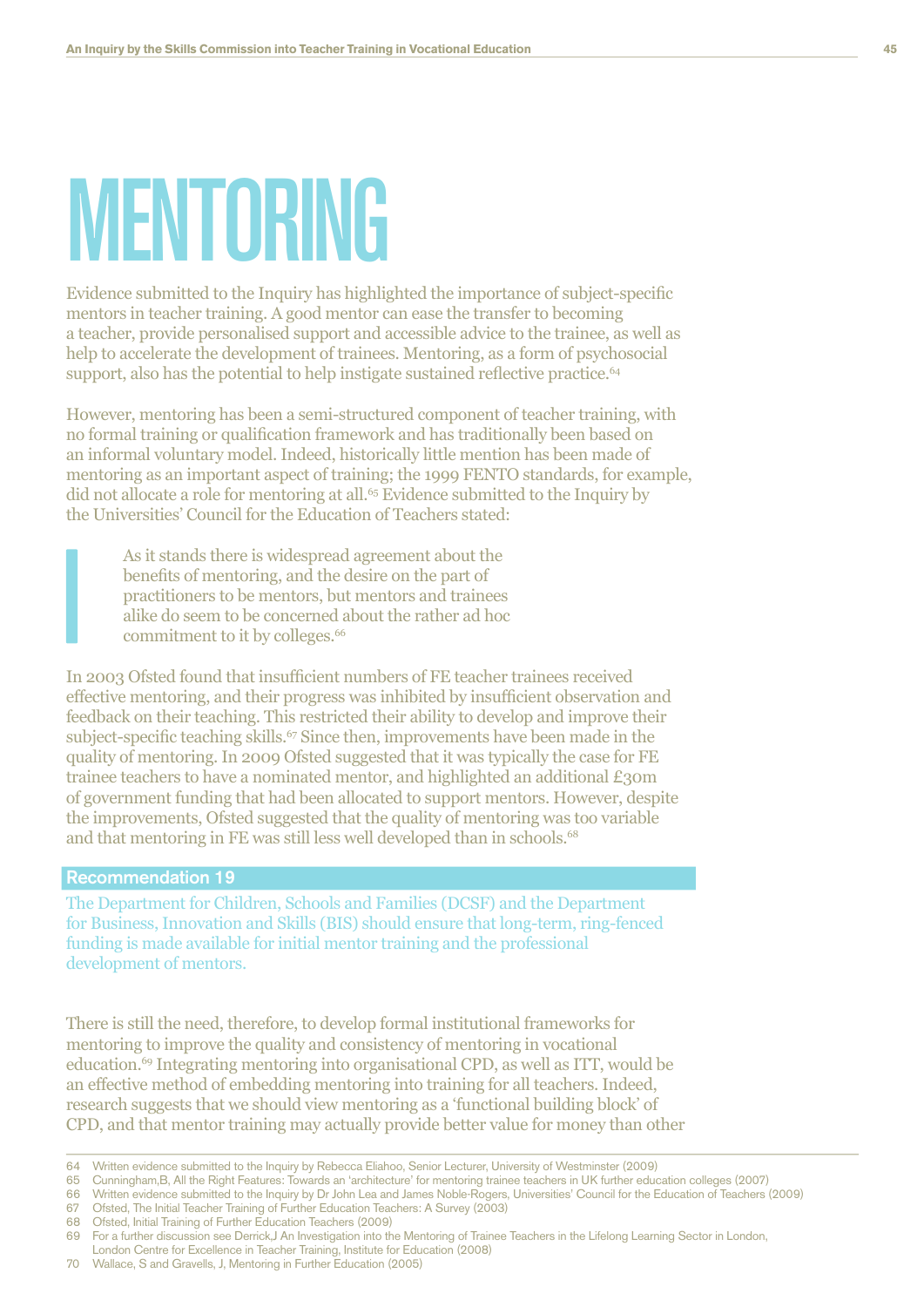career development programmes.<sup>70</sup> Further research carried out by the University of Westminster also suggests that mentoring can be mutually beneficial for both the mentor and mentee. A logic of mutuality and reciprocity should underpin the relationship between the mentor and mentee; this can help both to develop their professional and pedagogic skills. $7<sup>1</sup>$ 

The Commission believes that mentor training and qualifications should become part of organisational continuing professional development in every college, and should be a requirement for every FE teacher training course. Furthermore, mentoring should become part of whole college inspections, and not simply within initial teacher training inspection frameworks. UCET said, in evidence to this Inquiry, this would help to ensure that mentoring is considered 'a total college commitment, rather than just a function of ITT'.72

### Recommendation 20

The Office for Standards in Education, Children's Services and Skills (Ofsted) should include mentoring within its framework for college inspections, and not simply initial teacher training (ITT) inspections.

The Commission further believes that developing 14-19 mentors for school and FE teachers would reflect the evolution of our education system and help existing and trainee teachers develop the skills required to teach across 14-19 education.

### Recommendation 21

Research should be conducted into developing 14-19 mentors and training modules.

<sup>71</sup> Written evidence submitted to the Skills Commission by Rebecca Eliahoo, Senior Lecturer, University of Westminster (2009)

Written evidence submitted to the Inquiry by the Dr John Lea and James Noble-Rogers, Universities' Council for the Education of Teachers (2009)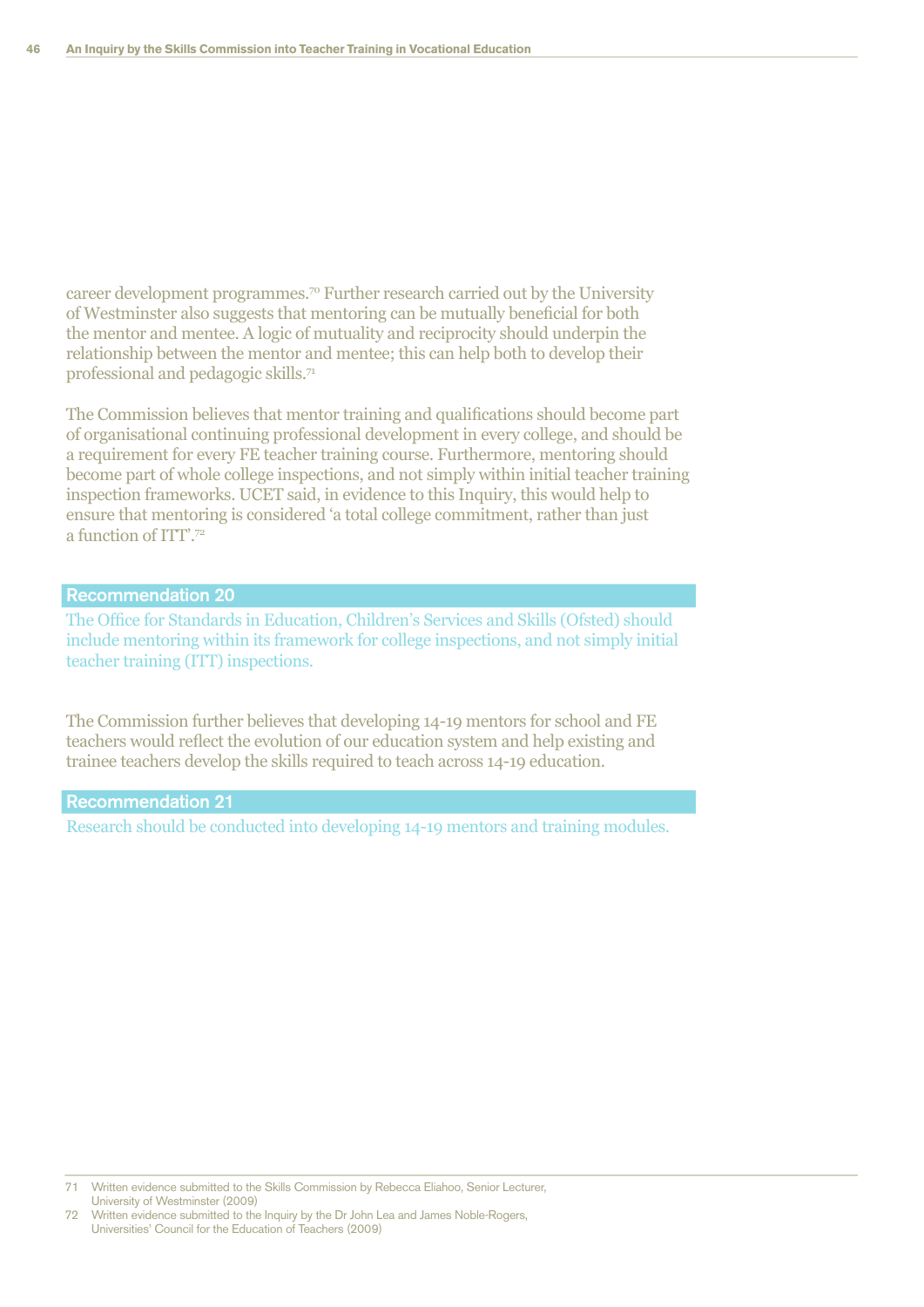### **YEK ENGAGE IF THIRN SECT**

14-19 education cannot be delivered by schools and colleges alone. Employer engagement is vital to ensure that qualifications are designed appropriately, so that learners can undertake relevant work placements, and so that teachers can top-up and update their vocational knowledge and experience through employer-placements. Regular authentic vocational experience is necessary to ensure teachers are equipped to provide an authentic learning experience, as well as providing rewarding CPD opportunities. There is currently a diverse range of programmes for school and FE teachers that provide opportunities to undertake an employer-placement, such as Business Interchange, which is part of LLUK's Catalyst programme.<sup>73</sup> The programme has enabled approximately 1000 teachers in FE to undertake work placements during 2008 and 2009. The Third Sector also plays a crucial role in the provision of employer-placements. Organisations that have given evidence to the Commission, such as the New Engineering Foundation and the Industrial Trust, have proven track records in acting as the teaching workforce's access point to employers. It is vital that these organisations and their programmes are brought to the centre of ITT and CPD, and that they are delivered within a coherent and effective market that is accessible to teachers. The Commission supports the TDA in examining the scope to expand Business Interchange to include school teachers, and welcomes the establishment of the Education and Employers Taskforce with its potential to establish further bridges between education and employers.

### **Recommendation 22**

The Department for Children. Schools and Families (DCSF) and the Department for Business, Innovation and Skills (BIS) should ensure that teachers are able to access employer placement schemes.

While greater employer engagement within 14-19 education is crucial to developing a high quality vocational pathway, the Commission recognises that engaging with schools and colleges can be costly for businesses. This is particularly the case for Small and Medium Enterprises (SMEs) which will pay a proportionally higher cost (links with SMEs are crucial to ensuring schools and colleges are engaged with local labour markets). It will be necessary, therefore, to develop an incentives framework that can help to offset some of these costs for businesses; DCSF and BIS should examine suitable cost-effective incentive schemes for private firms. However, the public sector will also need to be a leading provider in the market for employer-placements, as private employers alone will not be able to meet the extent of engagement that is required.

The Catalyst programme was established in response to the 2006 white paper, Raising Skills, Improving Life Changes. 73 It is managed by Lifelong Learning UK and comprises of recruitment and professional development schemes for teachers in further education.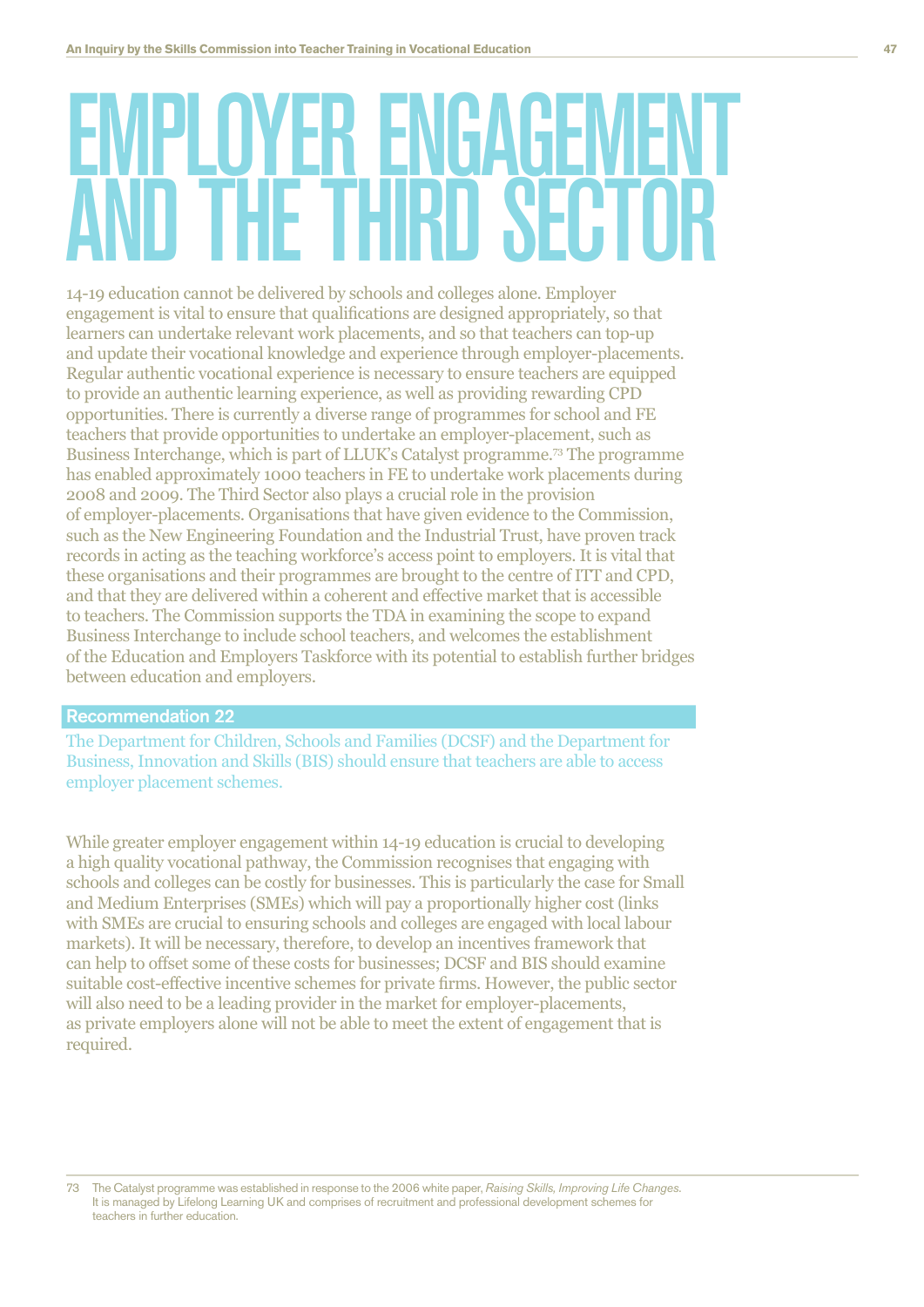The Department for Children, Schools and Families (DCSF) and the Department for Business, Innovation and Skills (BIS) should develop incentives for employers to provide placement schemes for teachers.

### Recommendation 24

Government should provide subsidies to third sector organisations to help them expand successful employer placement programmes.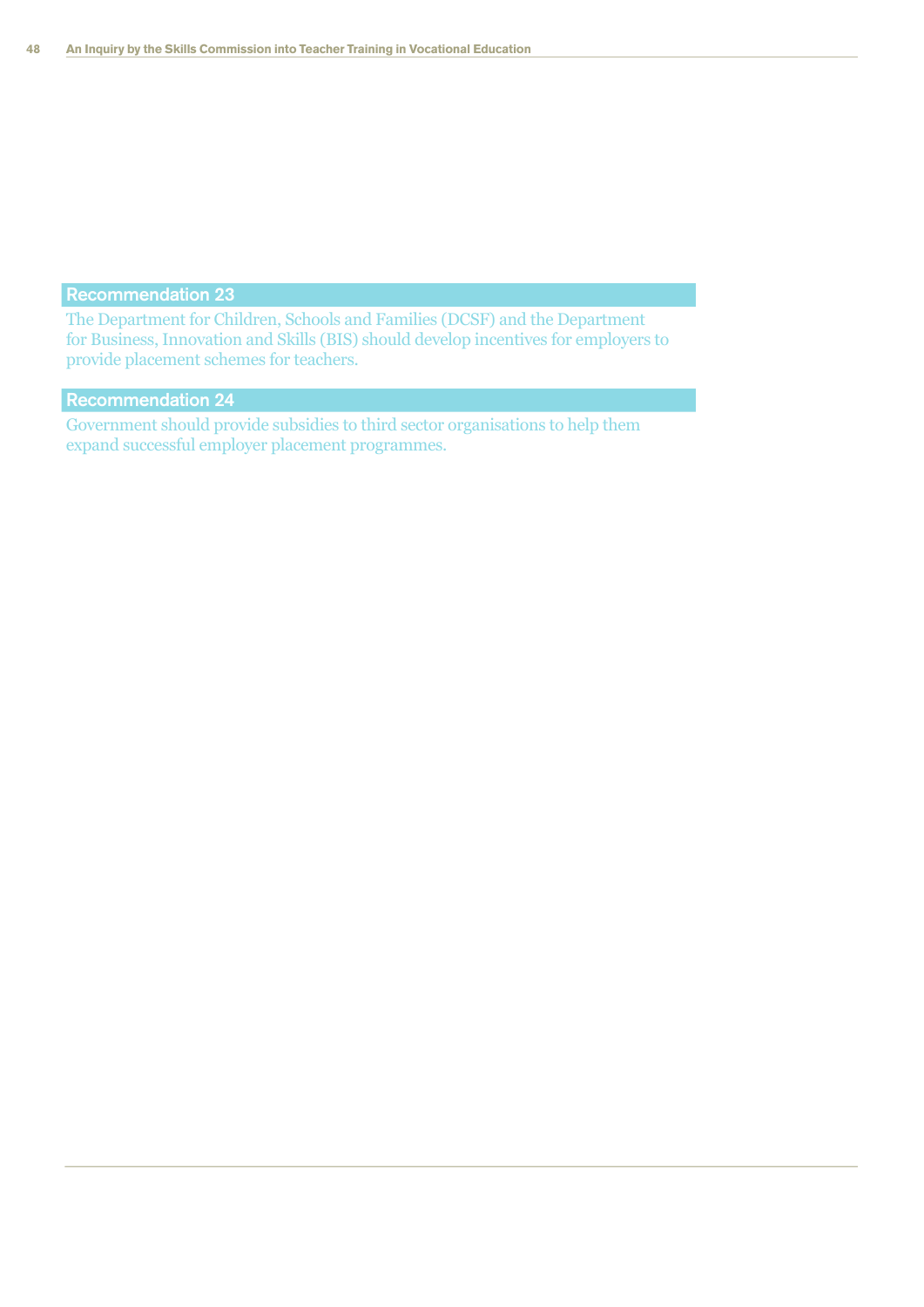### **R EDUCAT TER EDUCATION**

HE is changing. It has diversified and expanded to include a range of qualifications, at a range of levels. Its demographic has also changed; it is no longer the sole property of 18-21 year old full-time undergraduate students - indeed, these now make up only a third of the total student population.<sup>74</sup> With the advent of sub-degree qualifications, such as the foundation degree, the place of HE has also changed, with more HE now being delivered in FE colleges, work-based environments and through distance learning. 90 per cent of FE institutions now deliver HE programmes, compared to 20 per cent in  $2001$ .<sup>75</sup>

The new ecology of HE has evolved to meet the demand for a more vocationally and occupationally oriented education system, and one that is able to respond to the needs of a flexible labour market. These changes are mirrored in, and driven by, today's policy-makers. Unleashing Aspiration: The Final Report on the Panel of Fair Access *to the Professions*, calls on the Government to make 'the concept of 'HE in FE' a more universal university provision'; as well as supporting clear progression routes from vocational education to HE.<sup>76</sup> Government has also consistently called for a bigger role for FE in delivering HE. $77$ 

Foundation degrees are a key example of the sort of learning that has evolved within the new HE landscape. Similar to the American 'associate degree', it is a qualification that is designed to break down the status divide between knowledge-based and vocational subjects. In 2006-07, 46 per cent of individuals studying for a foundation degree did so part-time, and in  $2007-08$ , 56 per cent of foundation degrees were delivered wholly in FE institutions.<sup>78</sup> It is also a qualification that is becoming increasingly popular. Since its inception in 2001, the number of students studying for foundation degrees has increased from  $4,300$  to  $72,000$  in  $2007$ -08, and the Government's aim is for this to reach 100,000 by 2010.<sup>79</sup>

The expansion, diversification and multi-mode delivery of HE has profound implications for FE, vocational education more widely, and the teachers who deliver it. The demands on recruitment and effective ITT and CPD are vital to ensuring that yocational HE courses are delivered by individuals with recent and relevant vocational knowledge and capability. Strong links between FEIs and HEIs must also be developed to ensure that the right teaching infrastructure, pedagogy and links with employers are utilised in the delivery of qualifications, such as the foundation degree. The interface between HE and FE must become more symbiotic.

As the place and role of HE is changing, its regulation and training must also adapt in line with this. Government has consistently called for the FE sector to help meet the expansion of HE. However, there has been a lack of focus on training needs for the FE workforce and those specialists brought into FE to deliver HE courses. The IfL has said that teachers delivering HE in FE are exempt from any training requirements if they

78 Higher Education Funding Council, Foundation degrees: key statistics 2001-02 to 2007-08 (2008) 79 Ibid

<sup>74</sup> Unleashing Aspiration: The Final Report of the Panel on Fair Access to the Professions, p.80 (2009)

<sup>75</sup> One in Eight - The Voice of Higher Education Students in FE Colleges, p.6, 157 Group (2009)

<sup>76</sup> Unleashing Aspiration: The Final Report of the Panel on Fair Access to the Professions, p.85 (2009)

See Inquiry into Higher Education (Dearing Report) (1997) and Higher Ambitions: The Future of Universities in theKnowledge Economy (2009)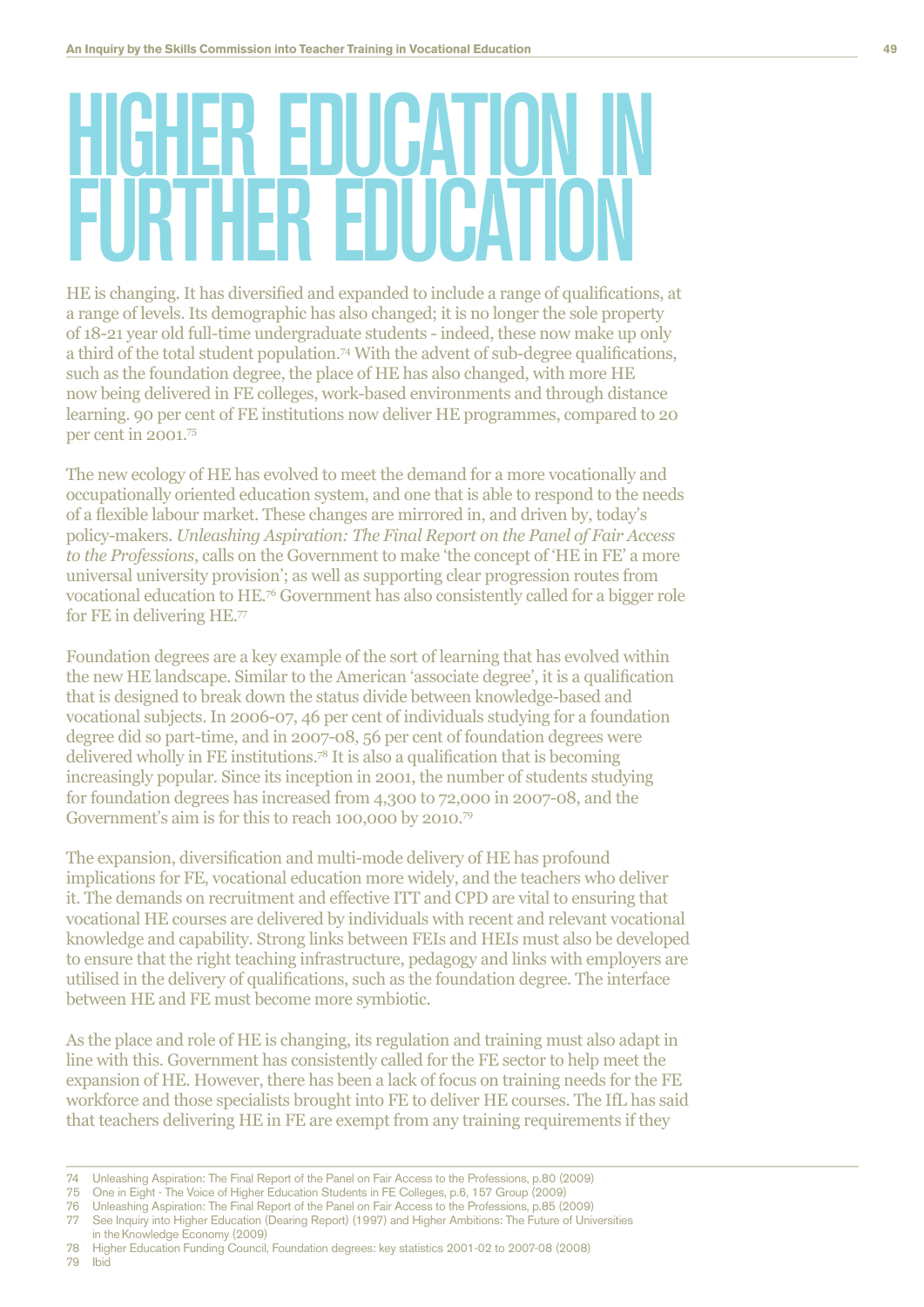teach solely HE programmes. This creates an odd position in which teachers qualified with QTLS are not able to teach in schools, whereas teachers delivering HE in FE are able to do so without any qualifications at all. The Commission believes it is vital that this section of the workforce is regulated and trained appropriately, as it is likely to be a workforce that will experience significant growth.

### Recommendation 25

The Department for Business Innovation and Skills (BIS) should ensure that teachers delivering higher education (HE) in further education (FE) receive adequate training and are properly regulated.

Work-based HE is a further area of concern for the Commission. It is imperative that HE can be delivered within the work place to ensure flexibility of provision and relevance. Like the FE sector, work-based learning can meet short-cycle economic needs and respond and adapt to changes in the labour market more quickly and effectively than HE.<sup>80</sup> However, the quality of the delivery and teaching in work-based HE needs to be examined further.

### Recommendation 26

The Department for Business, Innovation and Skills (BIS) should conduct research into the quality of teaching in work-based higher education (HE).

80 For a further discussion see Parry,G, Davies,P and Williams,J, Difference, Diversity and Distinctiveness – Higher Education in the Learning and Skills Sector (2004)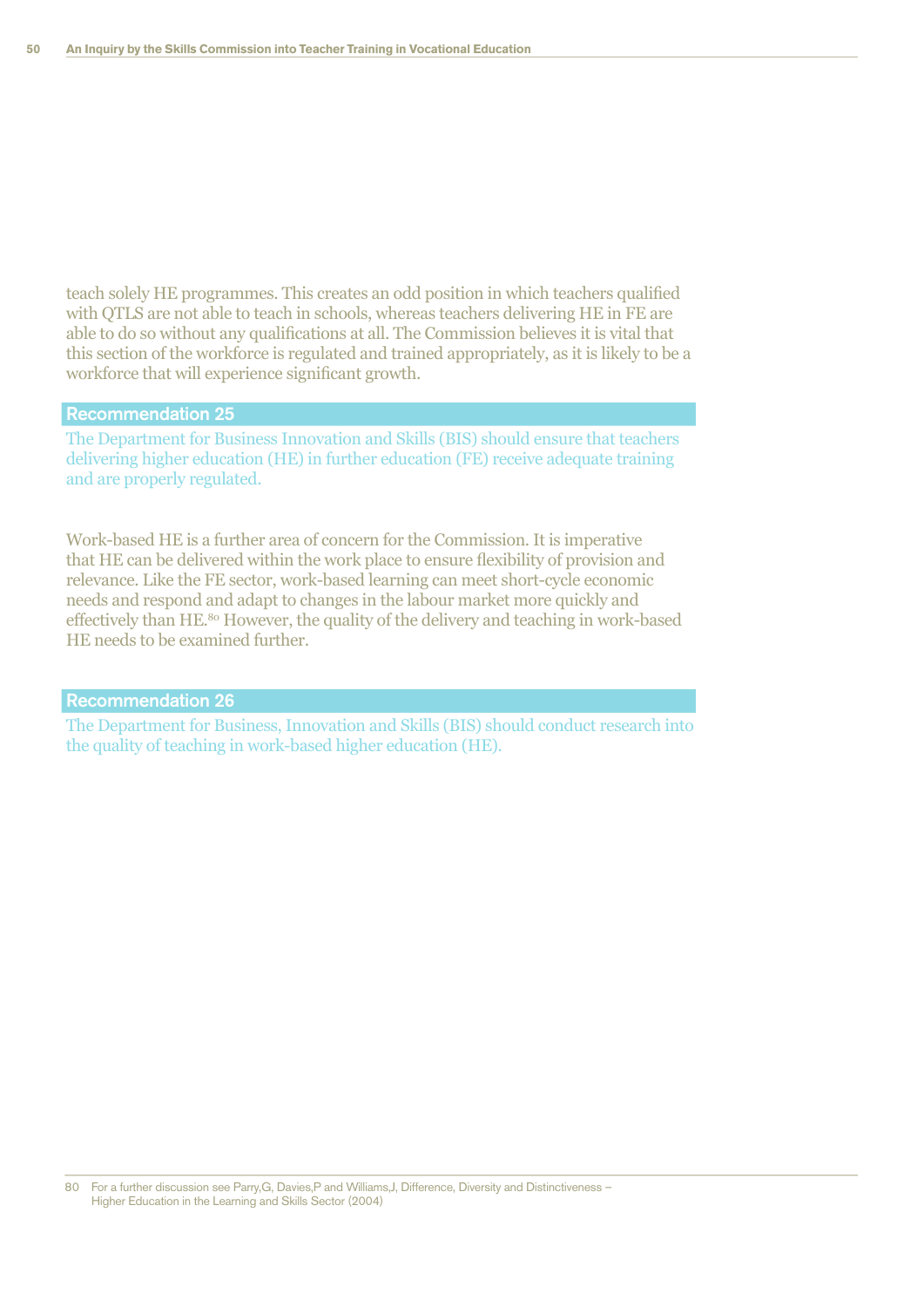## PRIVATE TRAINING PROVISION

This Inquiry has focused on public sector provision across 14-19 education. However, private training providers play an increasingly important and expanding role within the provision of vocational education and training. Research suggests the private training market is worth just under £3 billion annually, and that between 2000 and 2008 the provider base within the private training market doubled; there are now over twelve thousand private training providers within the UK (operating above the VAT) threshold).<sup>81</sup> Furthermore, research carried out by the Chartered Institute for Personnel and Development (CIPD) shows that, relative to other training bodies, employers rate the services provided by private training bodies as mostly good.<sup>82</sup>

The expansion of private training provision can, in part, be traced back to a new phase in public service delivery that took place around 2000/01, which sought to open up the supply side of public services.<sup>83</sup> This reform agenda aimed to improve public services by encouraging diversity of provision – public, private and third sector organisations would all be encouraged to deliver public services. Consequently, over the last ten years we have witnessed a growing and maturing private training market that is now vital to meeting the skills needs of the UK.

The nature of this sector, and how it is affected by policy, has fallen outside the remit of this Inquiry. The Commission recognises further research of this sector's capacity. utility and quality is required, and the Commission endorses the recommendations made by the Innovation, Universities, Science and Skills Parliamentary Select Committee that government should undertake an audit of this sector.<sup>84</sup>

<sup>81</sup> Simpson, L, The Private Training Market in the UK, Inquiry into the Future of Lifelong Learning (2009)

<sup>82</sup> Labour Market Outlook, CIPD/KPMG (Spring 2007)

<sup>83</sup> Excellence and Fairness: Achieving world class public services, Cabinet Office (2008)

<sup>84</sup> Re-skilling after Recovery: After Leitch, implementing skills and training policies, Innovation, Universities, Science and Skills Select Committee (2009)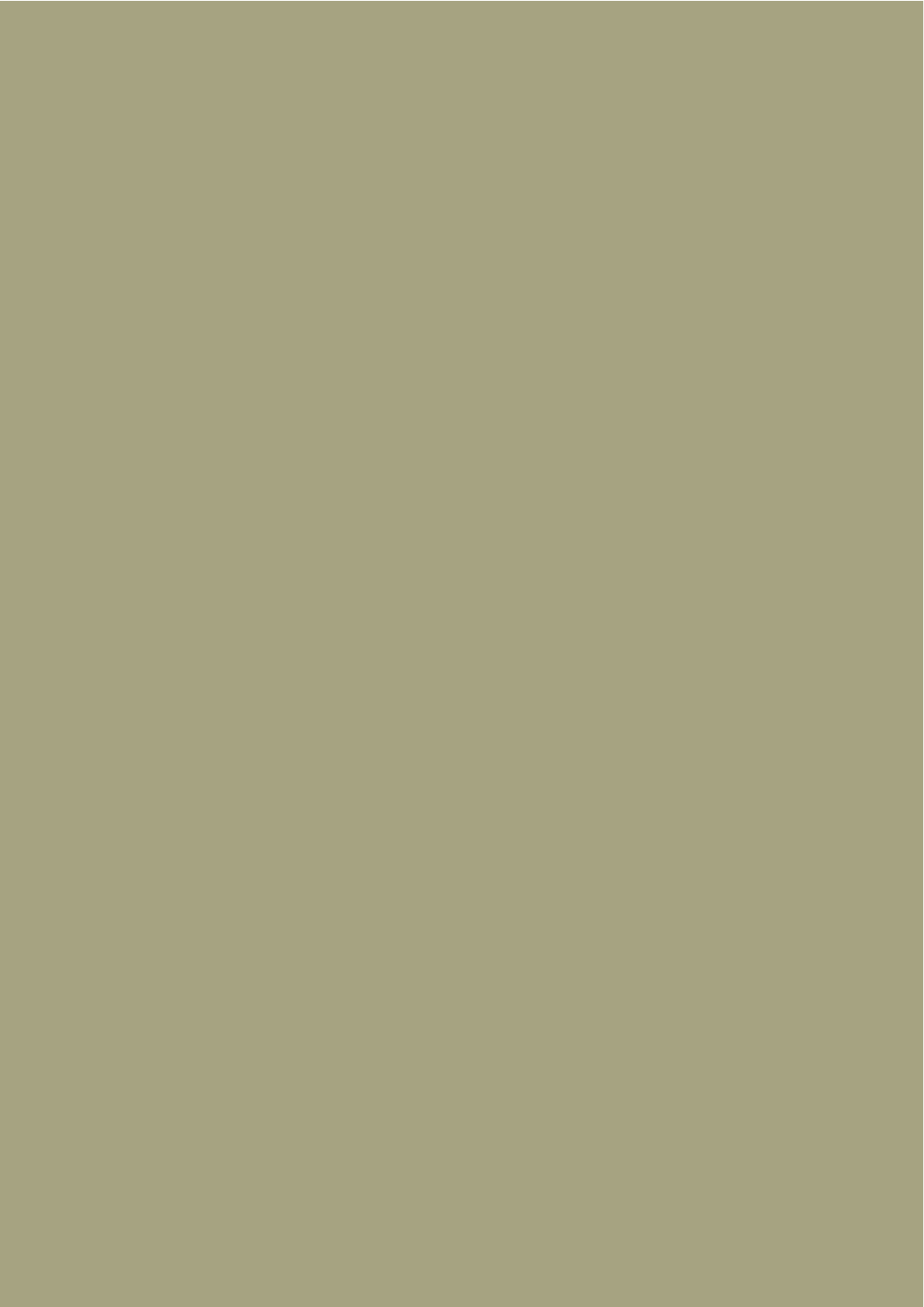### **APPENDIX 1**

### **Contributors**

**Written evidence submissions Asset Skills Association of Colleges** Association of School and College Leaders City & Guilds Consortium for Post Compulsory Education and Training, University of Huddersfield Rebecca Eliahoo, University of Westminster e-skills Dr Joe Harkin, Institute for Education **Higher Education Funding Council Institute for Learning** Learning and Skills Improvement Service Lewisham College **Lifelong Learning UK National Apprenticeships Service National Training Resources Ltd New Engineering Foundation** Soren Nielsen, European Training Foundation **Ofsted** Dr Tanya Ovenden-Hope, Faculty of Education, University of Plymouth **Skillset** Training and Development Agency for Schools **UK Skills Professor Richard Pring** University's Council for the Education of Teachers University of Winchester Westminster Partnership, Centre for Excellence in Teacher Training 157 Group

### **Witnesses**

### **Evidence session 1** Alison Atkinson **Training and Development Agency for Schools** Department for Children, Schools and Families **Dominic Hudson** Department for Innovation, Universities and Skills John Landervou Jacquie Nunn **Training and Development Agency for Schools**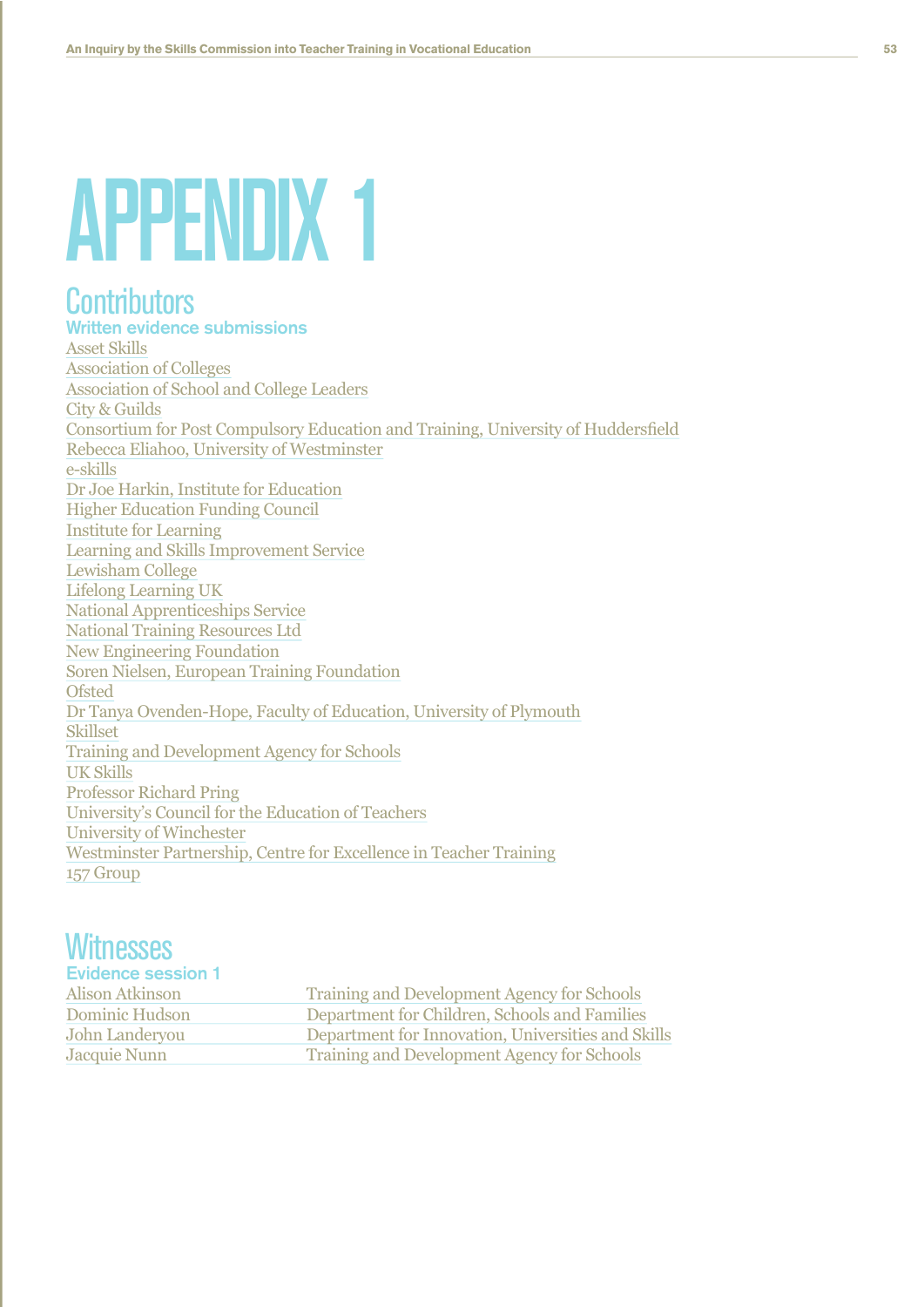### Evidence session 2

| National Association of Schoolmasters Union of |
|------------------------------------------------|
|                                                |
|                                                |
|                                                |
|                                                |
|                                                |
|                                                |
|                                                |
|                                                |

### Evidence session 3

| Toni Fazaeli              | <b>Institute for Learning</b>                       |
|---------------------------|-----------------------------------------------------|
| Dr John Lea               | Universities' Council for the Education of Teachers |
| <b>James Noble-Rogers</b> | Universities' Council for the Education of Teachers |
| Lisa Slater               | <b>Industrial Trust</b>                             |
| <b>Markos Tiros</b>       | Learning and Skills Improvement Service             |
| Colin Wilman              | <b>Federation of Small Businesses</b>               |

### Evidence session 4

| Pat Bacon                     | <b>Association of Colleges</b>               |
|-------------------------------|----------------------------------------------|
| <b>Simon Bartley</b>          | <b>UK Skills</b>                             |
| <b>Professor Joy Carter</b>   | <b>University Vocational Awards Council</b>  |
| Dr Pauline Dixey              | <b>Association of Accounting Technicians</b> |
| <b>Nick Gash</b>              | <b>Association of Accounting Technicians</b> |
| <b>Professor Paul Ramsden</b> | <b>Higher Education Academy</b>              |
| <b>Jenny Shackleton</b>       | <b>UK Skills</b>                             |
| <b>Helen Thomas</b>           | <b>Higher Education Academy</b>              |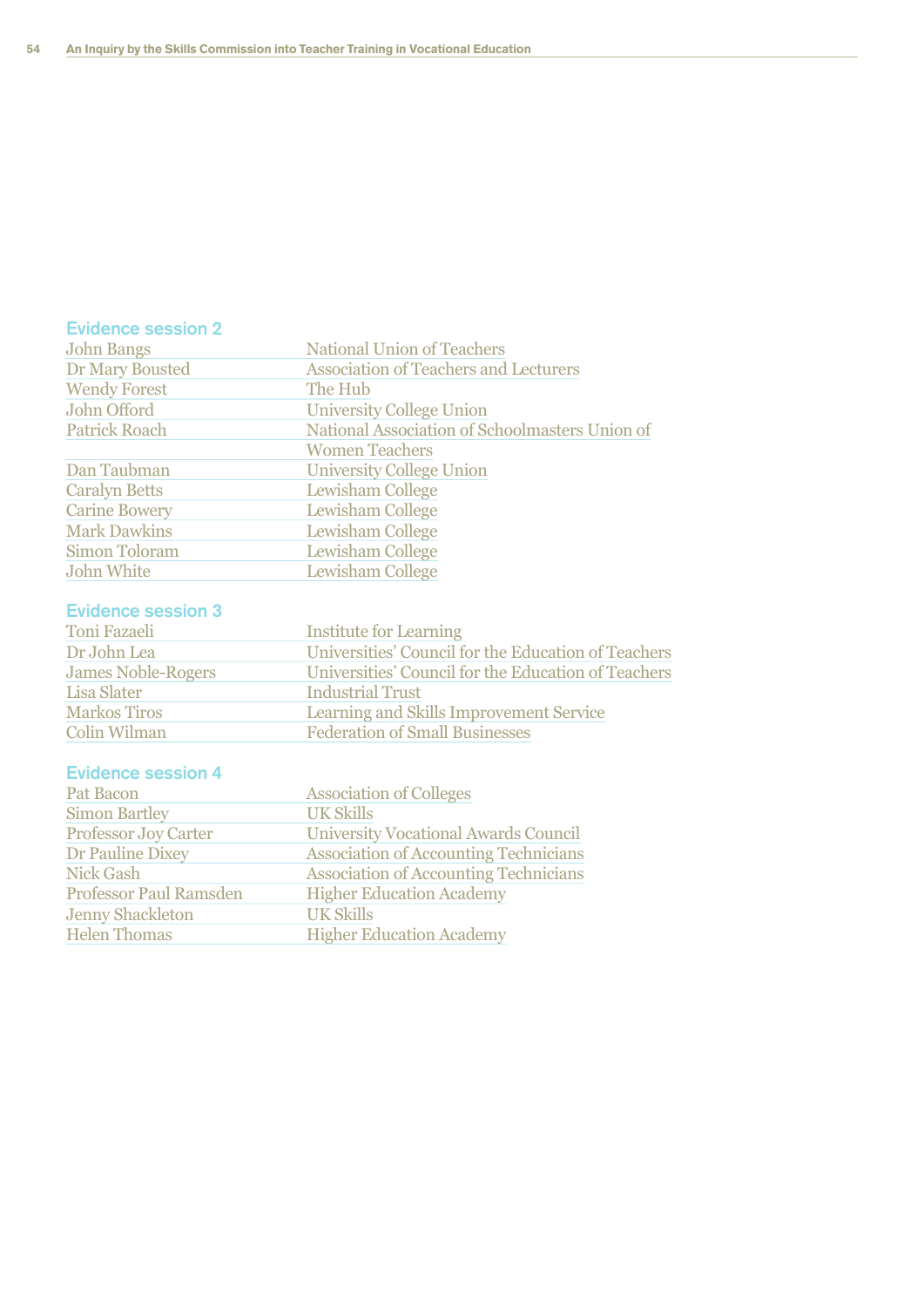## **APPENDIX 2**

### **Initialisms**

| <b>APEL</b>   | <b>Accreditation of Prior Experiential Learning</b>    |
|---------------|--------------------------------------------------------|
| <b>AAT</b>    | <b>Association of Accounting Technicians</b>           |
| <b>ASCL</b>   | <b>Association of School and College Leaders</b>       |
| <b>ATLS</b>   | <b>Associate Teacher Learning and Skills</b>           |
| <b>BIS</b>    | Department for Business, Innovation and Skills         |
| <b>CE/IAG</b> | Careers Education and Information, advice and          |
|               | guidance                                               |
| <b>CETT</b>   | Centre for Excellence in Teacher Training              |
| <b>CTLLS</b>  | Certificate to Teach in the Lifelong Learning Sector   |
| <b>CPD</b>    | Continuing professional development                    |
| <b>DCSF</b>   | Department for Children, Schools and Families          |
| <b>DTLLS</b>  | Diploma to teach in the Lifelong Learning Sector       |
| <b>FE</b>     | <b>Further education</b>                               |
| <b>FEI</b>    | Further education institution                          |
| GTC(E)        | <b>General Teaching Council for England</b>            |
| <b>HE</b>     | <b>Higher education</b>                                |
| <b>HEA</b>    | <b>Higher Education Academy</b>                        |
| Hefce         | Higher Education Funding Council for England           |
| HEI           | Higher education institution                           |
| <b>HLTA</b>   | <b>Higher Level Teaching Assistant</b>                 |
| <b>IfL</b>    | <b>Institute for Learning</b>                          |
| <b>LSIS</b>   | Learning and Skills Improvement Service                |
| <b>LSC</b>    | Learning and Skills Council                            |
| <b>LLUK</b>   | <b>Lifelong Learning UK</b>                            |
| <b>NAB</b>    | National awarding body                                 |
| <b>NPQH</b>   | National Professional Qualification for Headship       |
| <b>Ofsted</b> | Office for Standards in Education, Children's Services |
|               | and Skills                                             |
| PQP           | <b>Principal's Qualification Programme</b>             |
| <b>PTLLS</b>  | Preparing to Teach in the Lifelong Learning Sector     |
| <b>QTLS</b>   | Qualified Teacher Learning and Skills                  |
| <b>QTS</b>    | <b>Qualified Teacher Status</b>                        |
| <b>SME</b>    | <b>Small and Medium Enterprise</b>                     |
| <b>SSC</b>    | <b>Sector Skills Council</b>                           |
| <b>SVUK</b>   | <b>Standards Verification UK</b>                       |
| <b>TA</b>     | <b>Teaching assistant</b>                              |
| <b>TDA</b>    | Training and Development Agency for Schools            |
| <b>UCET</b>   | Universities' Council for the Education of Teachers    |
| <b>UUK</b>    | <b>Universities UK</b>                                 |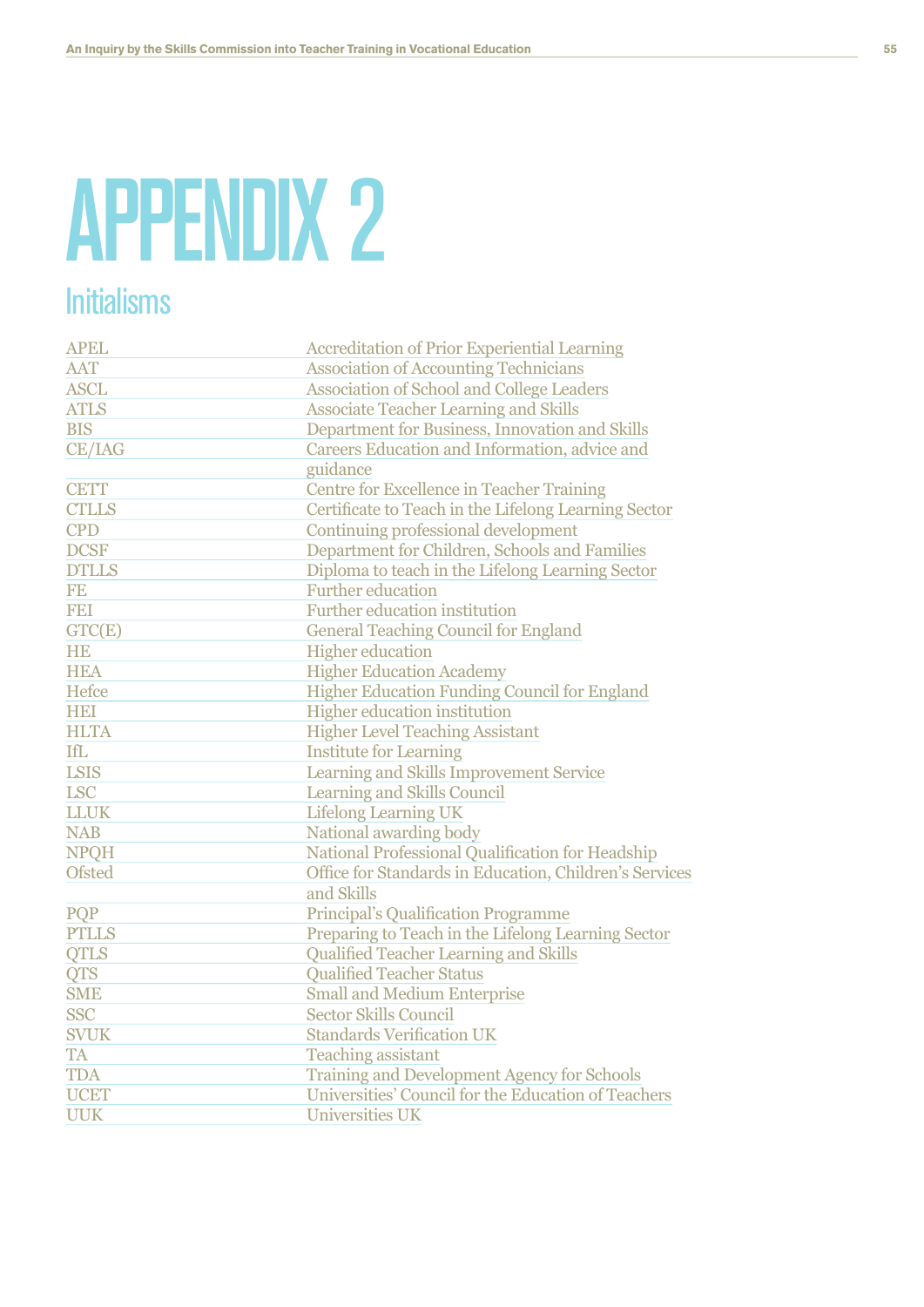## APPENDIX 3

### Evidence submitted by the Training and Development Agency for Schools

The number of trainee teachers undertaking PGCEs over the last four years. *\*Vocational subjects are highlighted in darker blue* 

|                             | Year                 |                |              |                |  |
|-----------------------------|----------------------|----------------|--------------|----------------|--|
|                             | 2005/06              | 2006/07        | 2007/08      | 2008/09        |  |
|                             | <b>Registrations</b> |                |              |                |  |
|                             | New entrants         | New entrants   | New entrants | New entrants   |  |
| <b>TDA subject</b>          |                      |                |              |                |  |
|                             |                      |                |              |                |  |
| Primary                     | 7,772                | 7,110          | 6,940        | 6,832          |  |
| <b>English</b>              | 1,895                | 1,857          | 1,783        | 1,650          |  |
| <b>Mathematics</b>          | 1,942                | 1,883          | 1,843        | 1,892          |  |
| <b>Science</b>              | 2,878                | 2,874          | 2,944        | 2,978          |  |
| <b>ICT</b>                  | 851                  | 800            | 718          | 708            |  |
| Design & technology         | 822                  | 870            | 827          | 860            |  |
| <b>Modern Languages</b>     | 1,577                | 1,493          | 1,333        | 1,287          |  |
| Geography                   | 839                  | 752            | 638          | 609            |  |
| <b>History</b>              | 888                  | 728            | 677          | 630            |  |
| Art & design                | 778                  | 633            | 554          | 548            |  |
| <b>Music</b>                | 649                  | 655            | 640          | 609            |  |
| <b>Physical education</b>   | 985                  | 883            | 862          | 798            |  |
| <b>Religious education</b>  | 660                  | 775            | 761          | 759            |  |
| <b>Business studies</b>     | 640                  | 631            | 549          | 513            |  |
| Primary - foundation        | $\mathbf 0$          | $\overline{O}$ | 21           | 32             |  |
| Citizenship                 | 230                  | 229            | 226          | 222            |  |
| Other                       | 546                  | 475            | 416          | 455            |  |
| <b>Primary - French</b>     | 317                  | 315            | 336          | 306            |  |
| Primary - German            | 66                   | 79             | 76           | 72             |  |
| Primary - Italian           | 25                   | 36             | 37           | 15             |  |
| <b>Primary - Spanish</b>    | 140                  | 158            | 145          | 121            |  |
| <b>Primary - Portuguese</b> | 11                   | 12             | $\mathbf O$  | $\overline{O}$ |  |
| Primary - FS/KS1            | 820                  | 1,067          | 1,029        | 1,378          |  |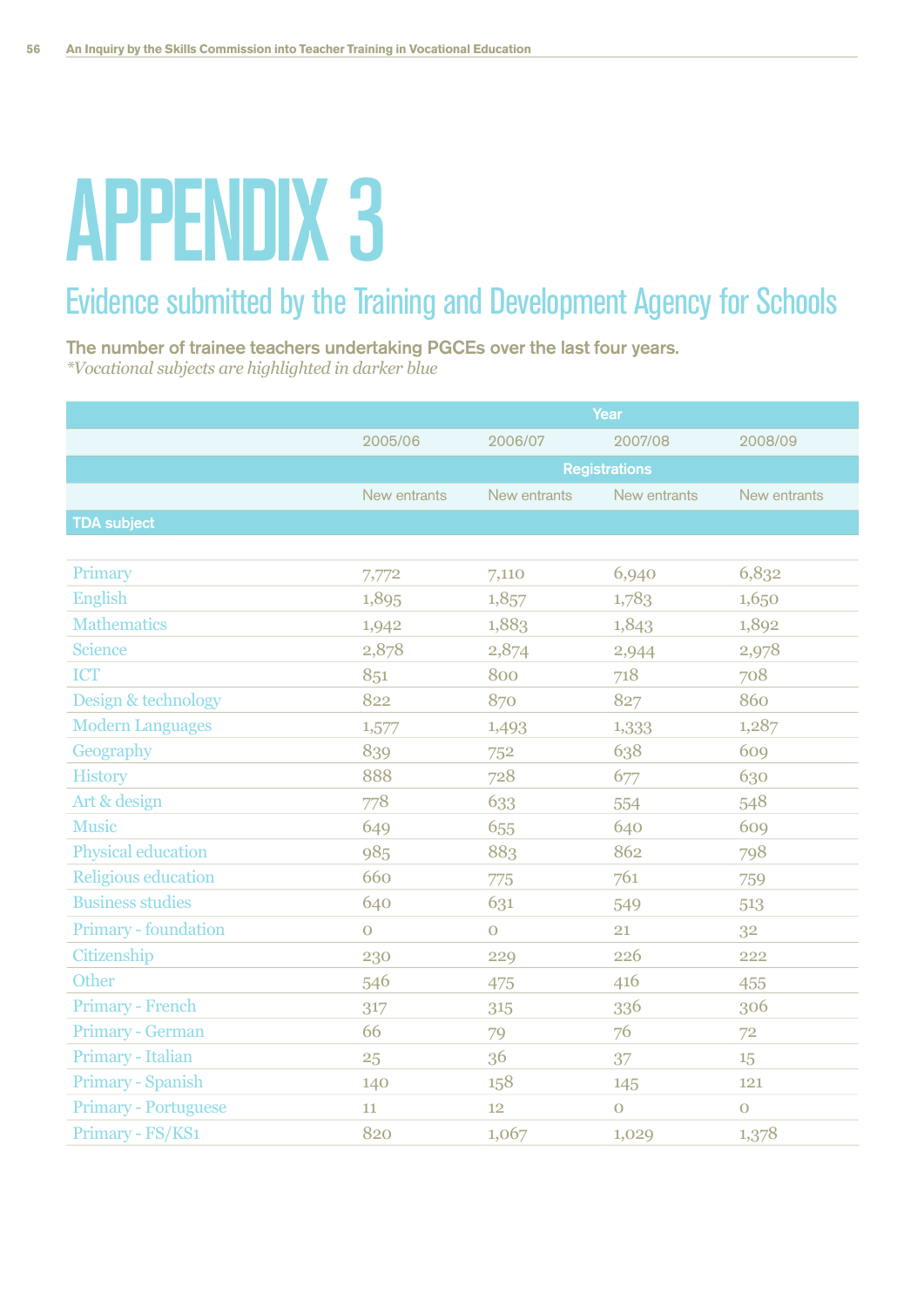| Applied science                       | 13       | 18       | 24             | 11          |
|---------------------------------------|----------|----------|----------------|-------------|
| <b>Applied ICT</b>                    | 116      | 111      | 105            | 80          |
| Manufacturing                         | $\Omega$ | $\Omega$ | $\Omega$       | $\Omega$    |
| <b>Engineering</b>                    | 26       | 23       | 15             | 12          |
| Health and social care                | 30       | 35       | 39             | 92          |
| <b>Applied business</b>               | 32       | 36       | 43             | 42          |
| Leisure and tourism                   | 56       | 5        | 53             | $\mathbf 0$ |
| <b>Vocational - Recreation, sport</b> | $\Omega$ | O        | $\overline{O}$ | 36          |
| and leisure studies                   |          |          |                |             |
| Applied art and design                | 56       | 54       | 42             | 43          |
|                                       |          |          |                |             |
| <b>Total</b>                          | 25,660   | 24,643   | 23,676         | 23,590      |

Teacher training institutions providing training for vocational subjects **Bradford College** Canterbury Christ Church University Durham Secondary Applied SCITT Edge Hill University Gloucestershire SCITT Consortium Liverpool John Moores University Nottingham Trent University Sheffield Hallam University St Mary's University College, Twickenham University of Bedfordshire University of Greenwich University of Sunderland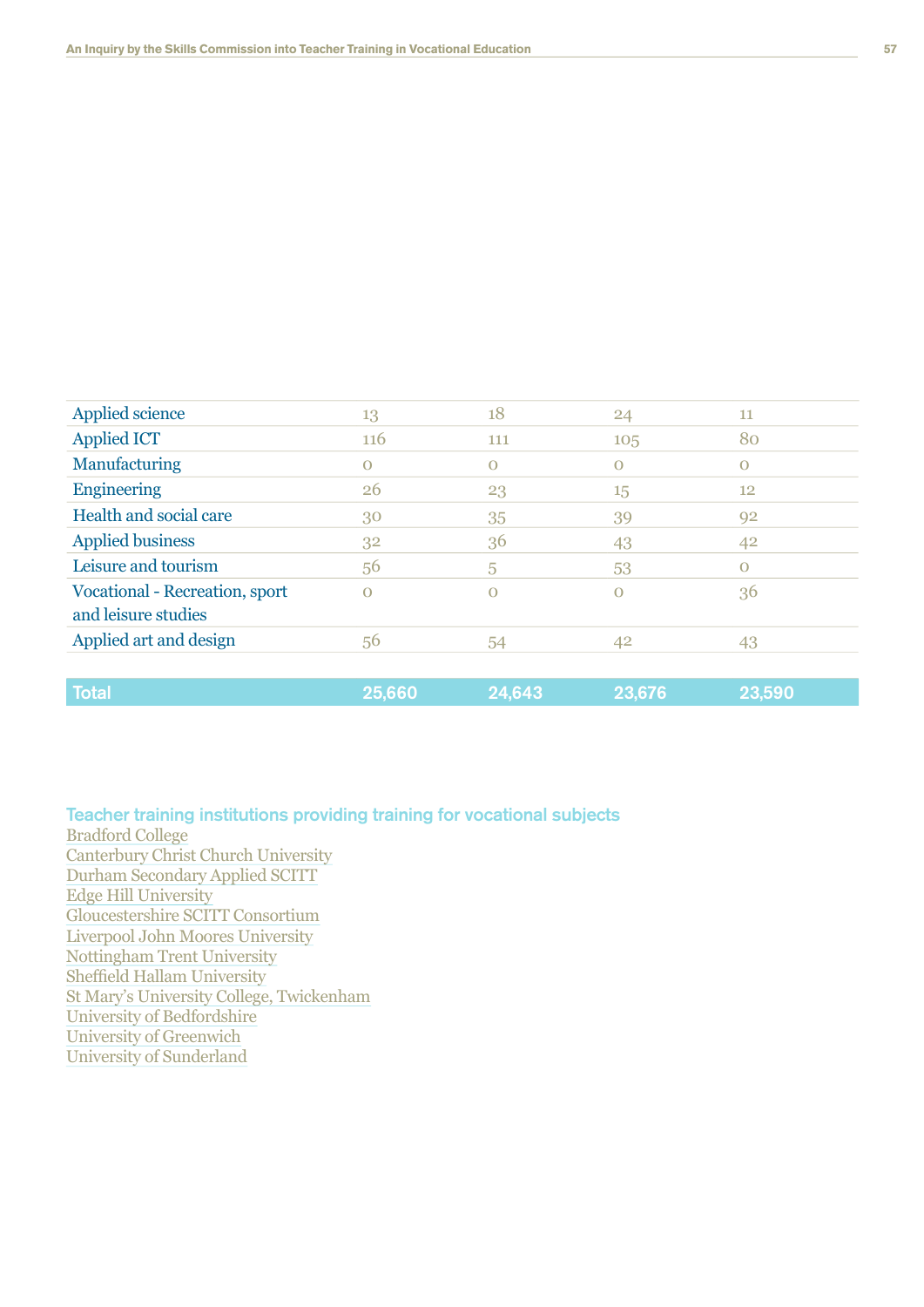### Pay Scale for classroom teachers (from 1 Sept 2008)

|                    | <b>Annual salary</b><br><b>England and</b><br><b>Wales</b><br>(excl. London) | <b>Annual salary</b><br><b>Inner London</b><br>area | <b>Annual salary</b><br><b>Outer London</b><br>area | <b>Annual salary</b><br><b>Fringe area</b> |
|--------------------|------------------------------------------------------------------------------|-----------------------------------------------------|-----------------------------------------------------|--------------------------------------------|
|                    | £                                                                            | £                                                   | £                                                   | £                                          |
| <b>Scale point</b> |                                                                              |                                                     |                                                     |                                            |
|                    |                                                                              |                                                     |                                                     |                                            |
| m1                 | 20,267                                                                       | 25,000                                              | 24,000                                              | 21,619                                     |
| m2                 | 22,259                                                                       | 26,581                                              | 25,487                                              | 23,248                                     |
| m <sub>3</sub>     | 24,048                                                                       | 28,261                                              | 27,065                                              | 25,037                                     |
| m <sub>4</sub>     | 25,898                                                                       | 30,047                                              | 28,741                                              | 26,894                                     |
| m <sub>5</sub>     | 27,939                                                                       | 32,358                                              | 31,178                                              | 28,931                                     |
| m <sub>6</sub>     | 30,148                                                                       | 34,768                                              | 33,554                                              | 31,138                                     |

### Pay Scale for unqualified teachers (from 1 Sept 2008)

|                    | <b>Annual salary</b><br><b>England and</b><br><b>Wales</b><br>(excl. London) | <b>Annual salary</b><br><b>Inner London</b><br>area | <b>Annual salary</b><br><b>Outer London</b><br>area | <b>Annual salary</b><br><b>Fringe area</b> |
|--------------------|------------------------------------------------------------------------------|-----------------------------------------------------|-----------------------------------------------------|--------------------------------------------|
|                    | £                                                                            | £                                                   | £                                                   | £                                          |
| <b>Scale point</b> |                                                                              |                                                     |                                                     |                                            |
|                    |                                                                              |                                                     |                                                     |                                            |
| $\mathbf{1}$       | 15,113                                                                       | 19,007                                              | 17,953                                              | 16,106                                     |
| $\overline{2}$     | 16,871                                                                       | 20,764                                              | 19,711                                              | 17,863                                     |
| 3                  | 18,269                                                                       | 22,522                                              | 21,470                                              | 19,620                                     |
| $\overline{4}$     | 20,387                                                                       | 24,279                                              | 23,229                                              | 21,378                                     |
| $\overline{5}$     | 22,145                                                                       | 26,037                                              | 24,987                                              | 23,135                                     |
| 6                  | 23,093                                                                       | 27,794                                              | 26,746                                              | 24,893                                     |